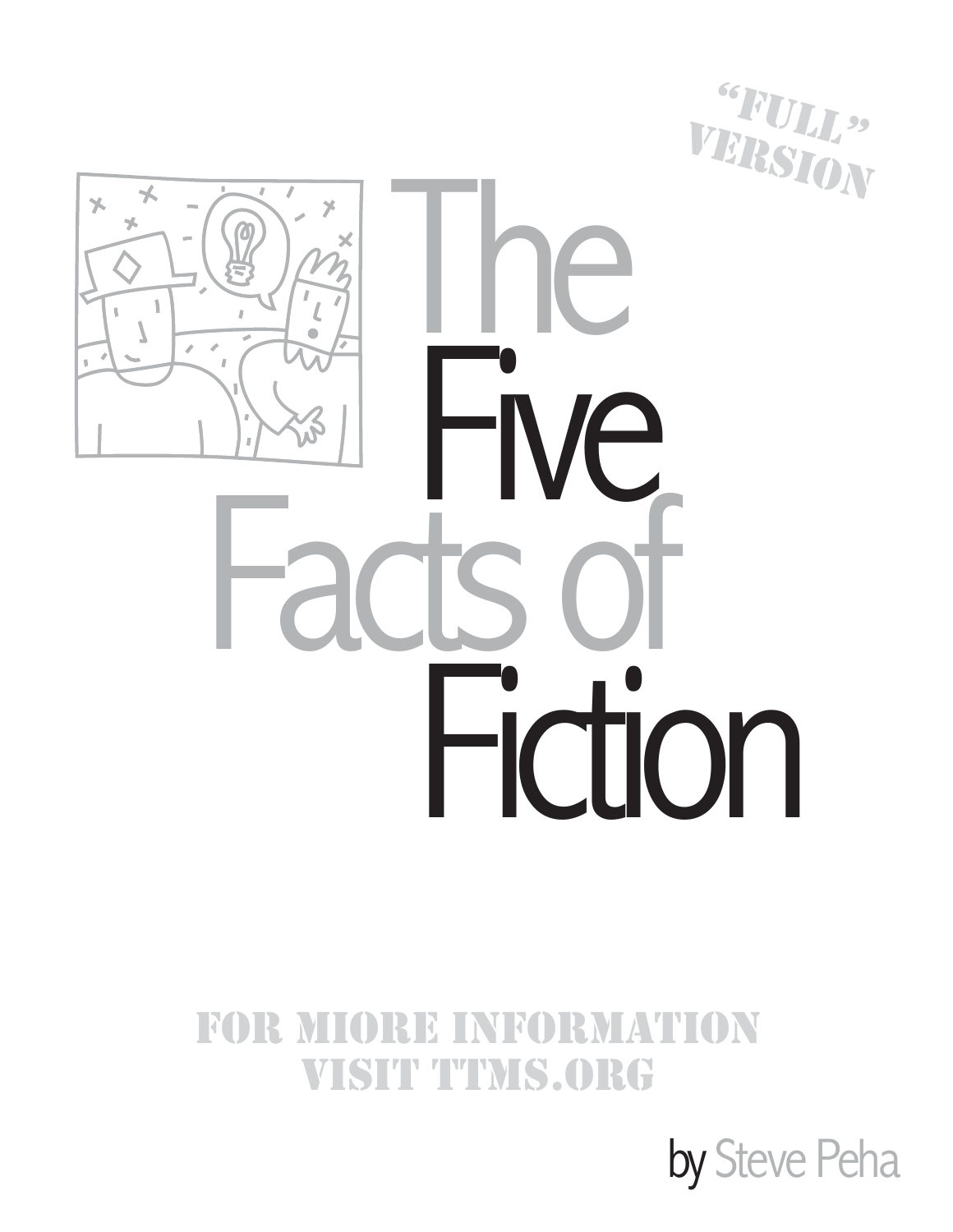

The best way to teach is the way that makes sense to you, your kids, and your community.

www.ttms.org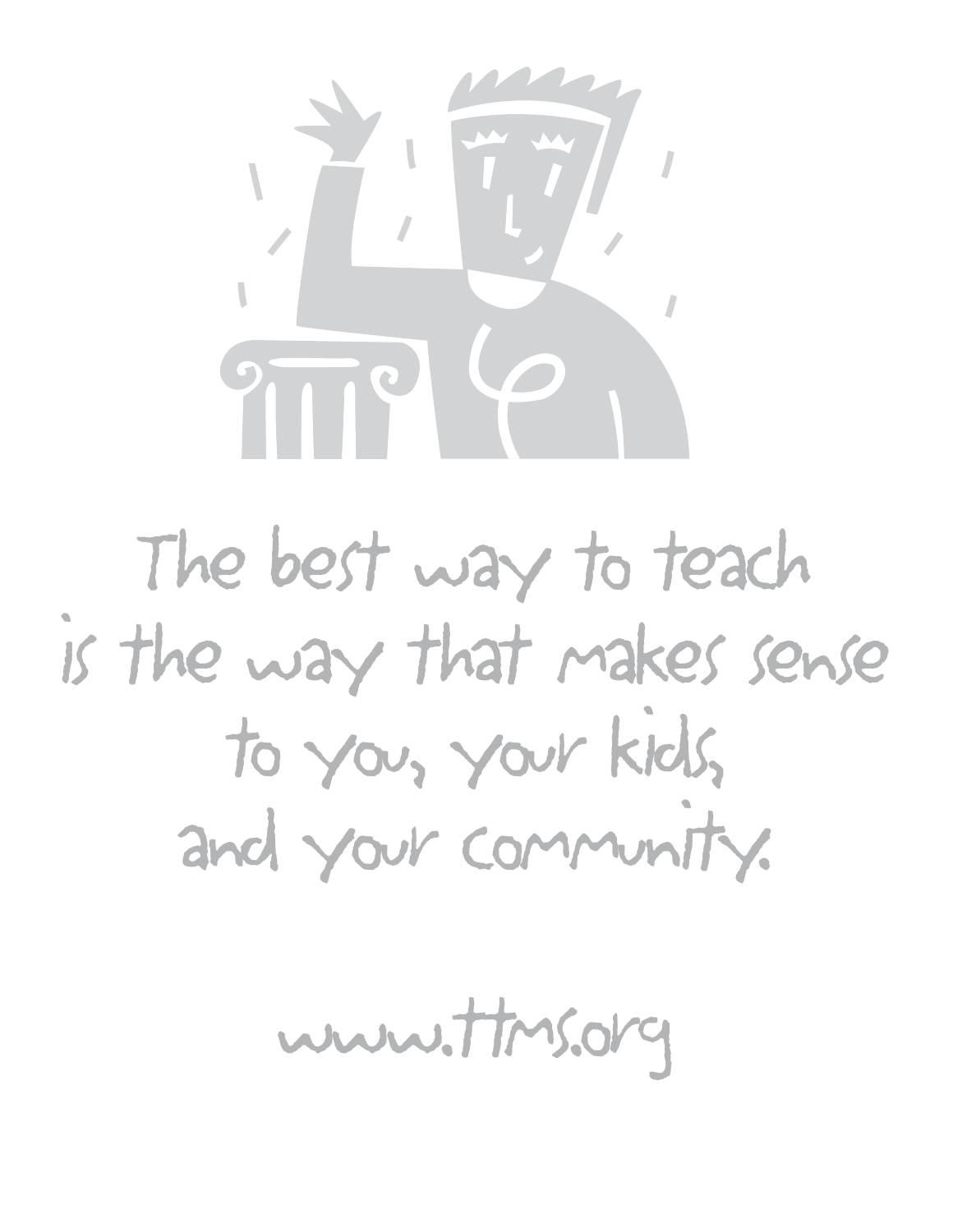



#### **The Secrets of Sensational Stories**

**Everybody loves a good story.** But it's just as true that everybody hates a bad one. There's a lot on the line when you write fiction. Readers have high expectations. Many have been reading great stories by the world's best writers since they were old enough to hold a book in their hands and turn the pages. Personally, I find this quite intimidating. I make no secret of the fact that I am afraid of writing fiction. But that doesn't mean I won't give it a try. Especially if I have a little help.

A few years ago, I learned that if I want to write a good story, I need to know the Five Facts of Fiction:

- **Fact #1: Fiction is all about character.** The best stories are built around rich, complex, extremely interesting characters.
- **Fact #2: Fiction is all about what your character wants.** Your character wants one thing more than anything else in the world and that one thing drives everything your character does.
- **Fact #3: Fiction is all about how your character gets or does not get what he or she wants.** Some characters get what they want, others fail. This is how you develop the plot of your story.
- **Fact #4: Fiction is all about how your character changes.** After everything that happens, your character is forever changed. This is what makes your story meaningful.
- **Fact #5: Fiction is all about a world that you create.** You choose the people, places, things, and ideas in your story. Your choices influence the meaning of the story and your readers' level of interest.

Fiction is the hardest kind of writing to do well. It challenges even the most competent professionals. But with the right tools, even fearful fiction writers like me can give it a good shot.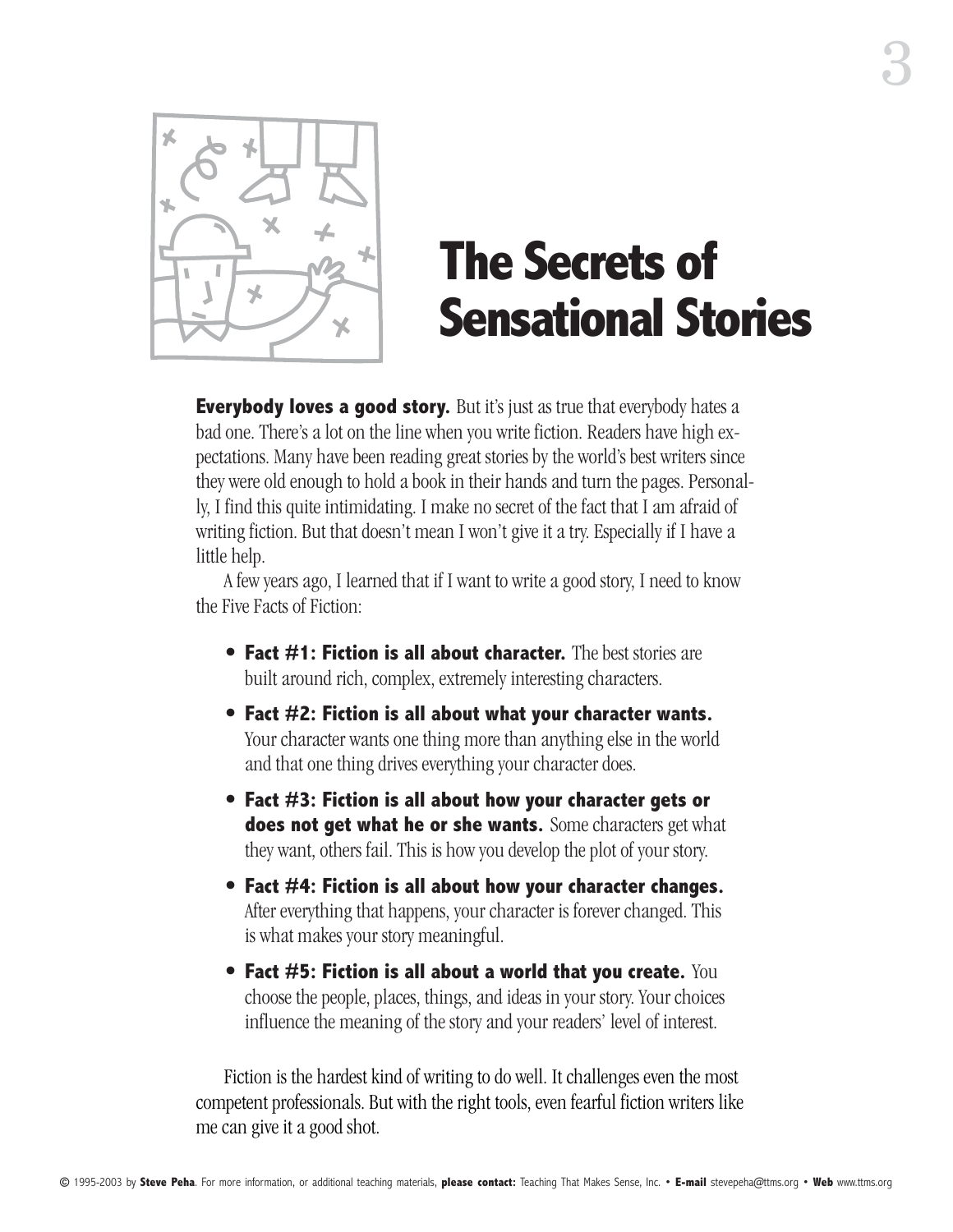## **The Five Facts of Harry Potter**

4

**Do real writers use the Five Facts of Fiction?** When I was in school and a teacher wanted me to do something a certain way, I often wanted to know how that way compared to the way people did the same thing in the real world outside of school. I have always felt that that was a reasonable thing for a student to want to know. After all, if part of the reason we go to school is to get us ready for life outside of it, it makes sense that we would want to learn about authentic ways of doing things, ways that real people really do them in the real world. So, do professional writers in the real world use something like Five Facts of Fiction to write their stories? For example, did J. K. Rowling use it to develop her Harry Potter stories? Probably not.

Every writer works differently. Writing is a very individual and often idiosyncratic activity. How writers write is a complex, at times even quirky, process filled with starts and stops and twists and turns of seemingly infinite variety. Even writers themselves are often at a loss to explain exactly how they do what they do. Many might even say they do things a little differently every time they start a new project. That's just the truth of writing: there's no one best way to do it. So where does that leave us with the Five Facts of Fiction? If real writers don't use it, why should you? Because it will help you get the same great results that real writers get.

Even though real writers may not use something like the Five Facts of Fiction, they still have to wrestle with all the same issues this strategy presents. They still have to consider their characters, what they want and why they do things, what happens to them, how they change, and the kind of world they inhabit. Most writers may not want to use a particular strategy to accomplish this, but they have to accomplish it just the same. And so do you. That's why I suggest that you try so many different strategies: they may not represent the real way real writers really write, but they are real enough to help you produce real writing.

So, could J. K. Rowling have used the Five Facts of Fiction to write Harry Potter? Though I know she didn't, I think she probably could have.

**Fact #1: Fiction is all about character.** Harry Potter: 12 years old, black tousled hair, bright green eyes, glasses, lightning-shaped scar on his forehead. Naïve, a bit shy at times, kind, compassionate, curious. Discovers that he is a wizard, and a rather famous one at that, when he is invited to attend the Hogwarts School for Witchcraft and Wizardry. He is famous because, as an infant, he somehow survived an attack by Voldemort, the world's most powerful evil wizard.

**Fact #2: Fiction is all about what a character wants.** More than anything in the world, Harry wants a family. He is orphaned as an infant when his parents are killed by Voldemort. He is sent to live with his closest relatives, Petunia and Vernon Dursley, his uncle and aunt, and their exceedingly obnoxious son, Dudley. The Dursley's treat him badly and, through their abuse and neglect, he grows up to be a lonely, confused, and often depressed young boy.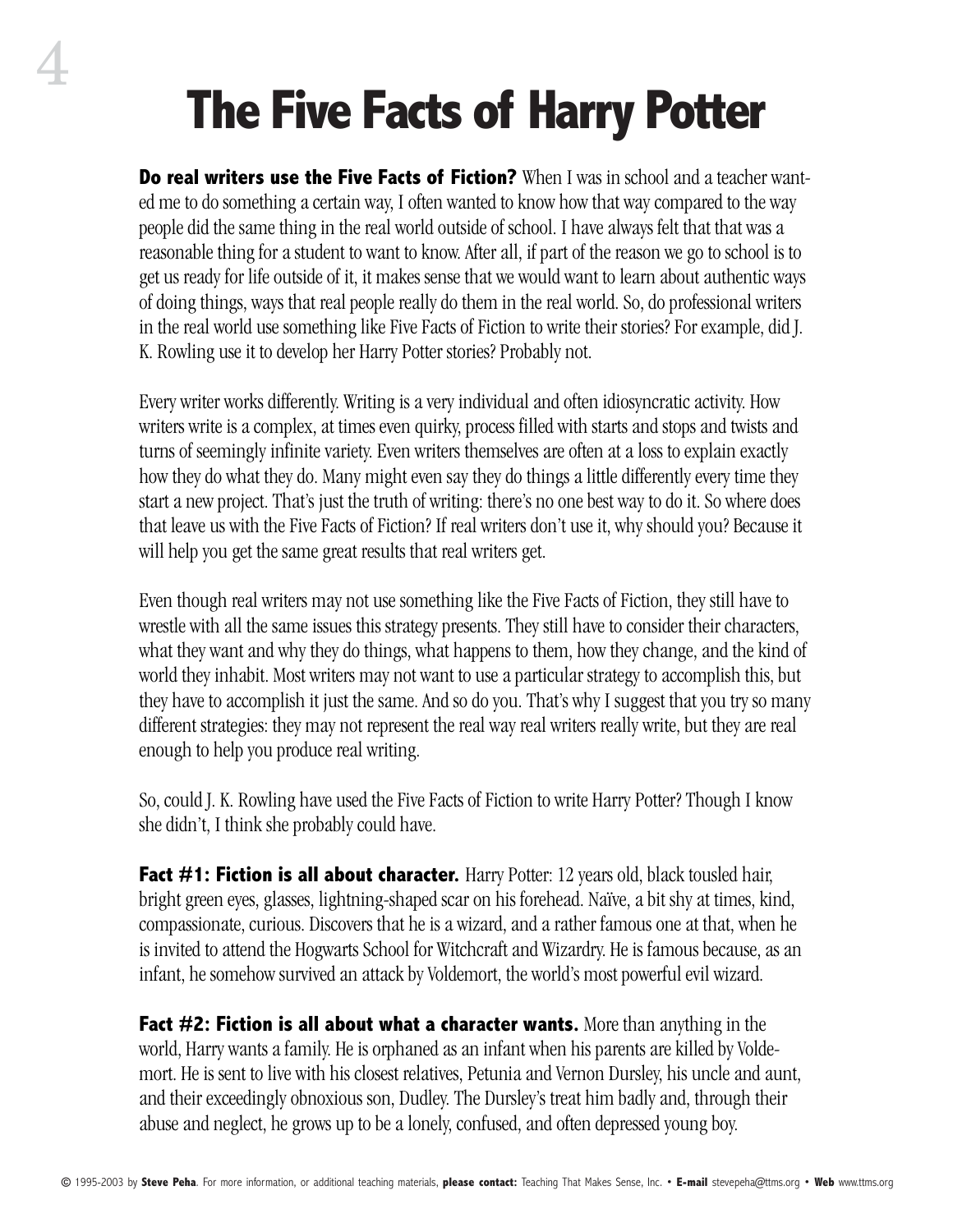## **Harry Potter, Cont.**

**Fact #3: Fiction is all about how a character gets or does not get what he or**

**she wants.** Does Harry get what he wants? In a way, yes he does. Harry joins the family of wizards at Hogwarts. During his first year as a member of Gryffindor House, he forms sibling-like bonds with Hermione Granger and the Weasley brothers. Hagrid, the school groundskeeper, is like an uncle or a big brother to Harry; Dumbledore takes on a fatherly role. Together, these people become the family Harry lost when Voldemort killed his parents.

**Fact #4: Fiction is all about how a character changes.** In the beginning, Harry is sullen and scared. He spends most of his time locked in a small closet beneath the basement stairs. When the Dursleys let him out, he is taunted and terrorized by their son Dudley. Harry is miserable and hopeless, a victim of his unfortunate circumstances.

At the end of the story, while sad to be returning temporarily to the home of his aunt and uncle, Harry is no longer helpless, hopeless, and hapless. In his year at Hogwarts he has gained tremendous self-confidence and a better understanding of who he is and what his life is all about.

The lesson of the story is this: If we're lucky enough to find out who we really are, and if we have the courage to claim our true power and embrace our destiny, we can take control of our world instead of letting it take control of us.

**Fact #5: Fiction is all about a world an author creates.** Who are the people (and animals) in this world? Muggles (regular humans), wizards, Dumbledore, Hagrid, Hermione, Ron, Voldemort, snooty professors, snotty cousins, a mean uncle and aunt, great friends, poor people, rich people, kind people, evil people, baby dragons, three-headed dogs, ghosts, and so on.

What are the important places in the story? The Dursley's home on Privet Drive, Hogwarts School for Witchcraft and Wizardry, Diagon Alley, the train station, the Quidditch field., Hagrid's cottage, the forest.

What are the important things? Magic, quidditch, spells and potions, a lightning-shaped scar, the sorcerer's stone, magic wands, flying brooms, a cape that makes you invisible, a mirror that shows you what you really want.

What ideas is the writer working with in this world: Magic, Loneliness, Friendship, Identity, Belonging, Evil, Treachery, Abuse, Competition, Learning, Tradition, Destiny.

What kind of world is this? This is a world where there's always some supernatural something or magical someone around to save the right people when they are in trouble. It's a world where courage is rewarded, friendship is valued, and good triumphs over evil.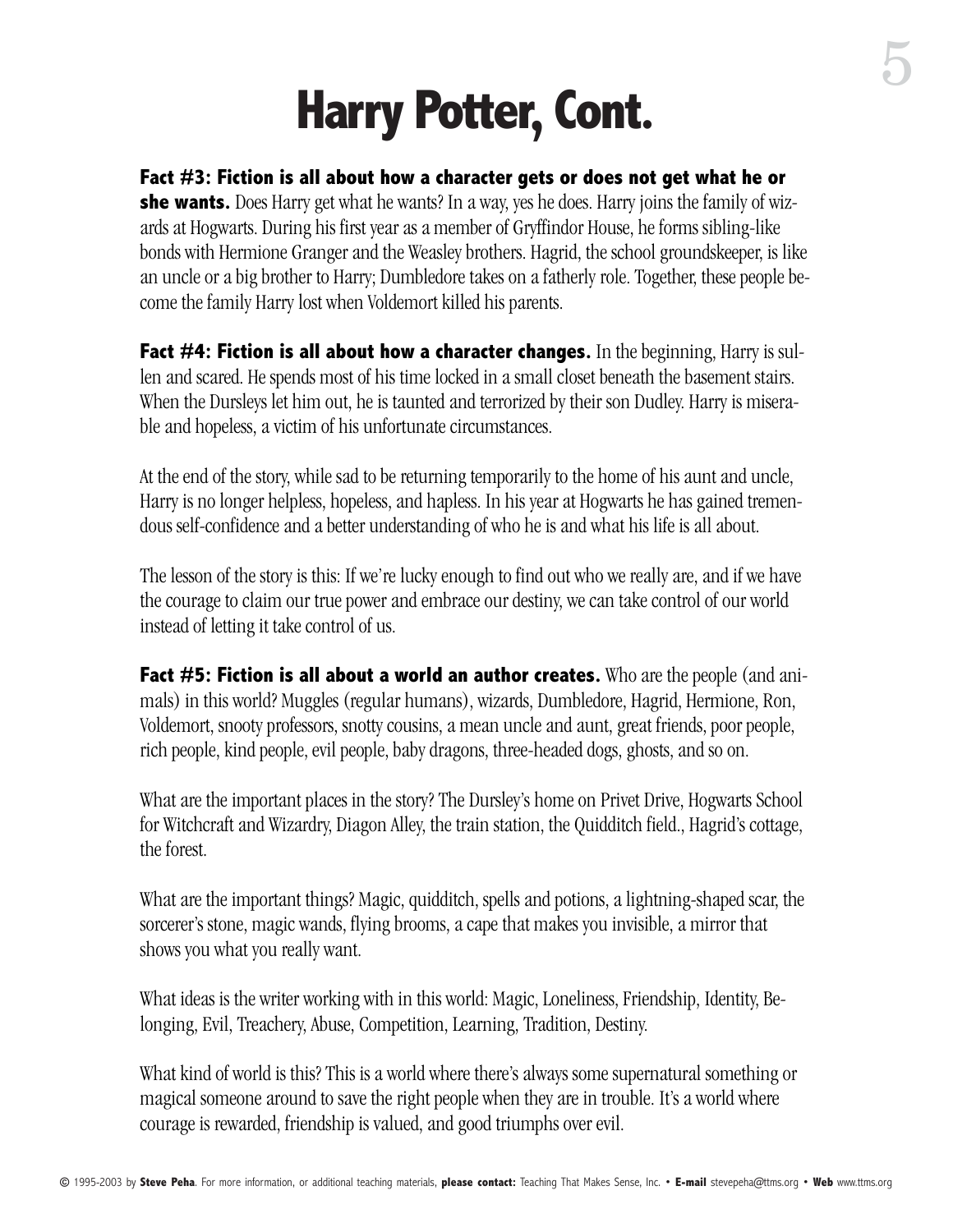#### **Fact of Fiction #1**

**Fiction is all about character.** Start with your character's name and age. What does this person look like? What is your character's life like and how does he or she feel about it? What does your character like to do? How does you character get along with others? And so on. Try to come up with as much information about your character as you can.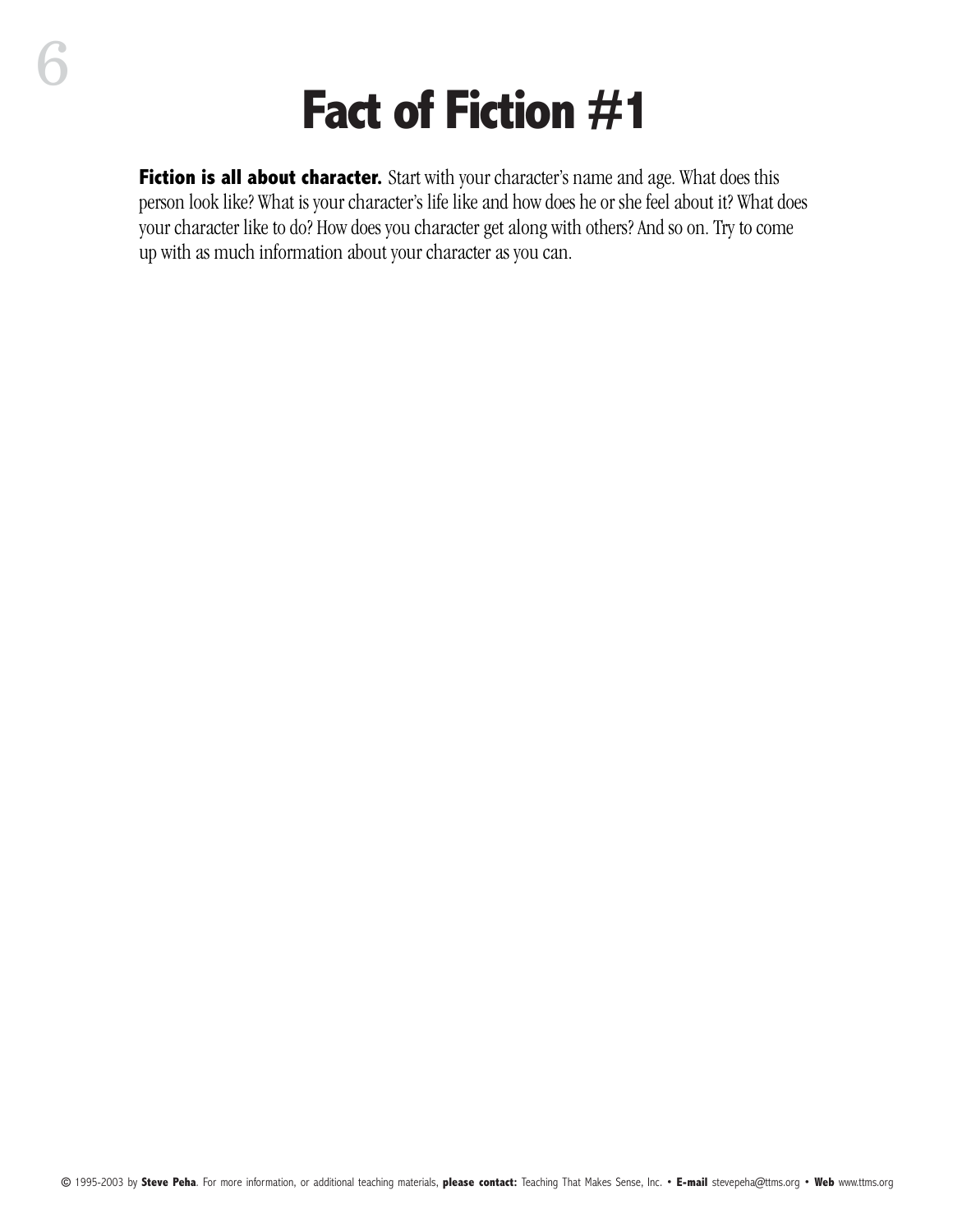#### **Example**

7

**Fiction is all about character.** To come up with my character I thought about things from my childhood, but I also threw in some things from my brother's life and the lives of other kids I knew. (This is called making a "composite" character. It's one of the most common techniques fiction writers use.) A lot of it, however, is just made up.

#### JEREMY

Jeremy is 11 and in the 6th grade. He has black hair that's always messy because he doesn't like to take the time to brush it. He's short for his age. He seems really short compared to his friends at the middle school because he skipped second grade and he's actually a year younger than they are. He's very smart but he doesn't do that well in school. He thinks school is boring and pointless. He doesn't like most of his teachers. Actually, Jeremy doesn't like most adults. He doesn't think most of them are very smart and because of that he doesn't trust them.

In general, Jeremy is not a very happy kid. He's not unhappy exactly. It's just that he never seems very content with anything. He's very energetic and intense, always trying to make things better. But he can also be a bit grumpy.

Jeremy spends a lot of his time alone. He has friends but he doesn't see them that often because he likes to do different things than they do. Even at school he seems more or less on his own. He has a dog named Bishop that he really likes. He has trained Bishop to do all kinds of cool things and he's very proud of that.

Jeremy's favorite place to hang out is in his room. He has a huge room in the basement of his house which he has put a lot of effort into over the years to make it really cool. He has his own TV, a stereo system, and his prize possession: a really fast computer. His favorite thing to do on his computer is play chess.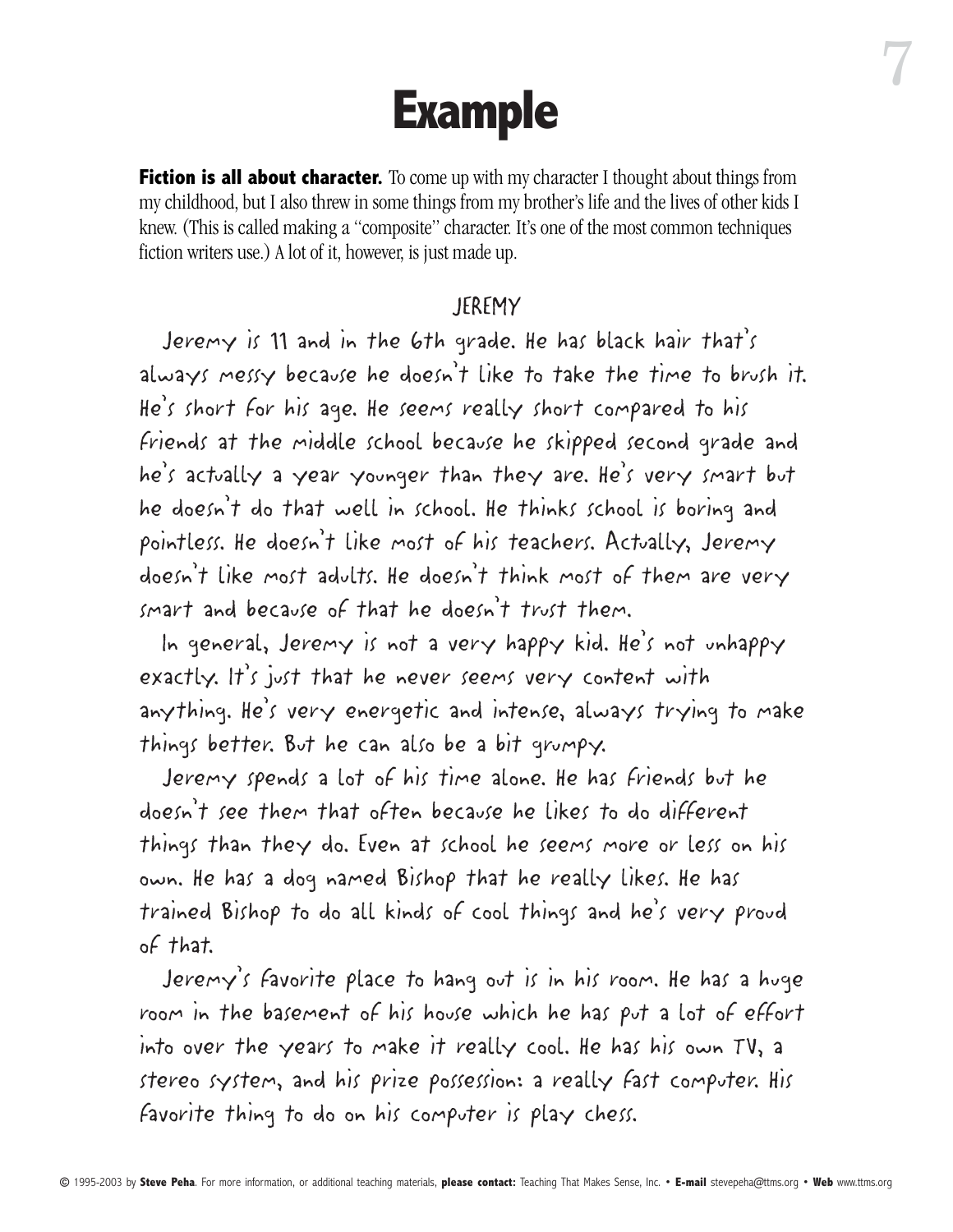## **Guidelines for Making Characters**

8

**A few guidelines that will help you even though you may not like them.** Your character is the most important thing about your story. In fact, it's not too much of a stretch to say that the quality of your character determines the quality of your story. With that in mind, I have several recommendations for you. You may not like some of these "rules" but I urge you to follow them because they will help you learn this strategy faster and more effectively which in turn will make you a better fiction writer and make writing fiction more fun.

We often think of fiction as the kind of writing where we can make up anything we want. In some ways that's accurate but in other ways it's not. Your story isn't true, of course, and everybody knows that, but it does have to have the "ring" of truth about it, it has to seem plausible, as though it could be true even though we know it's not. These guidelines will help you accomplish that goal. I strongly recommend that you follow them.

**Make your character a human being.** In my experience, it's a lot easier to write well about human beings than it is to write about dogs, cats, unicorns, space aliens, and tap-dancing frogs. After all, you're a human being so you're bound to know a lot about being one, and you can bring that knowledge to your story. Not only is it a little easier to write about human beings, I think you learn more, too. So, I strongly recommend that you make your character a man, a woman, a boy, or a girl.

**Make your character original.** We all have our favorite characters from the books we've read, the movies and TV shows we've seen, and from stories we've been told. An easy thing to do would be to take one of these characters for your story. But these are the creations of other writers. You'll learn more — and have more fun, I think, — if you do the work of creating a character yourself. So, I strongly recommend that you make up your own character and that you not use a character created by someone else.

**Make your character someone you are interested in.** Writing a good story takes time. And most of that time is spent writing about your main character. Wouldn't you rather spend that time with someone interesting? Someone you are curious about? Someone whose life intrigues you in some way? If you create a character who seems boring to you, how do you think that character will seem to your audience? For these reasons, I strongly recommend that you make your character someone you are interested in.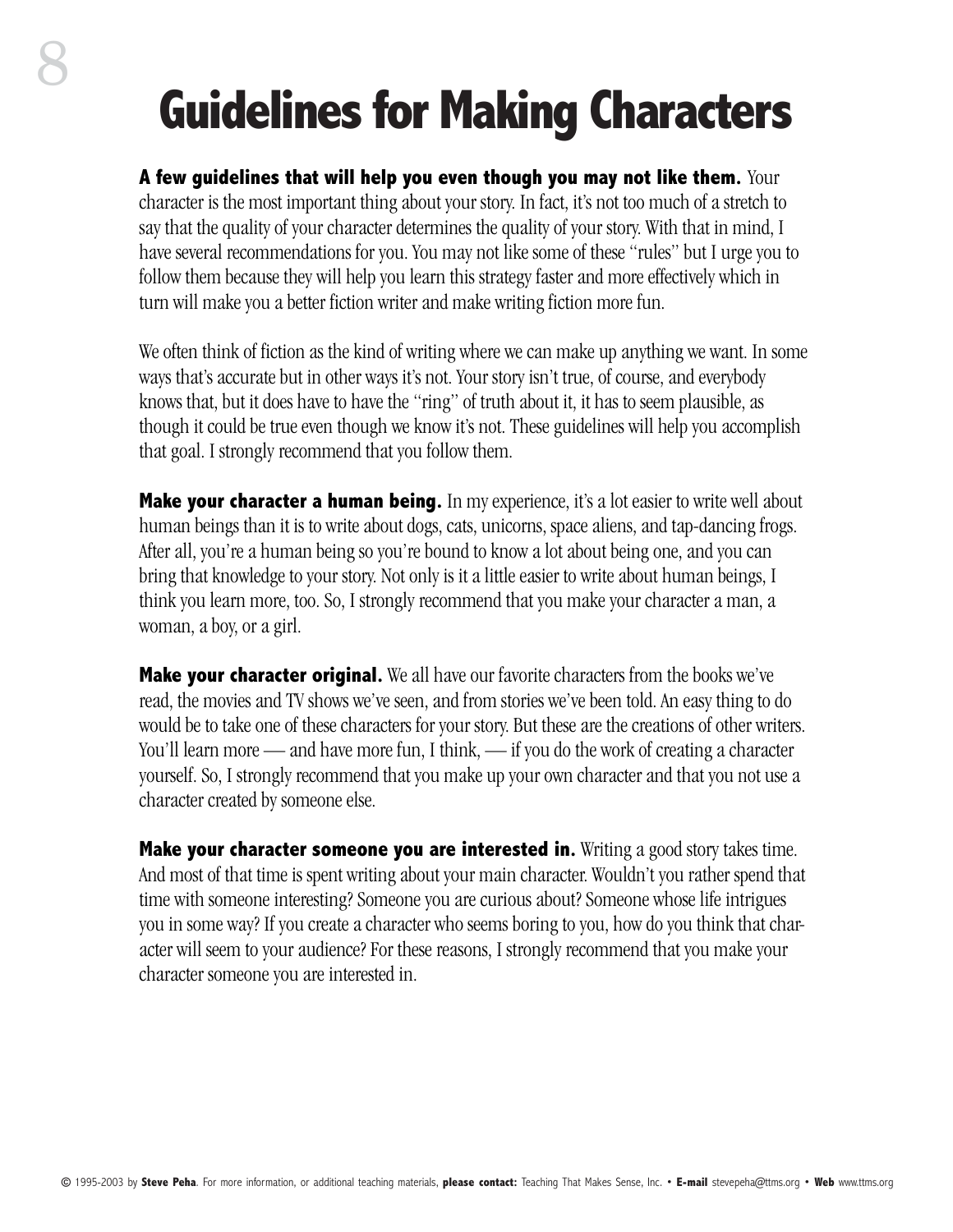## **Character Guidelines, Cont.**

9

**Make your character a type of person you would know a lot about.** Creating a great character requires an incredible amount of detail. You have to know everything about this person in order to render their life successfully in words. This means you'll be much better off if you create a character who is similar to you or similar to other people you know well. For example, I could write a great story about a character who lives in Seattle, WA, who is around 40 years old, and who has a job helping teachers and kids learn about reading and writing. But I'd have a hard time writing about an 85-year old circus performer who lives in Tokyo, Japan. (If I did want to write about a type of person I don't know much about, I would have to do a lot of research before I got started.) So, I strongly recommend that you make your character a type of person you know a lot about.

**Make your character a person who does not exist in the real world.** Why not just take a good friend and make a character out of him or her? This person is a human being who has never been the subject of a book, movie, or TV show. This is someone you are interested in and know a lot about. It seems like a friend would make a perfect character. Using people you know for characters in a fiction story is very tempting. But it's not the safest thing to do because people often don't like to have their identities used in that way. Even if you ask a friend's permission and it is granted, this is still not a good idea. You should feel free to create a character who is similar to other people you know, or perhaps is a composite character formed by taking things from the lives of several different people, but don't create a character who is a copy of a single real person you know. I strongly recommend that you make your character a person who does not exist in the real world.

**Make your character realistic.** This can be a tough one. On the one hand, I've told you that your character shouldn't be a real person, and now I'm telling you to make your character realistic. What's that all about? Your character has to make sense to your audience. If you write about a five-year old boy who is seven feet tall and who plays professional basketball, that's going to be a hard thing for people to swallow. Even though your character is made up, he or she still has to be believable. So, I strongly recommend that you make your character realistic.

**Make just one main character.** Even though there are many stories that have more than one main character, your story will probably turn out better if you stick to the minimum. There's a lot of work to do in developing a character and you'll probably be better off putting all your energy into one rather than trying to do a good job with two or more. So, I strongly recommend that you make your character realistic.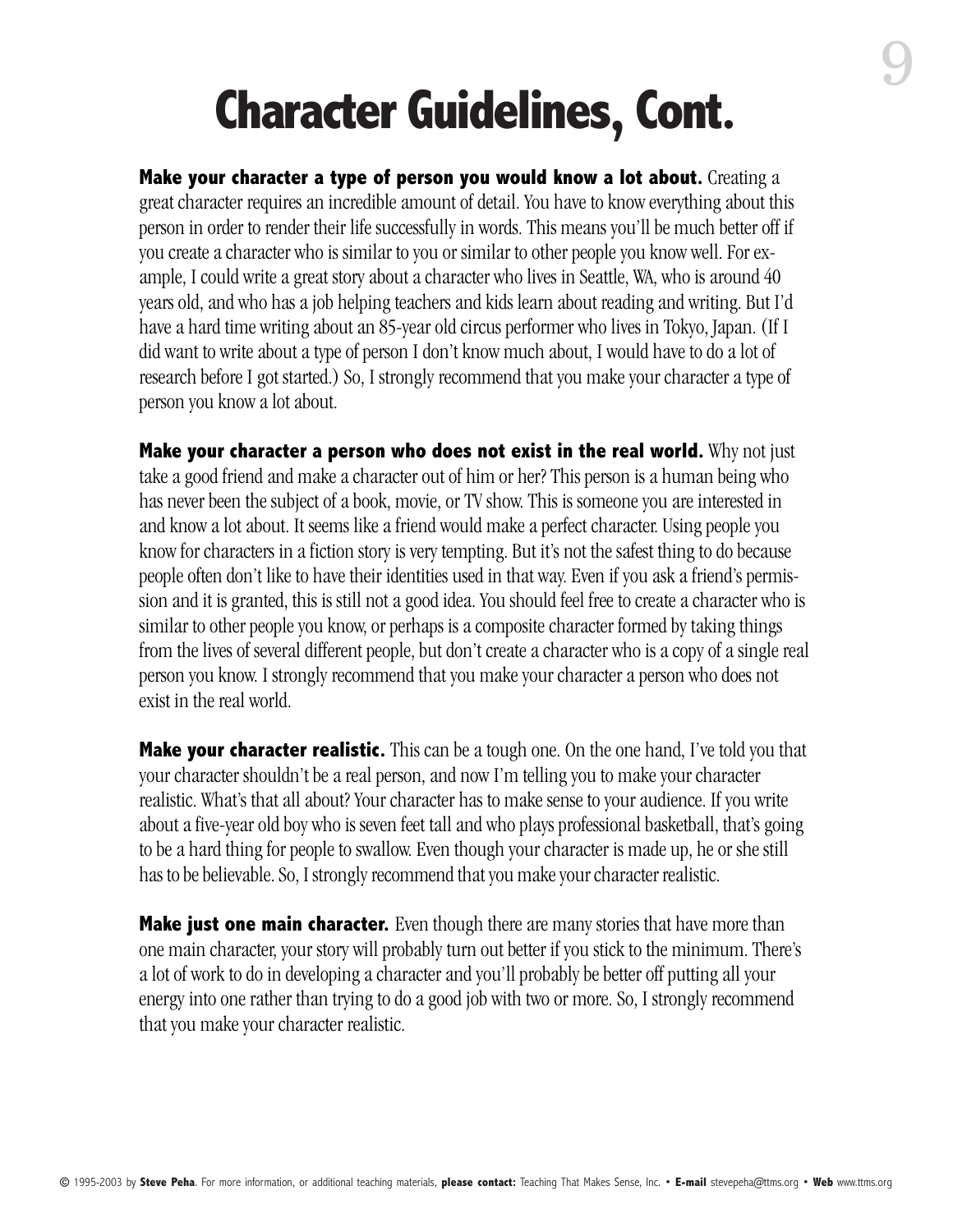#### **Character Traits**

**The key to complex characters.** To make your characters rich, complex, and compelling, you need to generate a lot of information about them. But where does this all this information come from and how do writers make it up? One thing writers do is consider different properties of human nature, things all people share in common and that therefore apply to all human characters in stories as well. These properties are referred to as character traits. There are many kinds character traits to think about, but here are some that I find useful.

**Physical traits.** This covers your character's name, age, height, weight, hair color, eye color, etc. Every character has hundreds of possible physical traits so the trick is picking out those that are most relevant to the story. A character's eye color or hair color may never factor into the plot in any way. But a character's age may play an important role if it makes doing something the character wants to do difficult or impossible. The important thing is not the trait itself, but how that trait affects the character and the story.

**Social traits.** This is about how your character interacts with other people. Who are your character's friends? Does your character have any at all? How does your character get along with family members? What about strangers? Is your character an introvert or an extrovert? And so on. How your character functions socially in your story will determine many things about the plot. For example, characters who aren't very social tend to be very independent as well. They do things on their own and this usually works out well for them until they come up against something they need help with.

**Emotional traits.** This is about how your character feels. What makes your character happy, sad, angry, or scared? What does your character do when he or she feels this way? How does your character feel most of the time? This is one of the most important aspects of your character because how your character feels will determine what your character does. It also includes your character's self-image, how your character feels about himself or herself.

**Intellectual traits.** How does your character think? What things does your character know a lot about? In what areas is your character confused or unaware? Is your character deliberate and analytical? Or casual and impulsive? How does your character react to new information, puzzles, ambiguity, and other mental challenges?

**Philosophical traits.** Even though we don't think about it much, everyone has a life philosophy, a set of beliefs about the way the world works upon which we base our actions and perceptions. What are your character's strongest beliefs about life and about the world in which he or she lives? How do those beliefs affect how your character acts and feels?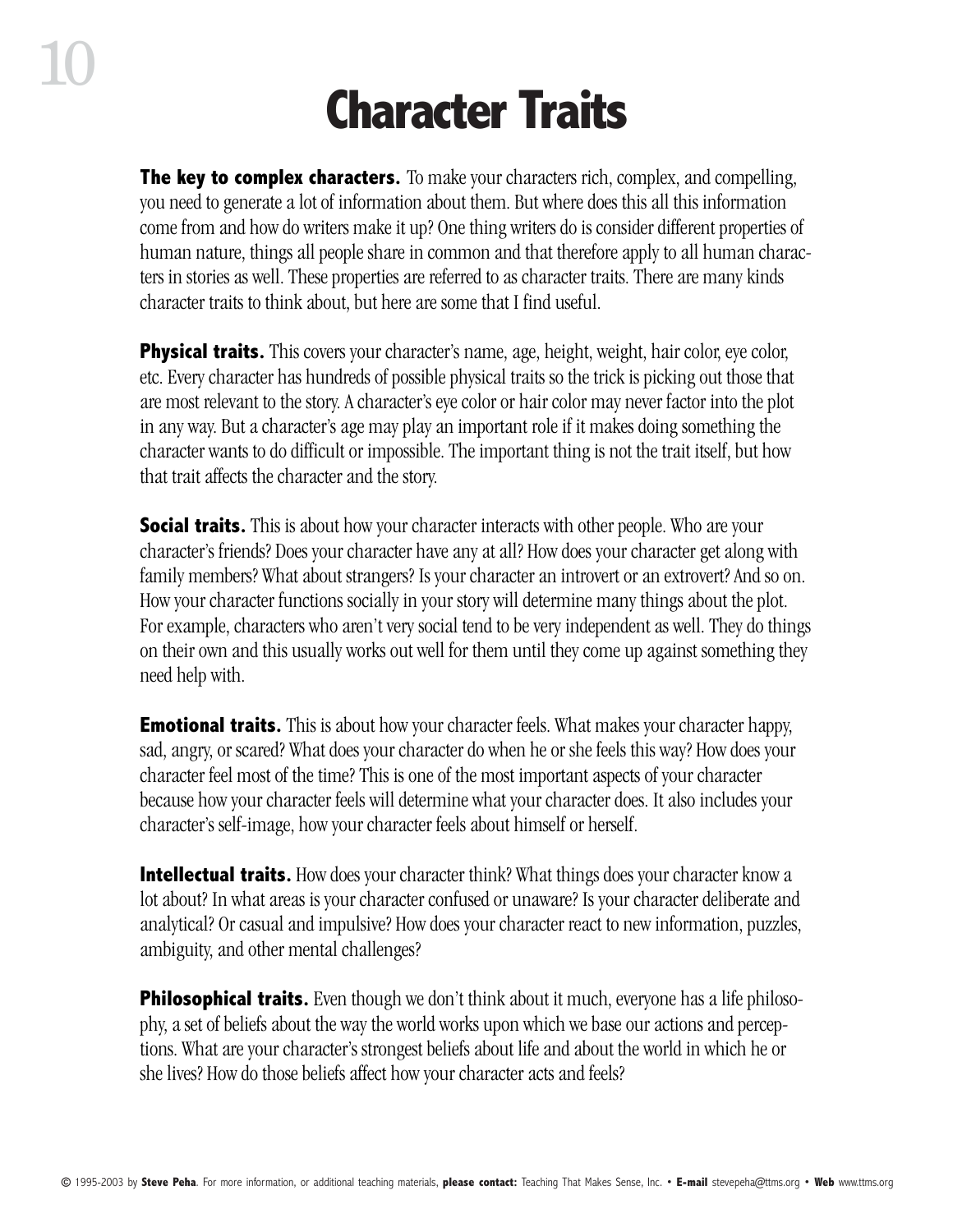## **Tips for Making Better Characters**

**Give your character a quirk.** A "quirk" is a peculiar behavior. A fancier word for it is "idiosyncracy." In the context of creating a character, it just means some little thing your character does that's very unusual. Think of a character who only makes right turns when he drives. Or how about a character who collects velcro. Or a character who, when he's out in public, occasionally picks up the handsets of pay phones for just a minute because he likes the sound of that recording that says, "If you'd like to make a call...". Usually, the best quirks are those that are funny and rather harmless. We all have little quirks; they make us who we are as individuals. And that's why we're interested in characters who have them, too.

**Give your character a past.** Everybody has a past, some set of memories, feelings, and things that have happened before the present moment. Your character has a past, too, and all these memories, feelings, and happenings affect how your character behaves. Maybe your character saw a scary TV show when he was little and that's why he's afraid of the dark. Or maybe your character got sick once eating a salad and now never eats vegetables. Good things happen in the past, too. Maybe your character has always been loved and treated well by her parents and that has made her optimistic, courageous, and confident. If you give your character a past, your readers will better understand your character's present and be more interested in your character's future.

**Give your character a secret.** I think it's fascinating when a character in a story knows something that no one else knows and doesn't want to tell. Sometimes it's a real secret like the name of a person who committed a crime in a mystery. But sometimes — and this is really my favorite — it's a secret that the character believes to be true or important but really isn't. (If you want to read an amazing example of this, check out *The Necklace* by Guy Du Maupassant.)

**Give your character a habit.** Like our quirks, our habits define us in certain interesting ways. Everybody has habits, little things we always do, and always in a certain way. Habits are interesting parts of our personalities because they represent involuntary behaviors — things we do without knowing we're doing them — that came about because we chose to do them so often at some point in the past. The habit you choose for your character should show your readers something important about your character's personality or circumstances. For example, having your character repeatedly and unconsciously check his watch during the work day might be a way to show that he doesn't like his job.

**Give your character a fear.** Fear is perhaps the strongest human emotion. And you can make your characters stronger by giving them fears, too. Fears usually come from the past. Sometimes something happened that makes us forever afraid. At other times — and these are the most interesting, I think, when it comes to character development — nothing real happened at all, we just thought something happened and allowed ourselves to be afraid of that. Readers love characters who have fears, struggle with them, and eventually overcome them.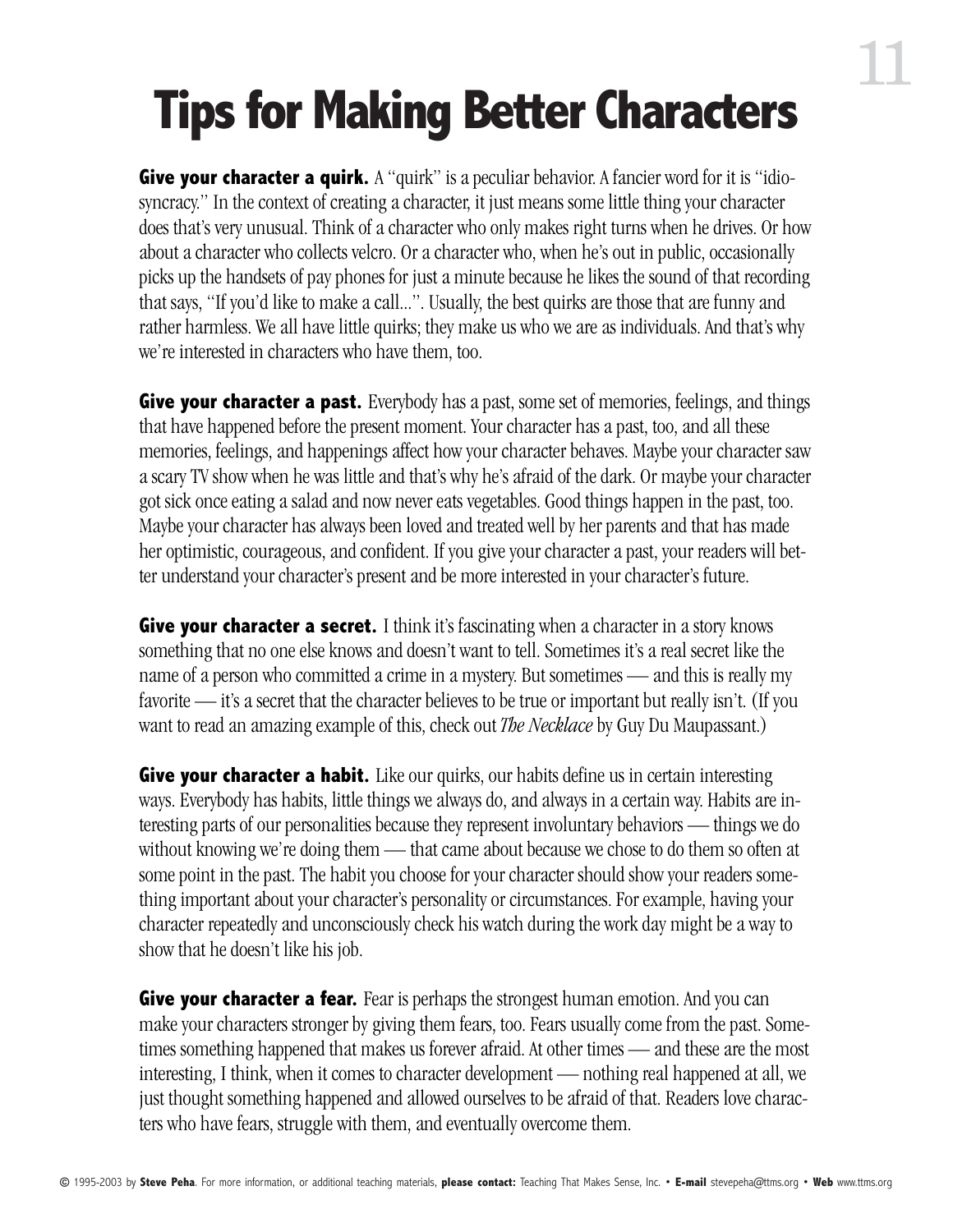#### **Get to Know Your Character**

**Who is your character?** How can you get to know someone who doesn't actually exist? That's a challenge all fiction writers have to deal with. In order to write a great story, writers have to know their characters well so they can figure out how their character will react in all kinds of situations. In order to know how someone will act, you have to get to know them really well, you have to know them even better than they know themselves.

**Use the Topic T-Charts.** The Topic T-Chart strategy is a great way to come up with lists of good topics to write about. But it's also a great way to learn about your character. To do this, instead of filling out the t-charts for you about your life, fill them out for your character. You'll learn about the things your character likes and hates, the typical and unusual experiences in your character's life, things your character does for fun and things your character only does because he or she has to, and things your character regrets and is proud of. With all those lists, you'll be well on your way to knowing your character inside and out.

**Explore the back story.** The back story is the story behind the story. Your character had a life before your story began. What was that life like? Think about things that might have happened to your character before your story actually starts. Why might those things be important? What effect did they have on your character? How might they be relevant to your story? Developing the back story is a more complicated version of giving your character a past. Instead of just thinking about one thing that might have happened, you actually think up a kind of "mini" story that could have taken place before your real story starts. One of the neat things that often happens when writers explore a character's back story is that they unexpectedly come up with new story ideas. In some case, the back story becomes the real story and the real story becomes a sequel.

**The "I know you" game.** There's a little game writers play to get to know their characters. It goes something like this: "I know you, Jeremy. You're the kind of person who is never satisfied no matter how things turn out." The idea is to act as though you're talking to your character, telling him or her something about their personality. The more things you can tell them, the better you know them, as long as they're true for that character. When I play the game, I imagine that my character will disagree with me if I'm not accurate, if I say something that doesn't fit. Here are three more statements about my character, Jeremy: (1) "I know you, Jeremy. You wouldn't trust another person if your life depended on it." (2) "I know you, Jeremy. You always think you're the smartest person in the room." (3) "I know you, Jeremy. Deep down inside you just want to be a regular kid like all your friends." When you play this game, you're actually "characterizing" your character. That is, you're identifying some quality or distinctive trait in his or her personality. The more thoroughly and accurately you can characterize your character, the more life-like your character will appear to your readers.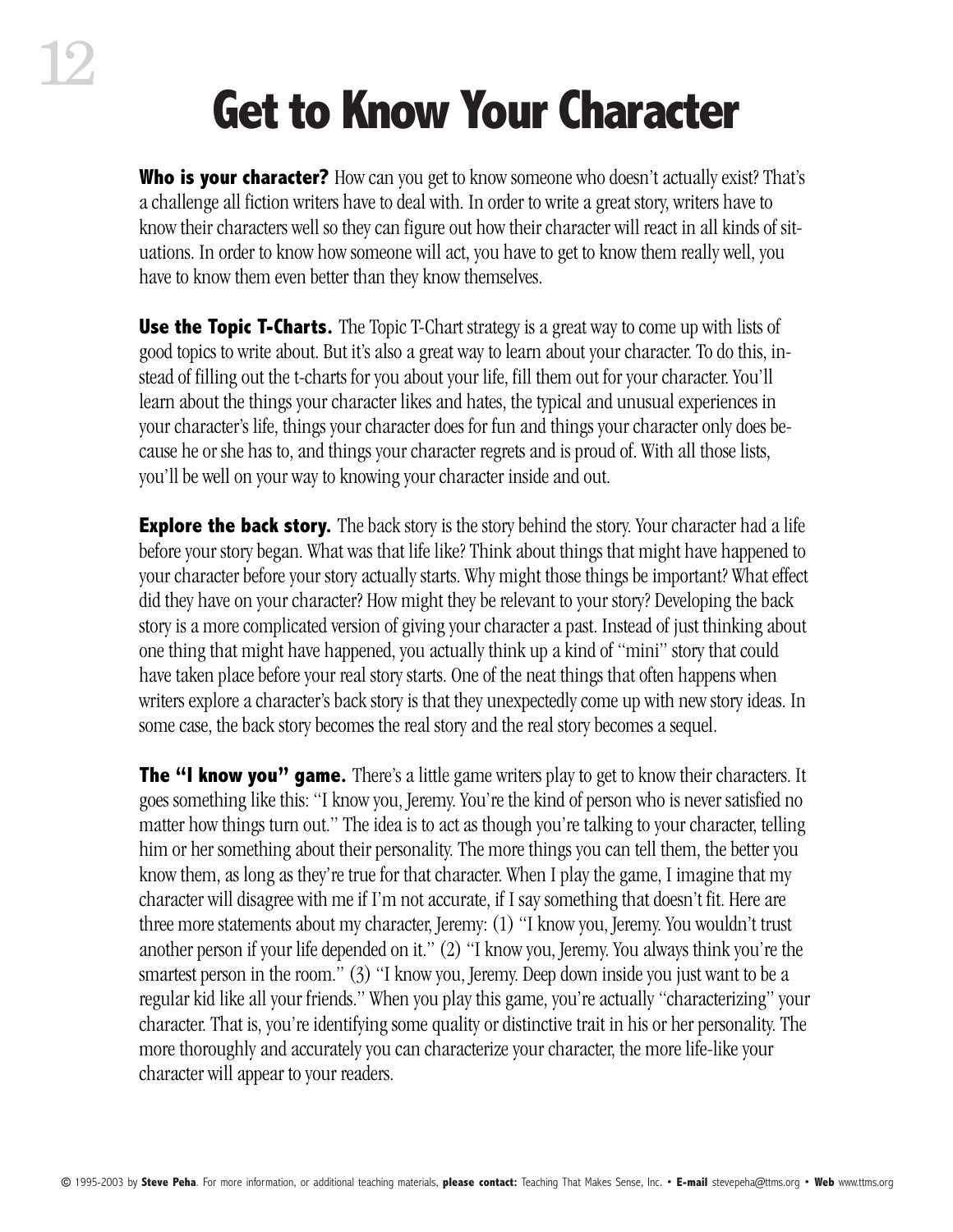## **Fact of Fiction #2**

**Fiction is all about what your character wants.** Your character wants one thing more than anything else in the world. It doesn't have to be something big or special that anyone would want. It could be something insignificant that only your character cares about. Whatever it is, it's something that will motivate your character to do almost anything to get it. And that's what makes your story interesting. So, what one thing does your character want more than anything else in the world?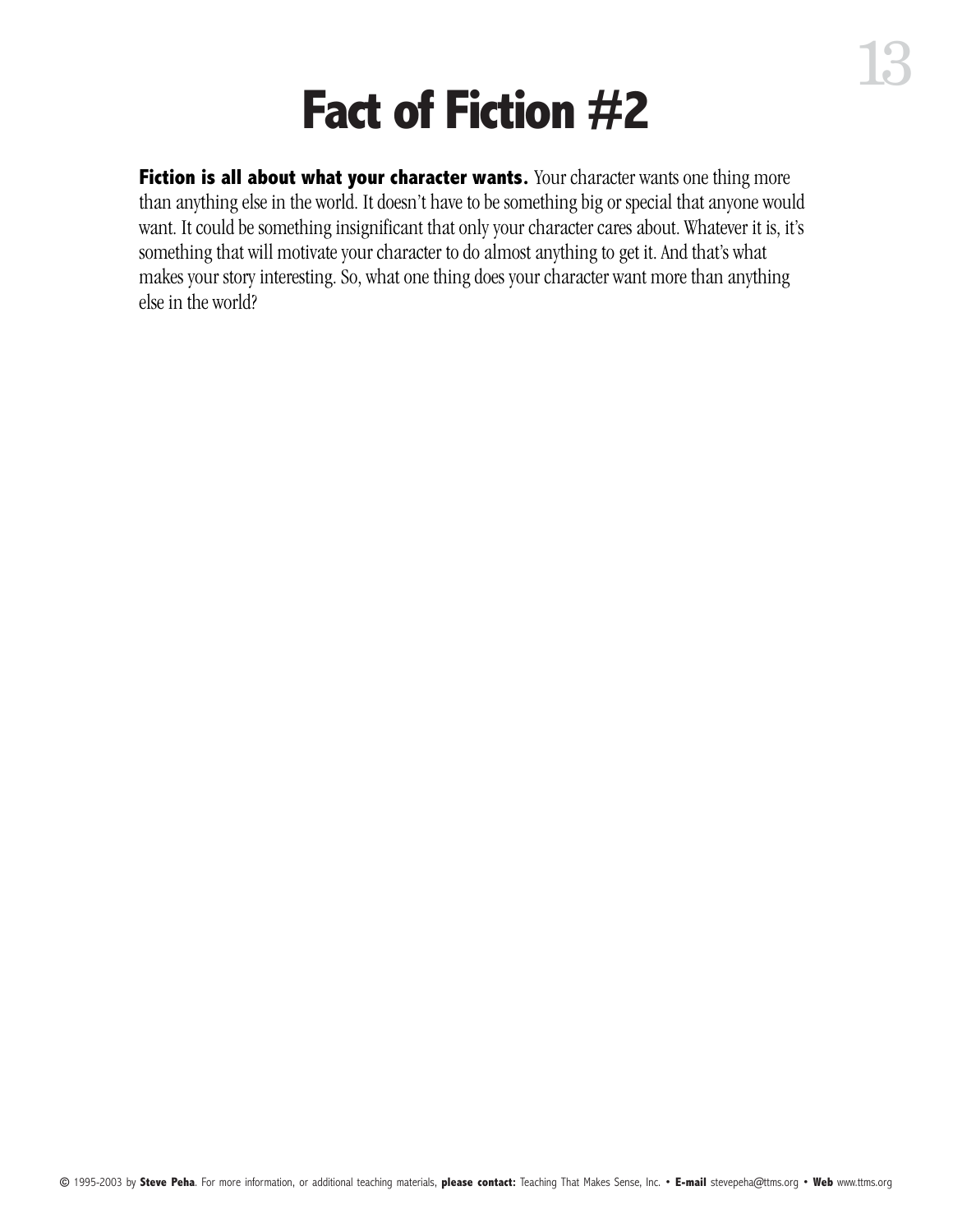#### **Example**

**Fiction is all about what your character wants.** I like to think about characters who are motivated by big dreams, especially if those dreams seem just a little bit impossible. I also like to think of things that catch characters by surprise, things they never knew they wanted but became fascinated with because of some unusual thing that happened to them.

#### WHAT DOES JEREMY WANT?

More than anything else, Jeremy wants to be the youngest world chess champion in history. He's been thinking about this ever since his Uncle Edward came to visit his family after a trip to Russia. Uncle Edward brought Jeremy a beautiful chess set as a present. Jeremy was only 8 at the time, but he was fascinated by the beautiful wooden board and the ornately carved chess pieces. He begged his uncle to teach him how to play and he found that he loved the game almost instantly. His uncle brought him some Russian chess magazines and books, too. And even though Jeremy couldn't read the language, he studied the chess games carefully, playing them out move by move on his board pretending that he was first one player and then the other.

Jeremy has never told anyone about his dream. He doesn't tell anyone because he's afraid they'll laugh at him and think he's weird. He lives in a small town and nobody he knows there is famous, and hardly anyone plays chess. He's very anxious about his dream. For one thing, he's 11 now and that means he only has another 11 or 12 years left to break the record. He has followed the careers of other famous chess players and he knows he's way behind their pace. That's why he's always down in his basement room studying chess on his computer. He practices all the time and keeps thinking that when he becomes famous, everyone in the town will be in awe of him.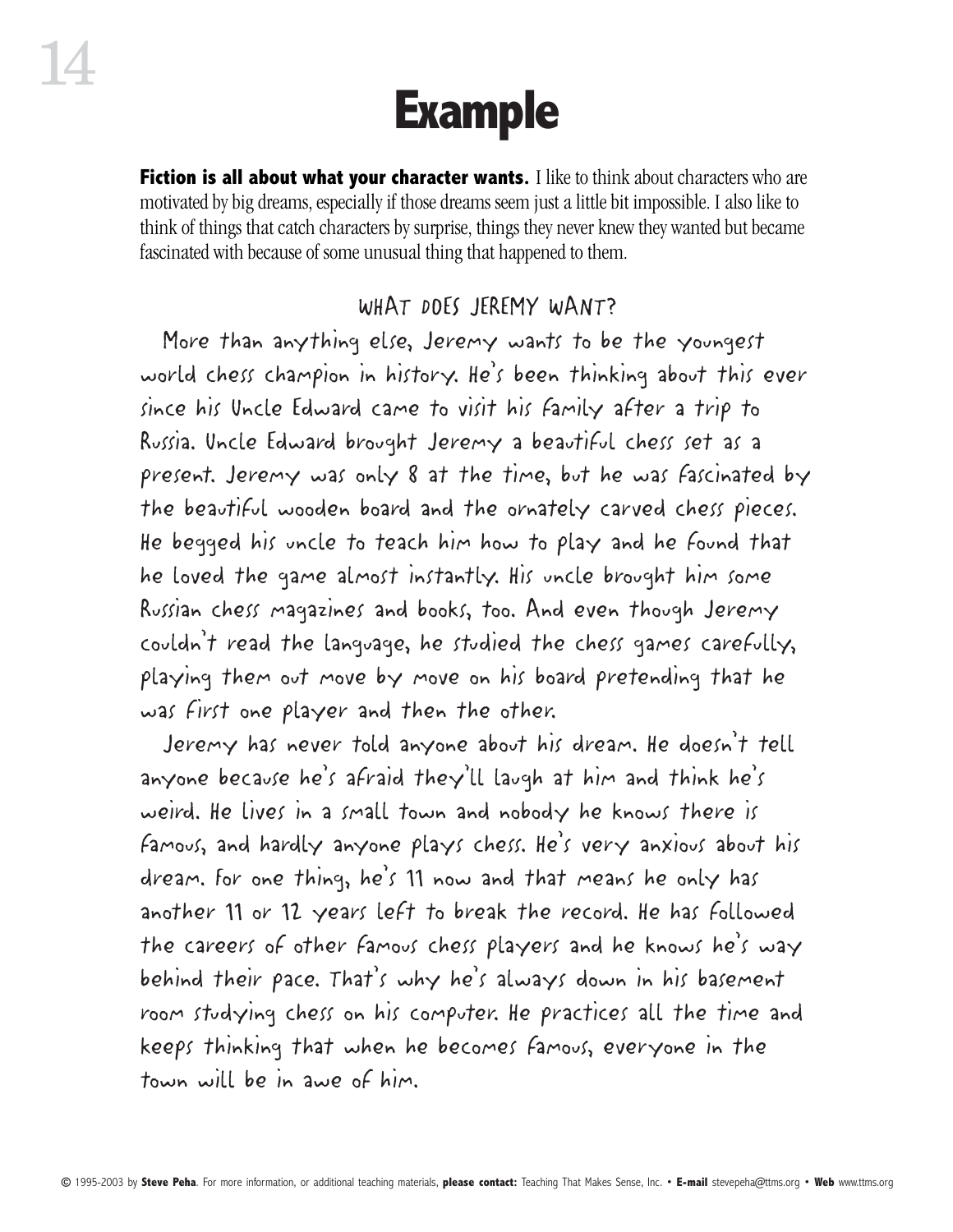## **Tips on Character Motivation**

**The money thing.** Sometimes we think that what our characters want is to be rich, to have a lot of money, so much money that they don't know what to do with it. Maybe we think they want to be the richest person in the world or something like that. That's a perfectly normal thing for a character to want, but it doesn't make for a very interesting story. Instead, think about what your character wants the money for. What does your character want to do with the money when he or she gets it? That's what your character *really* wants. And that's what you should be writing your story about. Who knows? Maybe your character will figure out a way to be successful without needing all that money.

**The power problem.** Maybe your character wants to be the President of the United States or the CEO of the world's largest multi-national corporation. Maybe your character wants to own an island to rule over and do with whatever he or she decides. This is power and everyone seems to want it at one time or another. But just as with money, it's not the power people really want, it's the power to do things that motivates them. So, if what your character wants is some kind of power, think about what your character wants the power for and write about that instead.

**Impossible dreams.** What if your character wants something that is impossible? Maybe your character is a little boy who wishes he could turn into a dog. Maybe your character wants to grow up to be nine feet tall so she can be the world's greatest basketball player. What do you do with this? I have two suggestions. The first is simply to pick a more realistic motivation for your character. This will be easier to write about and will probably produce a better story that more of your readers can relate to. The other way to handle this situation is to use it as something that only occurs in your reader's mind. Everyone thinks fantastical thoughts from time to time and characters who think them frequently can be very entertaining. (If you'd like a great example of a wonderful character with a rich fantasy life, check out James Thurber's *The Secret Life of Walter Middy.)*

**More than one thing.** Can a character want more than one thing? Yes, of course. But that makes writing your story more complicated. In all likelihood, you'll be writing a fairly short story here. Maybe just a few pages. For each thing your character wants, you've got a lot of explaining to do. There's also the chance that your story could become very unfocused as your character rushes around from here to there in search of all kinds of different things. Give yourself and your readers a break. Just as I recommended that you have only one main character, I also strongly recommend that your character want only one thing.

**My character doesn't know.** It's possible that your story is about a person who doesn't know what he or she wants at all. This is a common theme in literature and in life and it's just about as hard to write as it is to live. If you're up for the challenge, give it a try. But don't feel bad if you decide eventually to go back to something more conventional.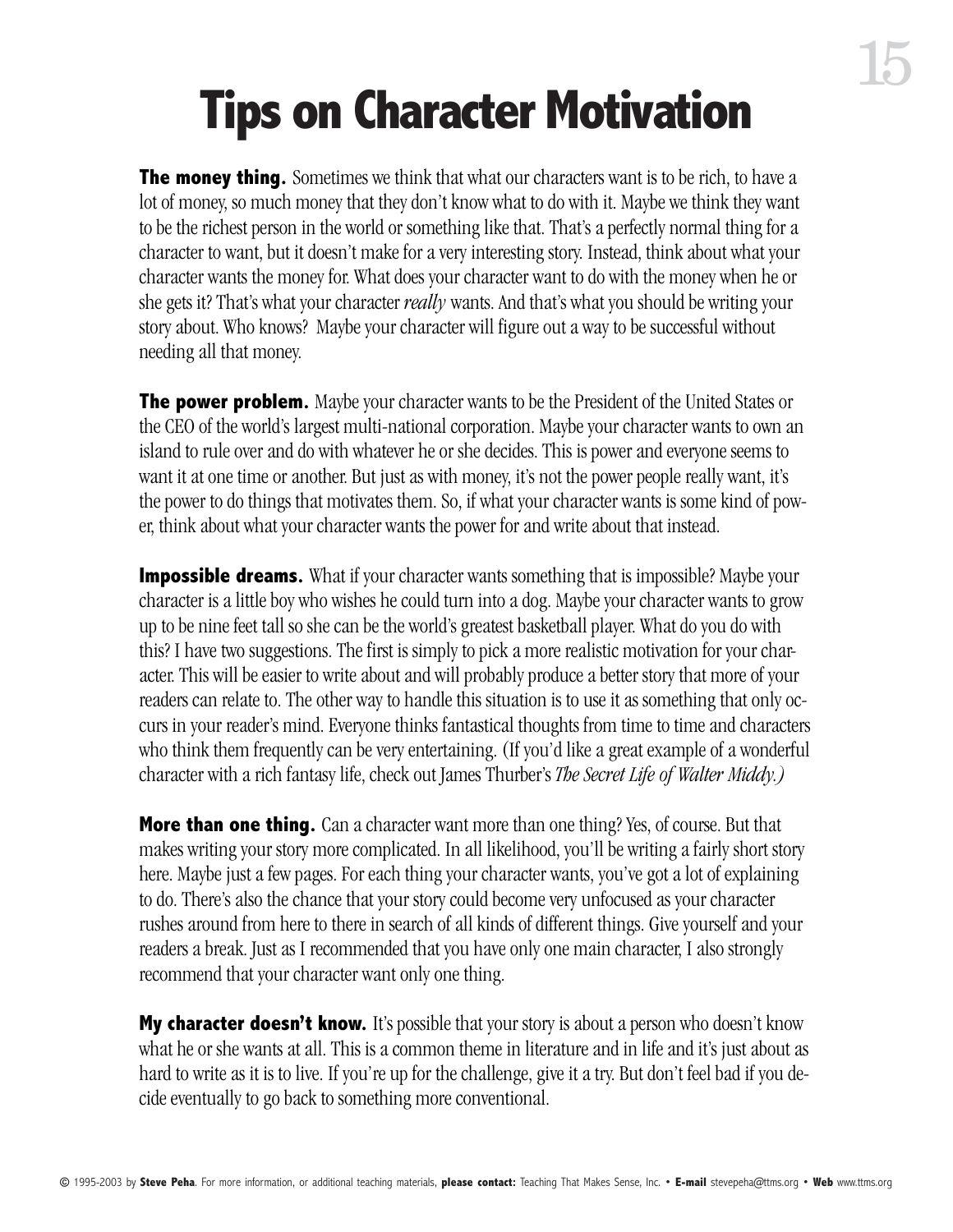## **Things and Feelings**

**Bur what does your character really want? (I mean really really want?)** It's fair to say that human beings are rather complex animals when it comes to the matter of what we want out of our lives. In addition to the normal things that all animals seem to want, things like food, shelter, and safety from predators, human beings want things that have to do with how other people feel about them and how they feel about themselves. For example, most people want to be well-liked and respected. Some want nothing more than to relax and enjoy themselves. Still others want to contribute to the world around them by giving their time or their money to support organizations or causes they care about. These kinds of wants are a little more complicated. For one thing, it's not like a person can order them at a restaurant: "I'd like an order of respect, please. Oh, and give me a side of contribution, too." The simple truth is that what most people want is to feel happy about themselves, their lives, and the world around them.

**Where does happiness come from?** Happiness seems to come from many other different feelings, the types and sources of which differ from person to person. Some people are happiest when they experience feelings of freedom and independence. Others are happiest when they experience feelings of love, connection, and community. Still others seek out feelings of accomplishment, recognition, peacefulness, intensity, risk, playfulness, and the list goes on and on. Deep down inside, at the core of who we are, we don't want *things*, we want *feelings.* It's not the circumstances of our lives that make us happy or sad, it's the feelings we have about those circumstances that makes the difference.

**For every thing there's a feeling.** For every thing that a person could want there's a feeling that goes with it. And it is this feeling that represents the true desire. For example, have you ever heard of someone who got something they thought they wanted but then wasn't happy when they got it? Sure you have. It happens all the time. You've also heard of people who didn't get the thing they wanted but ended up happy anyway. In the end, feelings are more important to us than things. And it's the same with characters in stories.

**What characters really really want.** When you think about the one thing your character wants more than anything else in the world, think also about the feelings your character wants to get from it. In my story, Jeremy wants to be the world's youngest chess champion. But what he really wants is to feel special and unique. He also wants the feeling of being recognized by everyone he knows as a smart and accomplished person. But maybe, deep down inside, all he really wants is a feeling of being liked by the people around him. Maybe the thing that drives him so hard is his desire to be close to other people. But the only way he knows how to do that is to become famous. To me, it's this kind of thinking about a character that makes a story truly great. So when you think about the things your characters want, think also about the feelings they want from those things. Understanding this will do more to improve your story than almost anything else.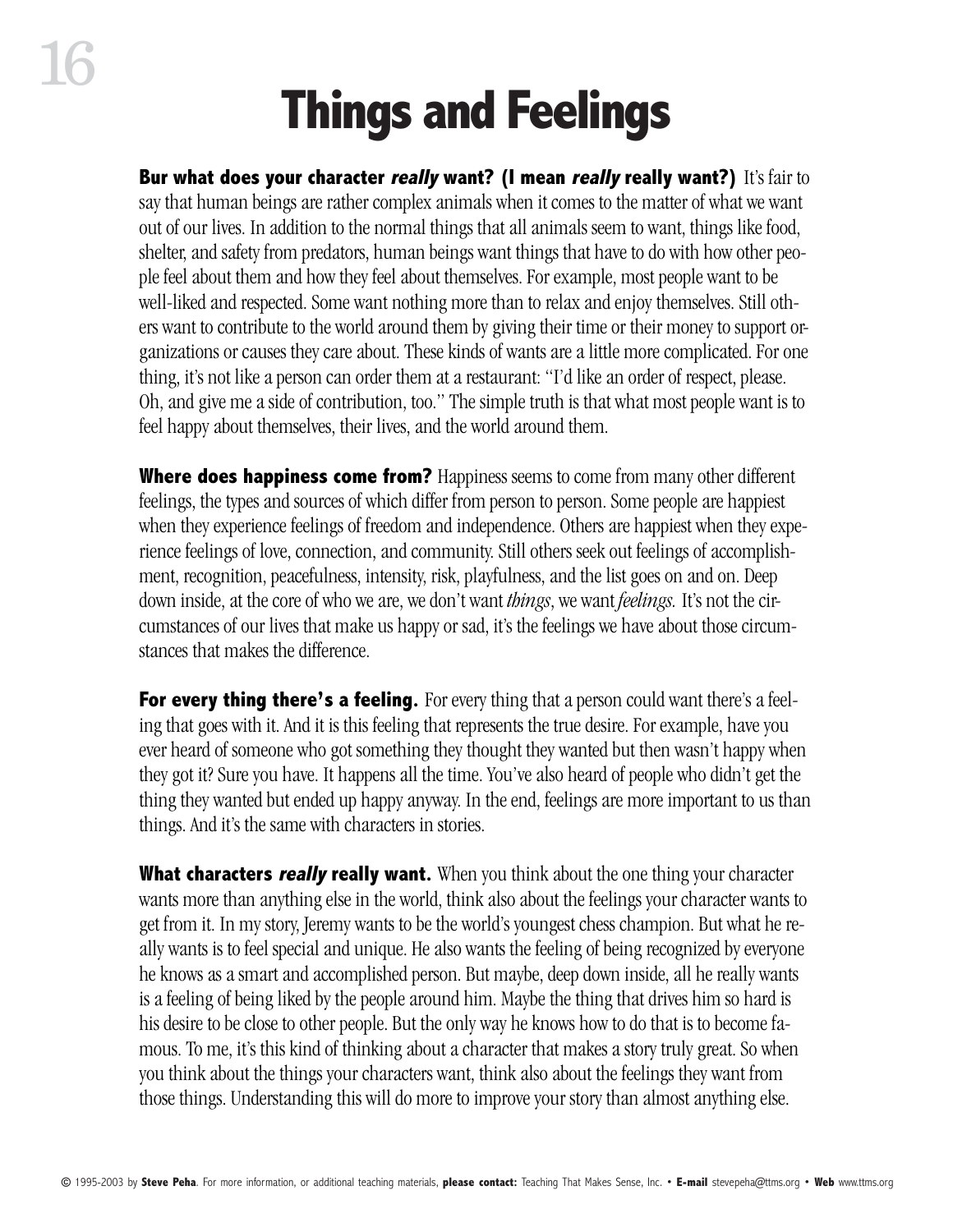## **Fact of Fiction #3**

#### **Fiction is all about how your character gets or does not get what he or she**

**wants.** This is the plot of your story. There are two things you have to figure out: (1) Does your character get what he or she wants? This can be a simple "yes" or "no" answer. And, (2) How does that happen? What your character wants creates the problem or conflict in the story. What sequence of events leads to the resolution of that conflict?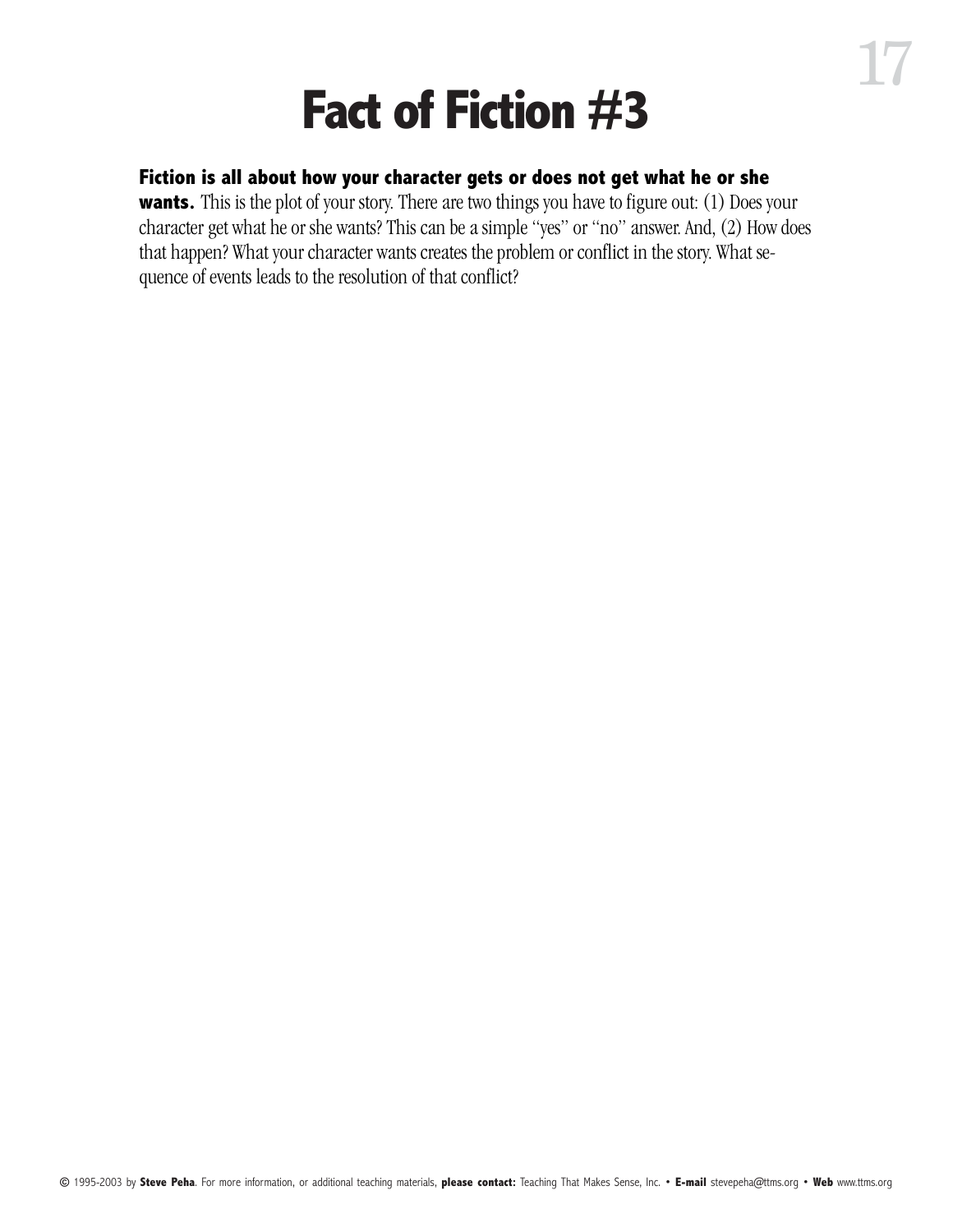#### **Example**

#### **Fiction is all about how your character gets or does not get what he or she**

**wants.** The kinds of stories that often interest me are ones where the main character doesn't get what he or she wants, but gets something else valuable in return. That's the kind of story I want to work on here.

#### DOES JEREMY GET WHAT HE WANTS?

No, Jeremy does not get what he wants. He does not become the youngest world chess champion in history. In fact, he quits playing chess altogether. Here's what happens:

Jeremy's Uncle Edward sends him an e-mail to let him know that the United States Junior Chess Open is going to be held in the big city just a few hours away from the small town where Jeremy lives. Uncle Edward tells Jeremy that this is an opportunity for him to play against the best young chess players in the country. Jeremy has never played in a tournament before but he's beaten almost every other kid in town. In fact, he's even beaten most of the adults, too. So he decides to go to the tournament.

He practices intensely in the months before the tournament. He gets better and better at playing against his computer. Actually, he makes so much progress that when he and his parents leave for the tournament, Jeremy is pretty sure he's going to win.

When they get to the city, Jeremy is fascinated by all the people he meets and the cool things to do. He hangs out with the other chess players and makes new friends. He also stays up really late two nights in a row before the tournament starts.

When the tournament starts, Jeremy is very tired. He's so tired that he plays badly, losing all his games. Because of this, he decides to quit playing chess forever. So he never becomes world champion. But he doesn't regret it either.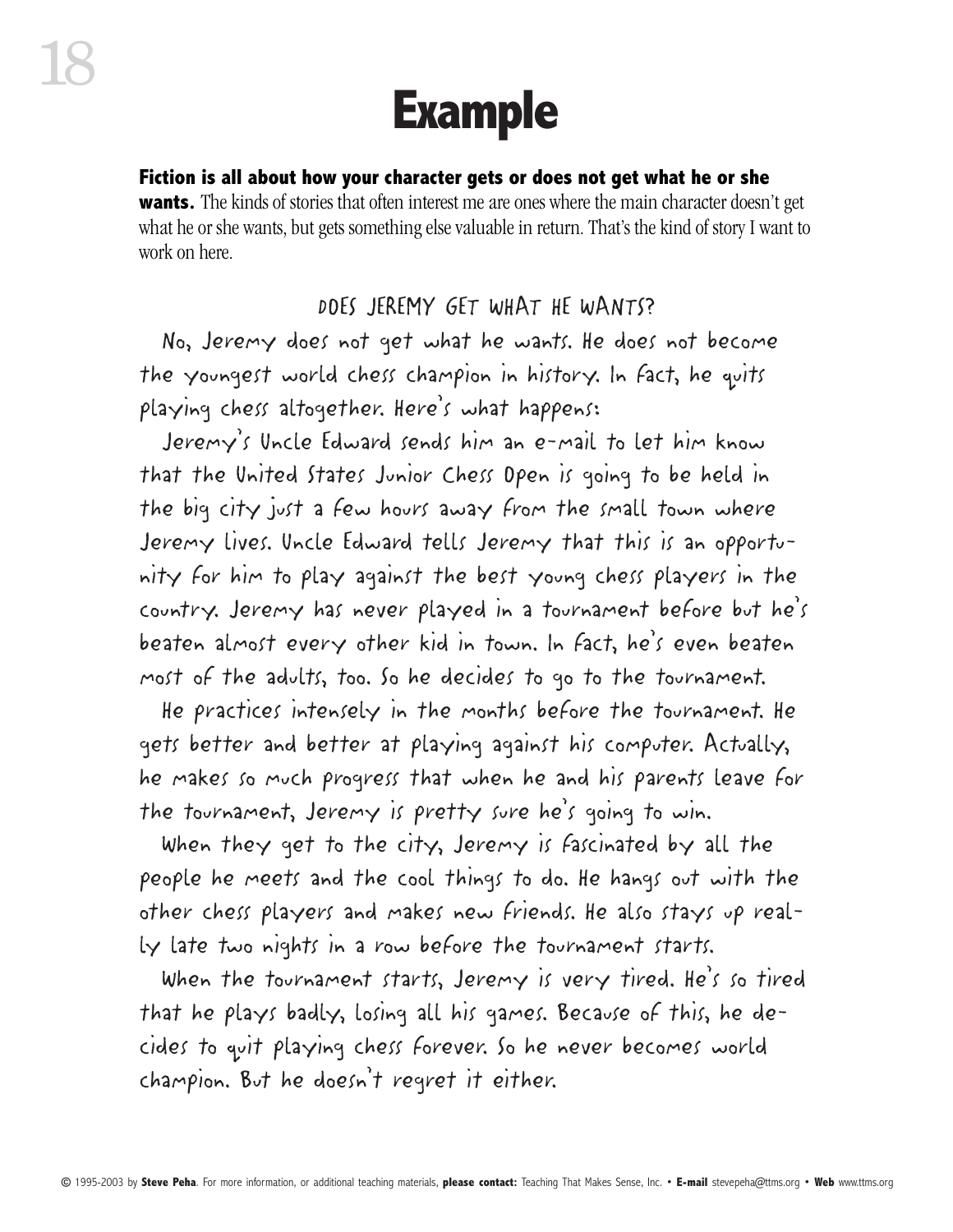## **Tips on Plot Development**

**Verisimilitude. (Now there's a fancy Latin word for ya.)** There's a strange contradiction every writer has to deal with when writing fiction: on the one hand, the story is completely made up, on the other, it has to have elements of truth in to make sense to the reader. What does this mean exactly? It means your story has to have "verisimilitude." Verisimilitude is a fancy Latin word I didn't learn about until my third year of college. It simply means "something that has the appearance of being true or real." When you think about what characters will do in your story, you must come up with things that make sense for who those characters are, what they want, and the world they live in. Once you establish the basic premise of your story — the nature of your characters and their conflicts, the particulars of your setting, etc. — your readers form expectations that your story must live up to regarding how things will proceed. Most of these expectations come from what readers know about life. So, in order to be successful, your story doesn't have to be true, but it does have to be true to life.

**Don't make the plot too complicated.** There's a temptation when you're sketching out the plot of a story to make it long and complicated with many surprising twists and turns. We all want to do this because this is what we experience in the books we love to read. But here's something important to consider: the average novel is 100,000 words long; many are over 200,000. Do you really want to write this much? Most writers don't. Think of writing a short story instead of a novel and plan your plot accordingly. Keep things tight. You can bring in a surprise here and there but you probably can't develop several sub-plots or take any significant excursions from the main storyline. In general, it is much better to have just a few important scenes with lots of detail than it is to have a long, drawn out story with dozens of things happening that aren't closely connected or well explained.

**Is it funny or is it silly?** I have noticed a tendency on the part of some writers to put crazy things into the plots of their stories. My hunch is that they are trying to be funny when they do this, but they end up being silly instead. Funny is good, everybody likes funny. Silly is not good. When you put silly things in your story, your readers get annoyed; they feel like you are wasting their time. Sometimes it's hard to know if something you're doing is funny or silly. Here's a good way to tell the difference: When you do something funny, people laugh at you. When you do something silly, you laugh at yourself.

**Use the Transition-Action-Details strategy.** A great strategy to use for developing the plot of your story is Transition-Action-Details. Start in the first "Action" box with the first scene in your story. Put the last scene in the last "Action" box. Then fill up the middle. When you have all the scenes you want in just the right order, add a couple of important details and perhaps a simple transition or two.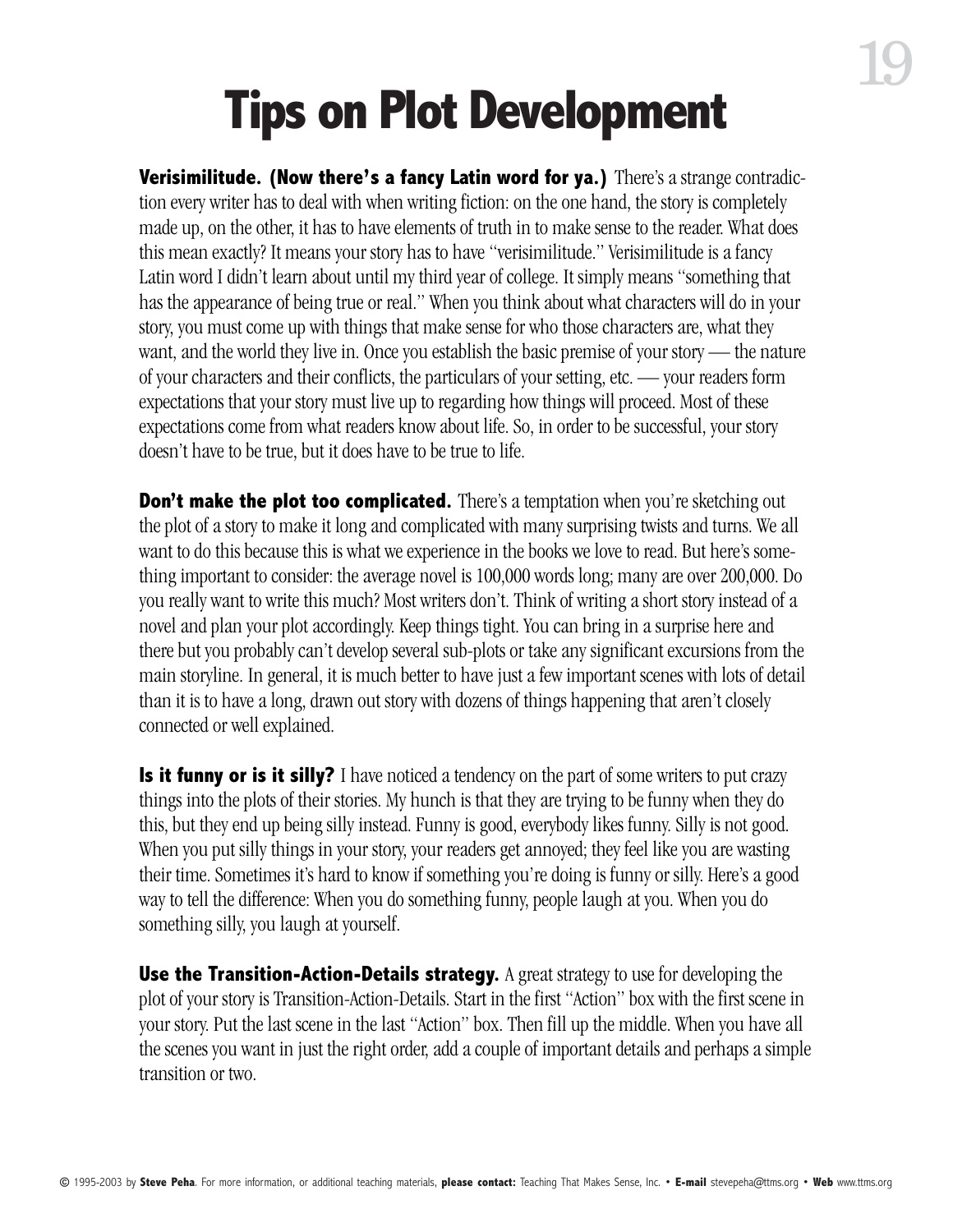# 20 **Plotting Out the Plot Of Your Story TRANSITION ACTION DETAILS**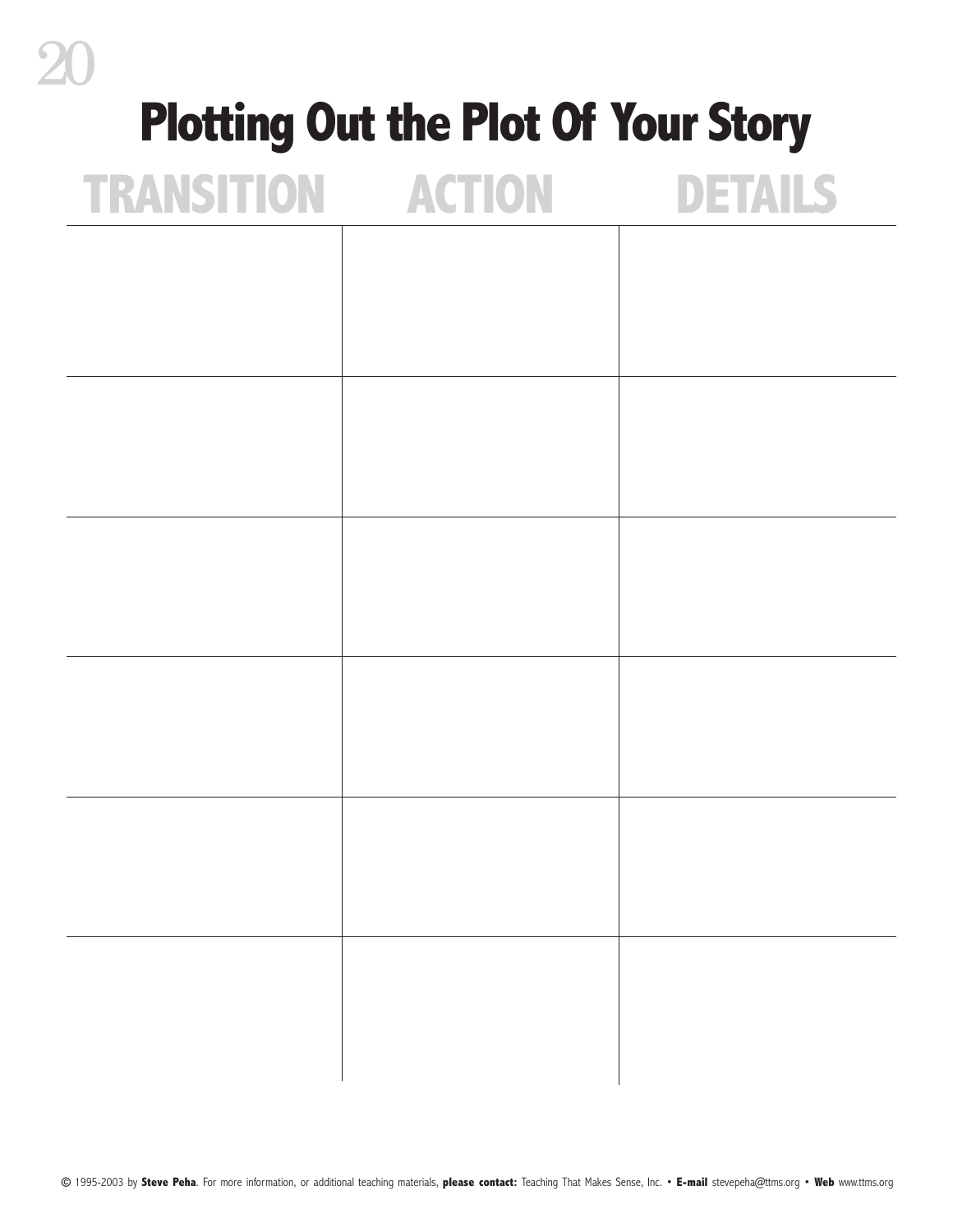#### **Example**

## **TRANSITION ACTION DETAILS**

| In the Fall,                | Jeremy learns from his Uncle Edward<br>that the U.S. Junior Chess Open<br>tournament is being held in a city<br>just a few hours from where he lives. | . Jeremy is not sure he's good enough<br>but his Uncle encourages him.<br>. He doesn't think his parents will let<br>him go.                                                                                       |
|-----------------------------|-------------------------------------------------------------------------------------------------------------------------------------------------------|--------------------------------------------------------------------------------------------------------------------------------------------------------------------------------------------------------------------|
| A few days later,           | Jeremy talks with his parents to ask<br>if he can play in the tournament and<br>if they will take him to the city to<br>be in it.                     | . They ask him a lot of questions<br>about it. It's during spring break.<br>. His father thinks it's OK but his<br>mom isn't sure. Then they decide to<br>make it a family vacation together.                      |
| Over spring break,          | Jeremy drives with his mom and dad<br>to the tournament.                                                                                              | · Jeremy is very excited. He talks<br>with his parents about the tournament<br>for the whole drive.<br>. Jeremy's parents talk about all the<br>neat things in the city.                                           |
| When they get to the hotel, | Jeremy meets many of the other<br>kids who have travelled from all<br>over the country for the<br>tournament.                                         | . It's fun for him to meet new people.<br>. Some of the kids talk with him about<br>chess but mostly they just talk about<br>normal kid things.                                                                    |
| [ No Transition ]           | Jeremy loves the city. He stays up<br>late hanging out with other kids he<br>meets there and doing fun things he<br>doesn't normally do.              | . He loves the restaurants and the big<br>stores downtown.<br>. He stays up way past midnight in<br>the hotel arcade with a group of<br>Friends he's just made.                                                    |
| The next day,               | Jeremy loses all his games at the<br>tournament, decides to quit playing<br>chess completely, and give up his<br>dream of being world champion.       | . He's too tired to play very well and<br>he's really nervous.<br>. He's shocked that he's playing so<br>badly and sad that he's losing.<br>. He leaves that afternoon without<br>staying for the awards ceremony. |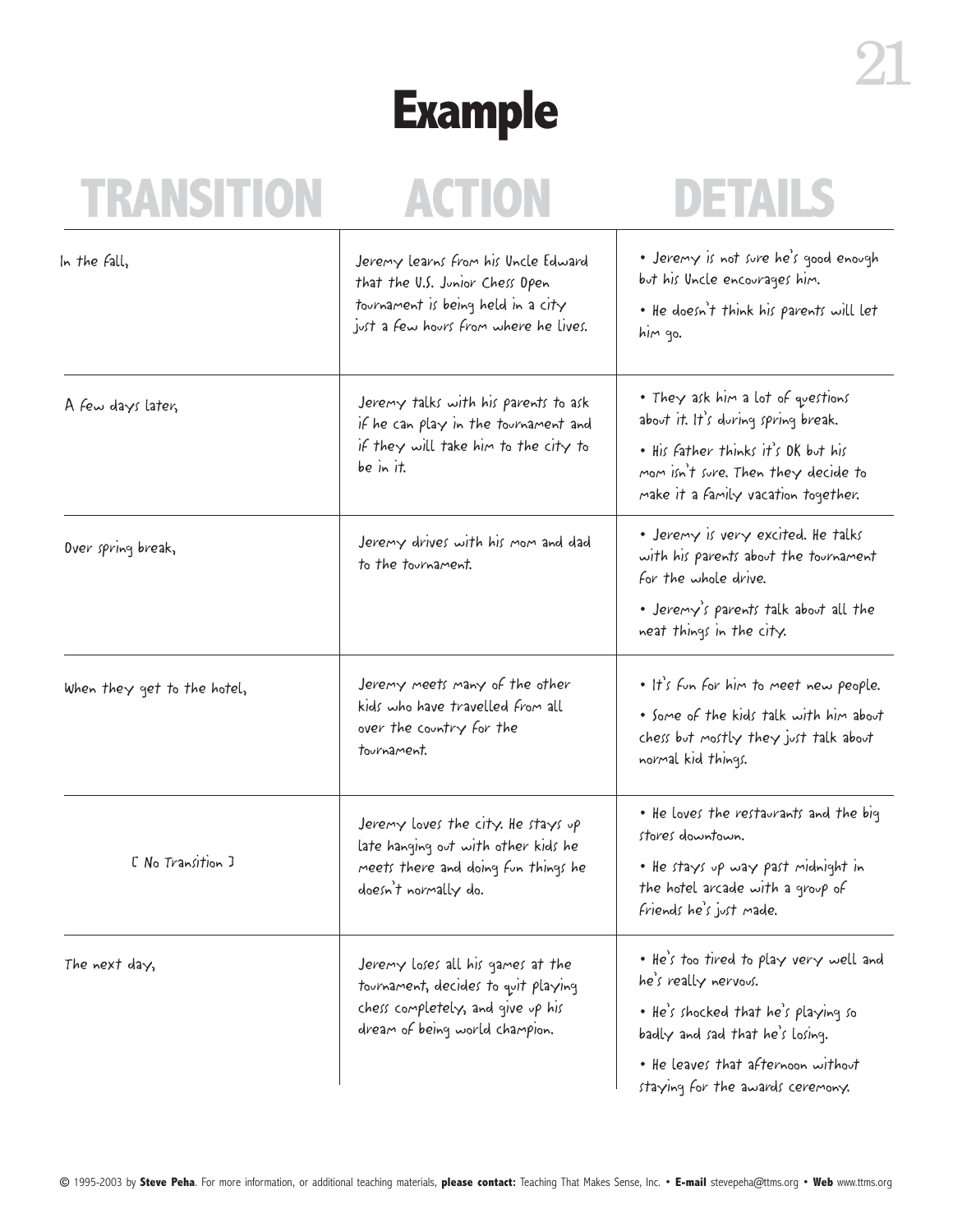#### **Fact of Fiction #4**

**Fiction is all about how your character changes.** The kind of changes in characters that we're looking for here are changes on the inside, changes in how characters feel about themselves, their lives, and their world. What is your character like at the beginning of your story? How is your character different at the end? What lesson does your character learn?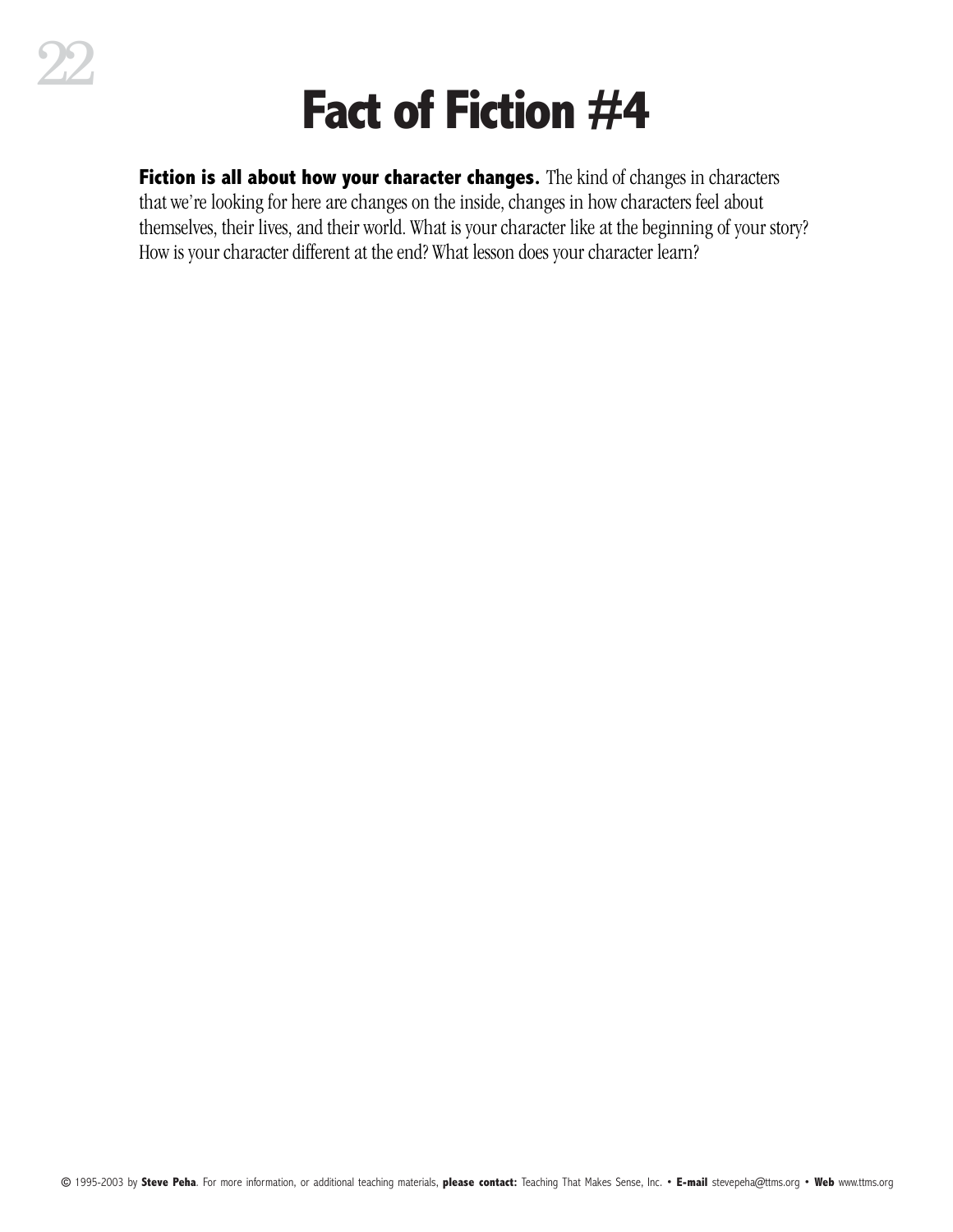#### **Example**

**Fiction is all about how your character changes.** My favorite kind of change is the change that takes place when a character realizes something about himself that he had been ignoring. In my story, my character realizes he's been looking for the wrong thing all the time and decides to give up something important in order to have a chance of getting it.

#### HOW DOES JEREMY CHANGE?

At the beginning of the story, Jeremy is lonely, impatient, competitive, occasionally grumpy, and a little arrogant. He's very focused on his long term goal of becoming a chess champion and he feels that anything that isn't related to achieving that goal, like school or friendships or normal kid activities, is a waste of time. He spends his time playing chess on his computer and rejecting just about everything else in his life.

At the end of the story, Jeremy is sad to be giving up chess and also a bit shocked that he feels like giving it up after only his first tournament. But in a strange way, he knows that it's the right thing for him to do. After making the decision to quit, he starts to feel relieved, as though a big weight has been lifted from his shoulders. He realizes that he was putting too much pressure on himself all the time. He also feels hopeful that now he'll be able to spend more time with friends and do some of the fun things they all do. He still enjoys playing chess and he knows he can play it as a hobby all his life. But he also knows that he wants to do other things, too.

The lesson he learns is that being the best at something isn't the most important thing. In trying to be the best chess player, he realizes how much he was giving up and how unhappy he was even though being a good chess player made him feel proud and different from other kids. In the end, he'd rather just be a normal 6th grader and spend time with his friends.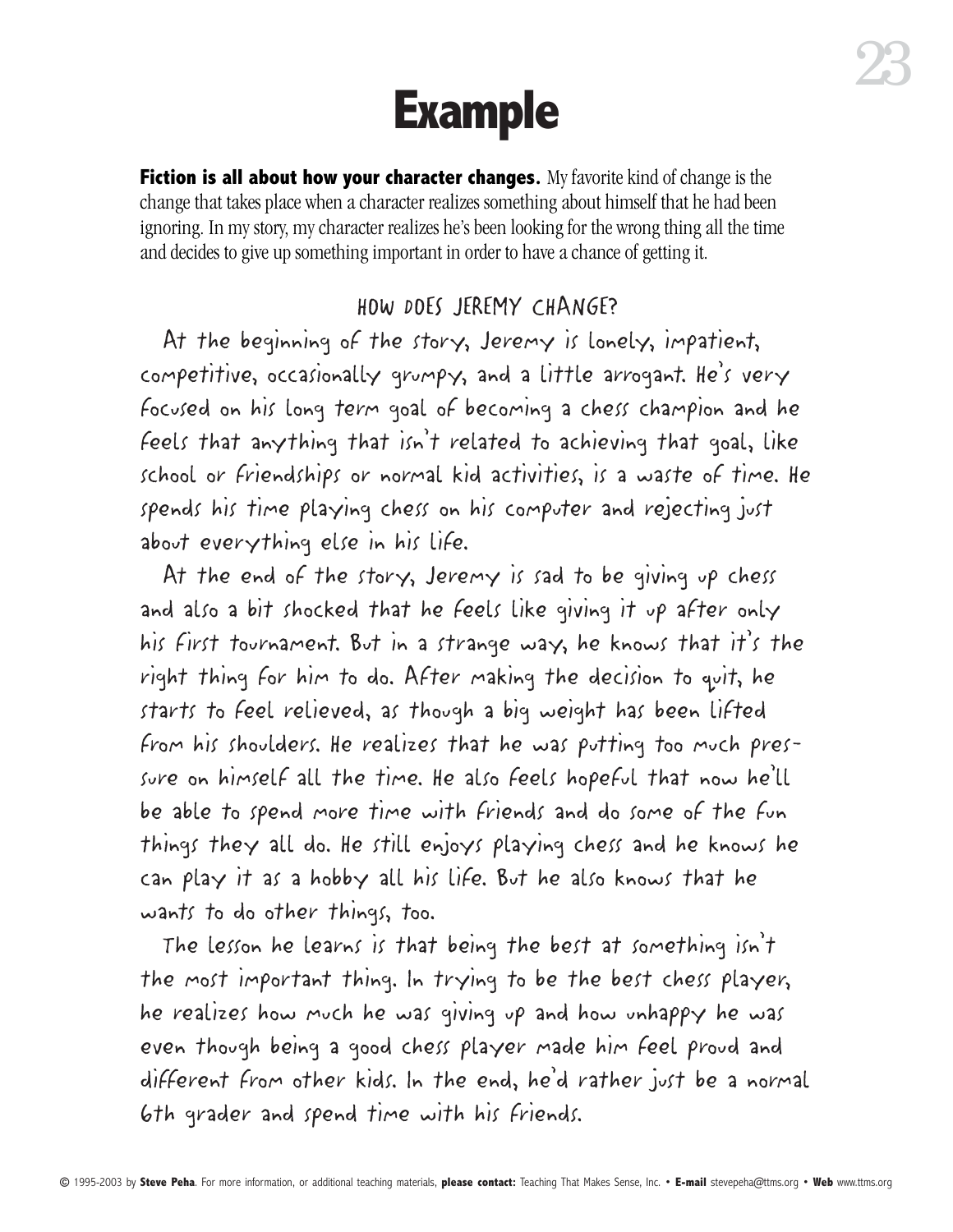## **Tips on How Characters Change**

**Think "inside" as well as "outside".** When we think of how our own lives change, we often think of things like being older, looking different, living in a different city, or going to a different school. These are the obvious things and they do represent important changes for us. But when it comes to writing a great story, these kinds of changes are not the most important. Being taller, playing a new sport, getting a part-time job, these are changes on the "outside," they represent differences in the external circumstances or our lives. But more important changes take place on the "inside." These changes are all about how we feel, what we believe, how we think. The way I see it, it works like this: Because of who we are and the kind of world we live in, there are things we want. In the course of trying to get these things, we go through a variety of experiences. Because what we want is important to us, the experiences of trying to get it are important to us, too. As we go through important experiences, we learn new things, and as we learn new things, we change: we end up thinking differently and feeling differently — on the inside about ourselves, our lives, and the world we live in. This is the kind of change in your character that makes for a great story.

**How people are on the inside.** We use many different words to describe how people are on the inside: temperament, mood, personality, disposition, state of mind, etc. When you think about how your character changes, these are the things you're trying to describe. Often, you will find yourself using "feeling" words to talk about these things. When it comes to thinking about how your character changes, you'll want to think about your character changing in some way on the inside. Maybe your character will become happier or more trusting or more hopeful. Perhaps your character starts out with these good feelings and by the end, he or she feels scared or confused. Characters don't have to feel better, they just have to feel different. And that difference has to be important to the character, to you, and to your readers.

**This is where the meaning is.** If you write your characters well, your readers will identify with them. This means that they will, at least in part, feel the same way your characters do throughout your story. This is why people find stories meaningful, full of importance, value, and inner significance. Some people might argue — and I would be one of them — that this is the most important part of the story. I think that one of the reasons we all like stories so much is that we love to see how characters change on the inside as they go through their lives. I think we like this because it gives us ideas about how to go through our own lives.

**Use the Tell-Show strategy to "show" the change.** You could tell your audience about how your character changes just by saying something like, "Tyler felt sad at the beginning, but now he felt happy." That's short and to the point, but it isn't very effective. It's better if you can "show" your audience the change instead. To do this, use the Tell-Show strategy. Put your character's feelings on the "Tell" side and then, on the "Show" side, describe your character doing something (or not doing something) that represents how your character feels.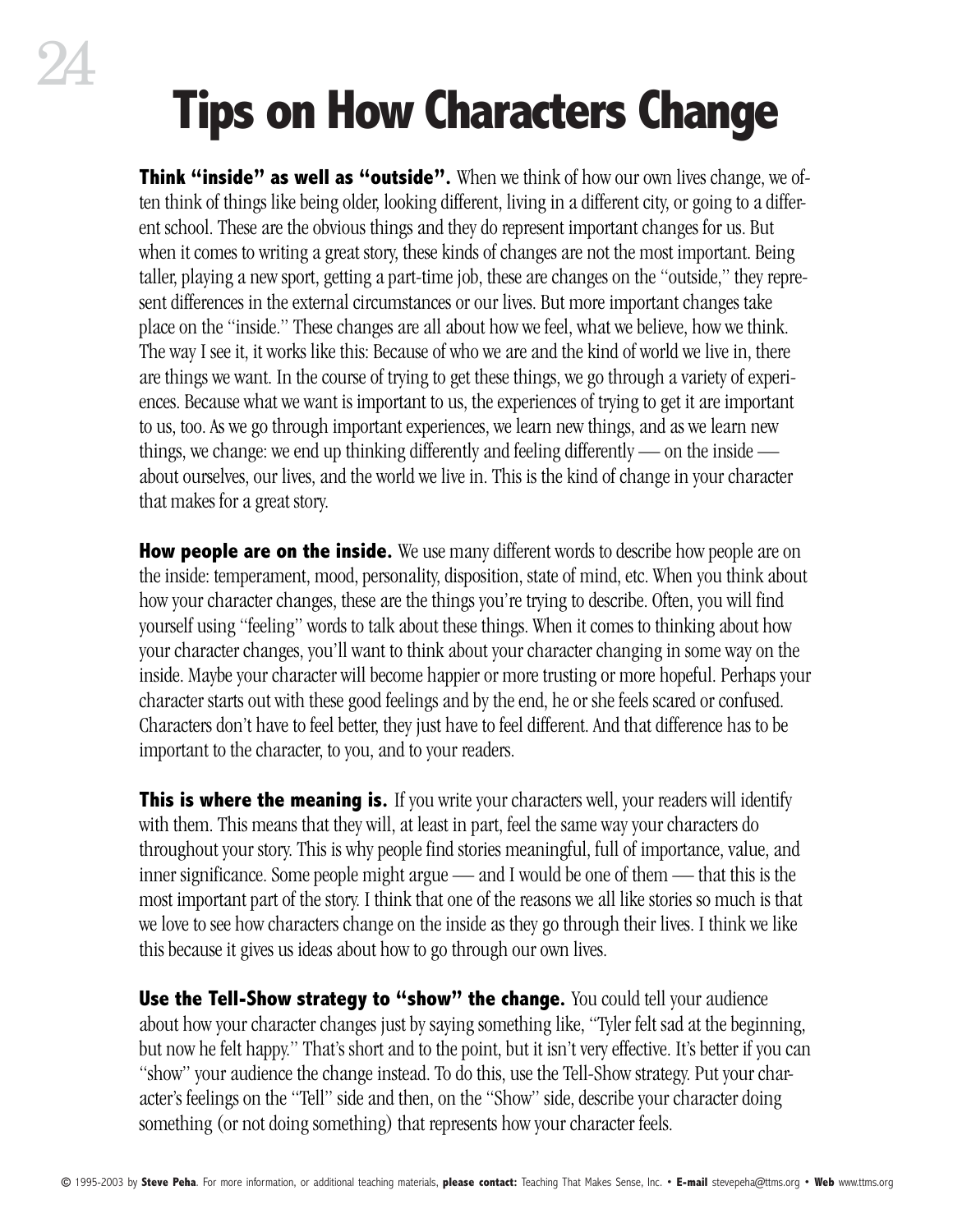#### <sup>25</sup> **Personality**

**What makes a person a person? It's person-ality.** The characters in your story are supposed to represent real people. They're not real people, of course. They're just words on a page. But somehow they have to end up being more than just words to your readers. To turn your characters from words into people, you have to give them personality. And to give your characters personality, you have to think creatively about what your characters do, say, and think, and ultimately, how they feel.

**Characters do things.** Because of a character's personality, he or she will do certain things under certain circumstances. For example, a character who is "mercurial" (volatile; given to sudden and unexpected swings in mood toward anger) might react wildly to a situation when under stress and not react at all in the same situation if they feel safe and calm.

**Characters say things.** What characters say, and how they see it, often gives us a window into their personality. A character who is "pessimistic" (someone who tends to expect the worst, to see things negatively) might say something like this, "I'll never pass that math test no matter how hard I try. I'm going to flunk for sure and then I won't graduate. I won't go to college and I won't get a good job. I'll end up being one of those telemarketer guys sitting all night in a cubicle making phone calls to nice families who are just sitting down to dinner and getting yelled at because nobody likes to have their dinner interrupted especially by some high school dropout who couldn't pass math. Yeah, that's what's going to happen to me. If I don't pass this math test which I won't — I'm going to spend the rest of my life getting yelled at."

**Characters think things.** Often, characters will do or say things but inside they're thinking something different. A character who is "apprehensive" (anxious or fearful about the future) might act as if she's really excited about the upcoming spring dance when, in fact, she's dreading it. She might be energetic and upbeat when she's talking with her friends about what they're all going to wear, but inside she's feeling scared and having stomach aches because she's so stressed out about it. She finds herself dwelling on it all the time. She can't sleep or concentrate on her school work. And it's all because she accidentally agreed to go with two different boys and she's too embarrassed to tell anyone about it or ask for help solving the problem.

**Characters feel a certain way most of the time.** Ultimately, it's how a character feels that matters. But how do characters really feel? Don't their feelings fluctuate just like those of real people? Of course they do. So, to establish a character's personality, we have to show a pattern of feelings. And for that, we need to give our readers many different chances to see how our characters feel in many different situations. Just like you can't get to know someone based on one emotional reaction to one thing you said in one conversation, readers can't get to know a character on such slight evidence either. They need to see how characters feel over time, many times, and in the context of many different sets of circumstances.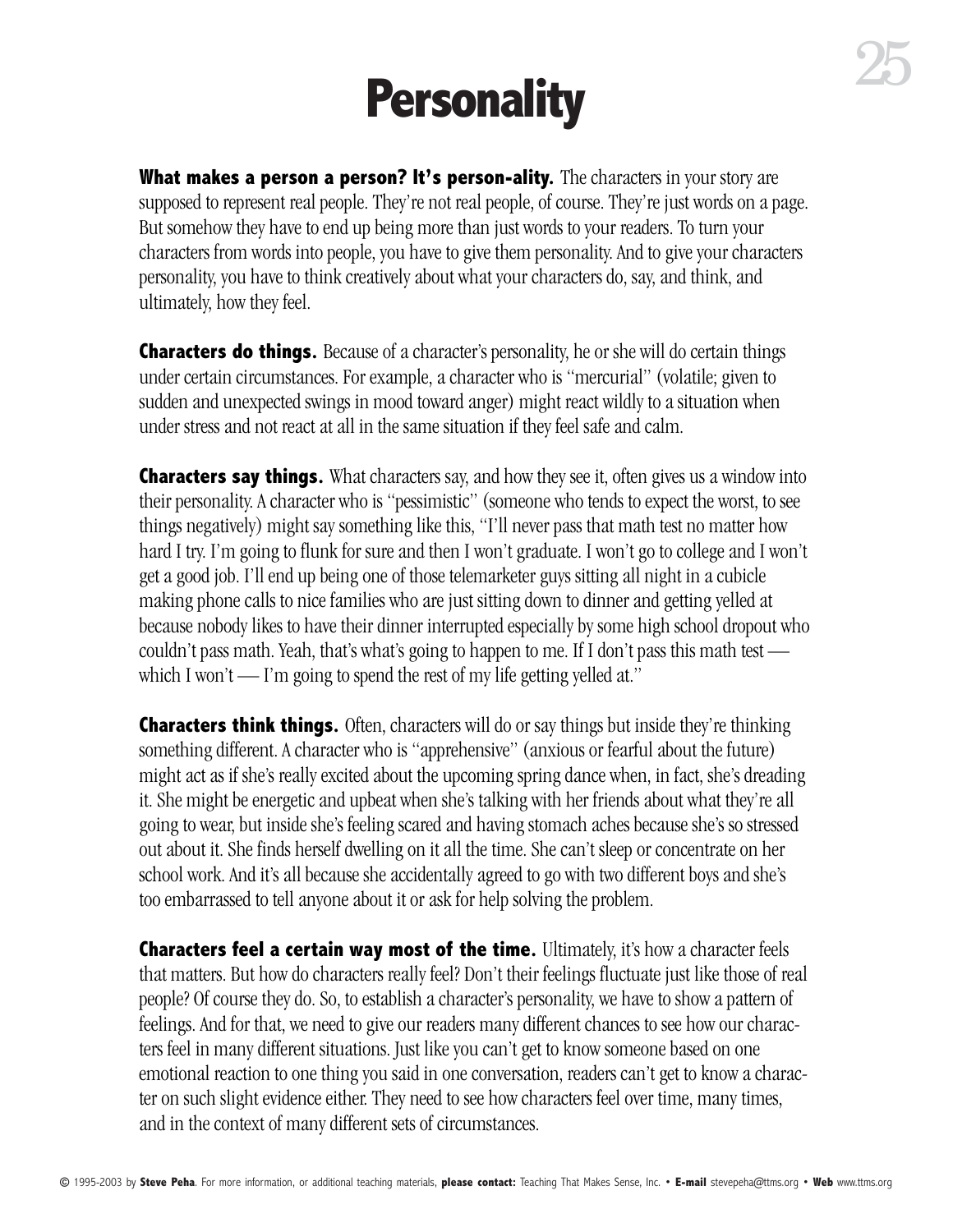#### **Do-Say-Think-Feel**

| What does your character do?    | What does your character say? |
|---------------------------------|-------------------------------|
| What does your character think? | How does your character feel? |
|                                 |                               |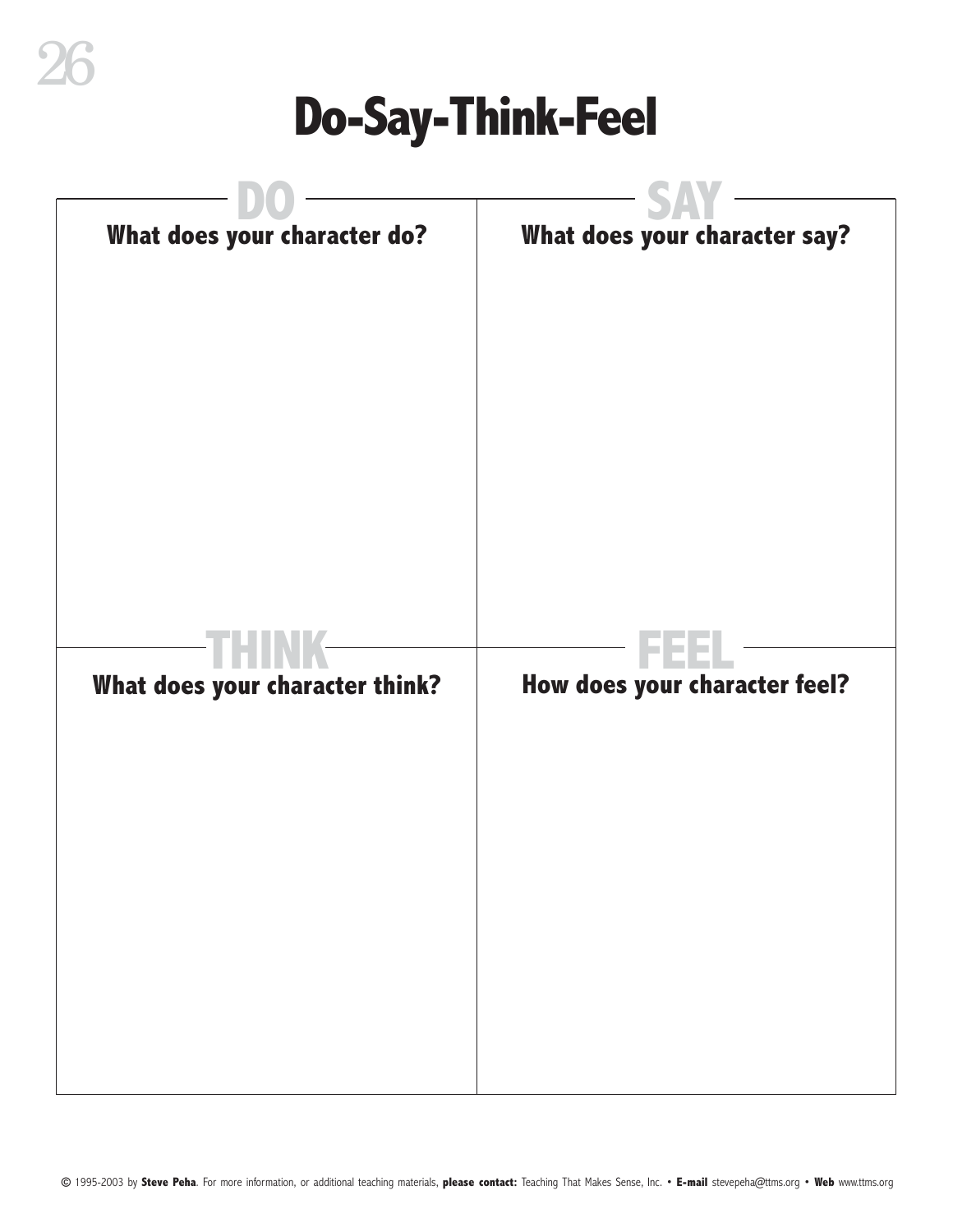#### **Example**

#### **DO** SAY **What does your character do? What does your character say?**

When his teachers ask him to do his work, he just ignores them if he thinks it's boring.

He spends a lot of time by himself on his computer in his basement room.

When his parents ask him how he's feeling, he just says "Fine" and doesn't want to talk to them about it. Sometimes he doesn't even answer, he just goes to his room.

#### **THINK FEEL What does your character think?**

He thinks he's unusually intelligent and that most people just don't understand him.

He thinks he's a lot smarter than most people, including most of the adults he knows.

He thinks that the world is a tough and lonely place and that he'll only be happy if he's famous and successful.

"This assignment is stupid. When will I ever have to do something like this in my life?"

"I'm tired of spending time with my friends. They're so boring. All they like to do is ride bikes and go to the mall or the arcade. Who cares about that stuff?"

"The smartest people in the world are chess players."

#### **How does your character feel?**

Most of the time, Jeremy feels like he's smarter and better than other people. He's arrogant and competitive, and he's not above telling people that he isn't interested in what they have to say. He doesn't trust people, especially adults, and so he never shares how he feels with his parents or asks them for help. Because of all this, he feels lonely, like he's on his own and there's no one to help him with anything.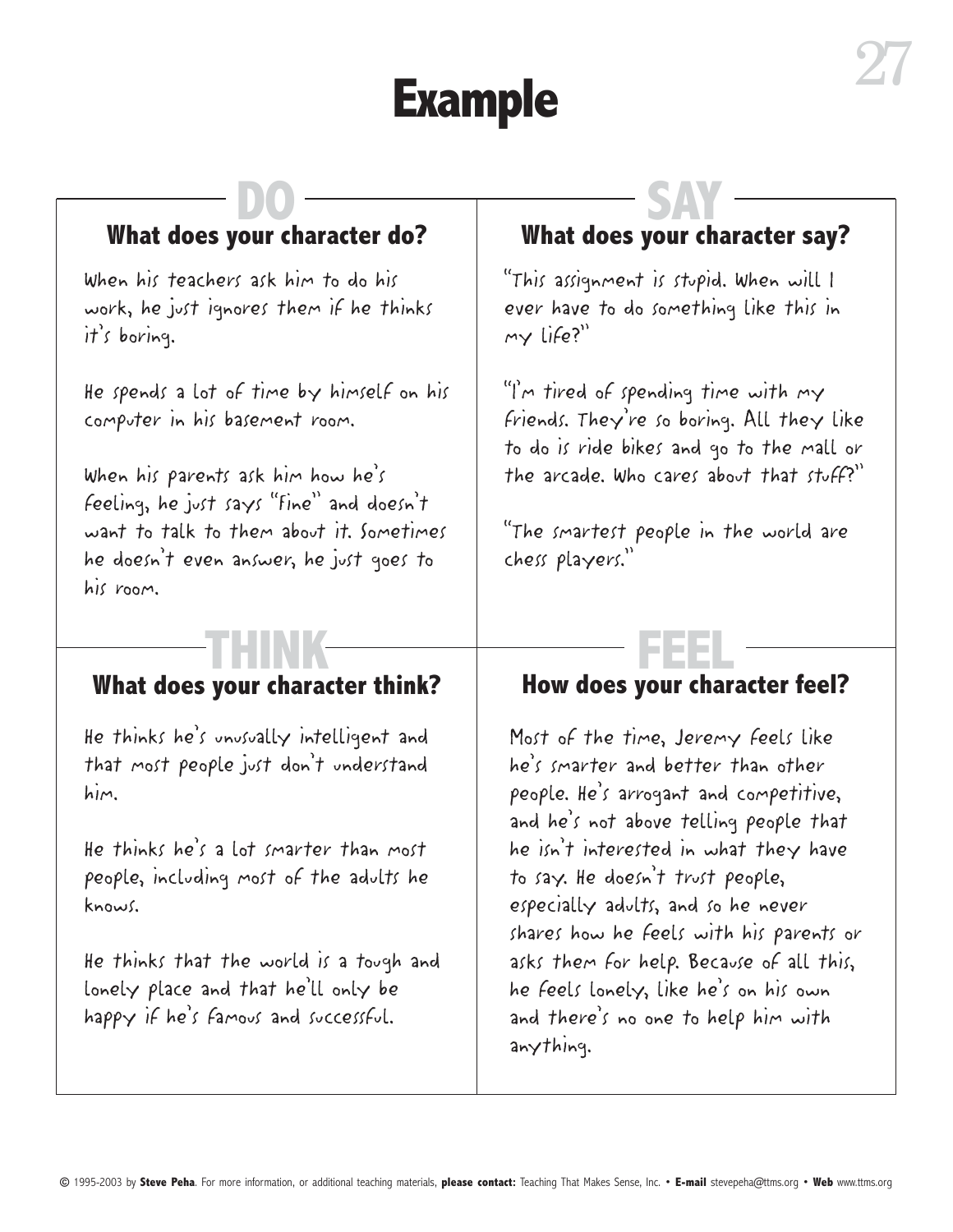#### **Fact of Fiction #5**

**Fiction is all about a world that you create.** The world of a story is made up four things: people, places, things, and ideas. Who are the important people in your story? In what places does the action of the story occur? What things are important in your story? What ideas are expressed in this world? What kind of world is this? ("This is a world where...")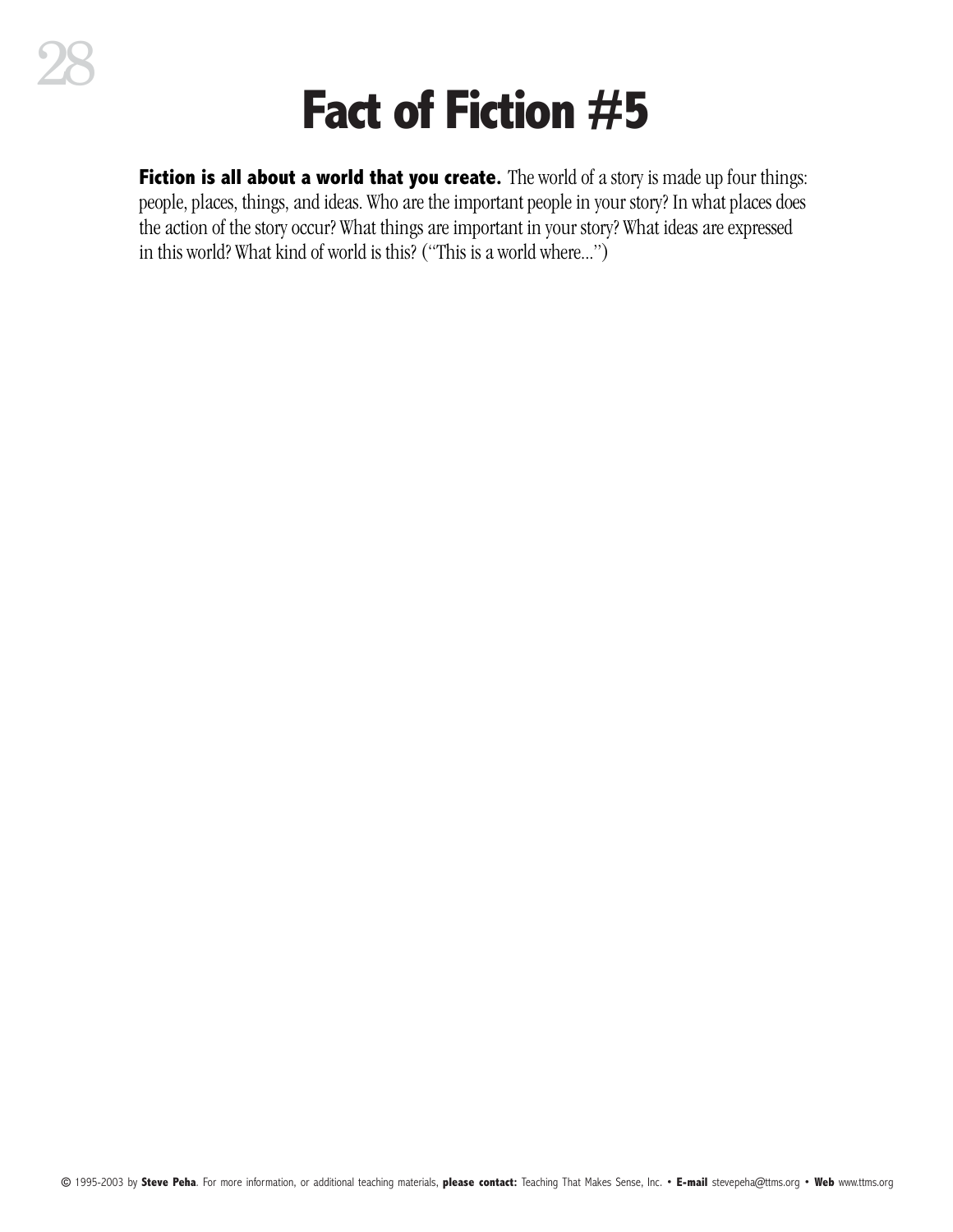#### **Example**

**Fiction is all about a world that you create.** The world I'm trying to create for my story looks to Jeremy, my main character, as though it isn't a very friendly or interesting place. Then, later in the story, as he begins to change, his perceptions of the world change, too, and it becomes more pleasant, welcoming, and fun. The world was this way all the time, of course. Jeremy just didn't see it that way. For most of the story, however, we see the world through his eyes.

#### JEREMY'S WORLD

PEOPLE: Jeremy's mom and dad; his Uncle Edward; other kids at school; teachers; other kids and their families at the big chess tournament; Jeremy's dog, Bishop. All of these characters are "helper" characters. There are no characters in the story who work against Jeremy. But he thinks they're all against him in some way. Even the kids who beat him at the chess tournament are helping him, in a kind of opposite way, to figure out what he really wants and how to be happy.

PLACES: Jeremy's basement room; upstairs at his house; at the dinner table in the kitchen; at the park where Jeremy goes with his dog; at Jeremy's school; in the van when they drive to the  $city$ ; at the hotel where they are having the chess tournament; in the tournament hall.

THINGS: Chess, chess books and chess magazines, the Internet, email, Jeremy's computer, his TV set and stereo, the homework Jeremy never wants to do.

IDEAS: Competition, loneliness, ambition, frustration, trust, stress, hope for the future.

THIS IS A WORLD WHERE... You don't always get what you want, but sometimes you get what you need.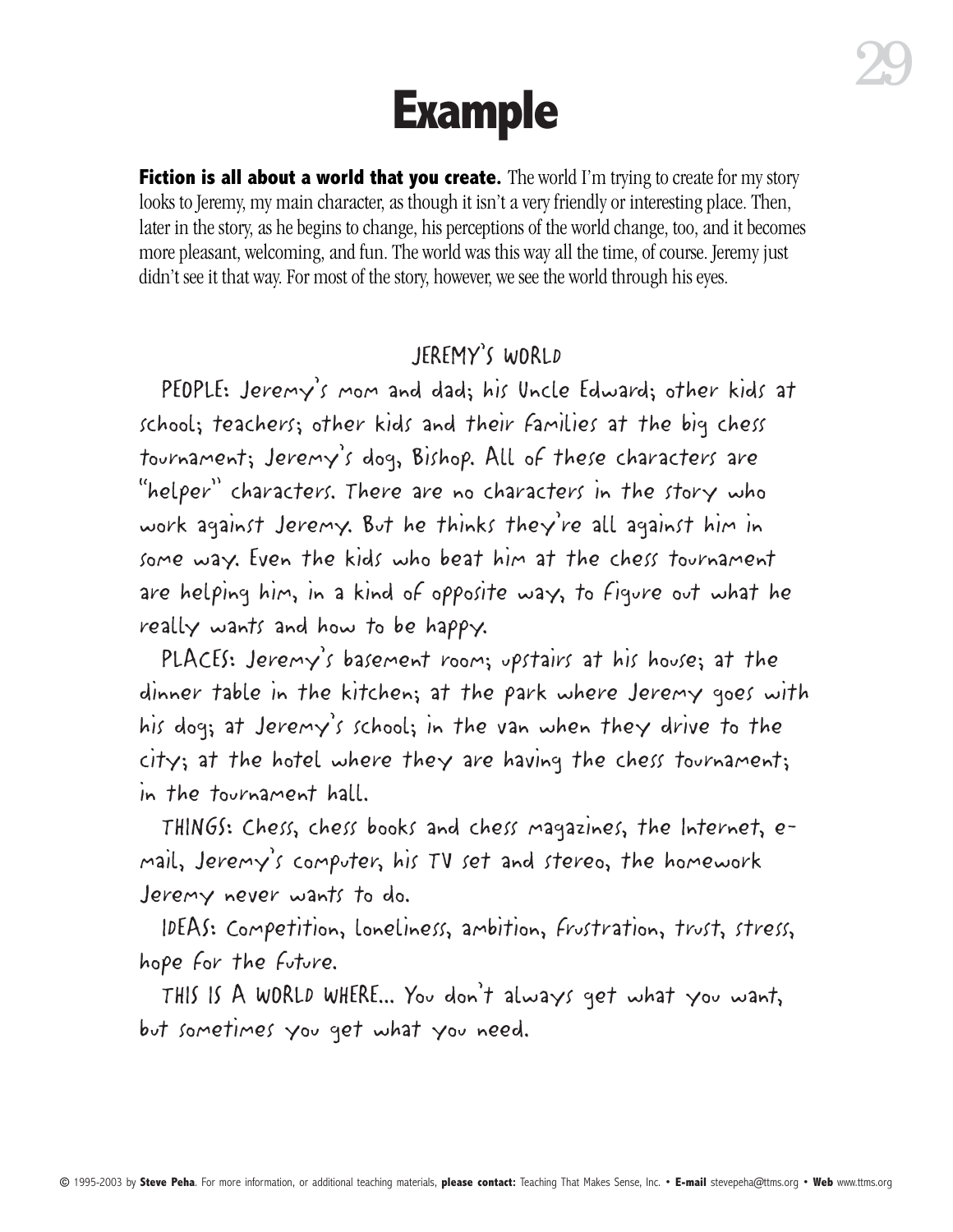## **Tips on Making a Better World**

**Three kinds of minor characters.** In addition to your main character, most stories have three types of minor characters: (1) Characters who help the main character in some way (I call them "helpers"); (2) Characters who hinder the main character in some way (I call them "hinderers"); and (3) Incidental characters who neither help nor hinder the main character but need to be included so the story makes sense (I call them "incidentals"). If you're up for a challenge, think about creating a character who shifts during the story. Maybe they start out as someone who hinders the main character but end up helping him in the end. Maybe someone who seems like an incidental character at first, ends up being the real bad guy. (If you've ever seen Scooby-Doo, you know what I'm talking about.) There are lots of possibilities here and, if you can pull it off, readers love to be surprised by characters this way.

**Places have meaning.** Most stories have scenes in several different places. You should always make sure you describe each of these places in some way for your readers. Don't assume that they will know exactly what you mean if you just say "the school" or "Patricia's house." What readers often do when they hear things like this is make a picture in their mind of something from their own life. But that's like letting someone else write part of your story. (It saves you some work but you can't take the credit and, more importantly, your ersatz collaborator rarely puts in a good effort.) The thing to be aware of is this: places are meaningful to people. If you say that a character is walking by a river, to you that may mean they're headed for a relaxing and contemplative afternoon jaunt. But a reader thinking about a white water raft trip or a picture of Niagra Falls will develop a completely different (and incorrect) set of associations. Places have meaning to people. Describe them thoroughly so the meaning they get is the meaning you intend.

**Things have meaning, too.** Things in your story (important objects, entities, and activities) can mean things to your readers, too. Sometimes, especially in horror stories, authors use things as "symbols" so that they come to represent ideas for the reader. For example, a writer might use a description of a frail, withered tree to stand for the idea of getting old and reaching the end of one's life. If a writer just does this once or twice, it's called "symbolism." If the whole story is a kind of symbol, it's called "allegory." For fun examples of this, read the stories of Edgar Allan Poe.

**What's in a name?** A quick and easy way to convey meaning to your readers about things and places is to pick the right name. For example, if I'm writing about a business executive who controls a large company through the computer on his desk, I might want to give it a brand name like "PowerCenter 6000." Or, if I want to suggest that the employee lounge his company provides is dark, dirty, and located inconveniently at the bottom of the building three floors underground, I might have people in the story refer to it as "the dungeon." This tends to work best only when writers are very subtle about it. (And, just so you know, neither of the examples I gave here were very subtle.)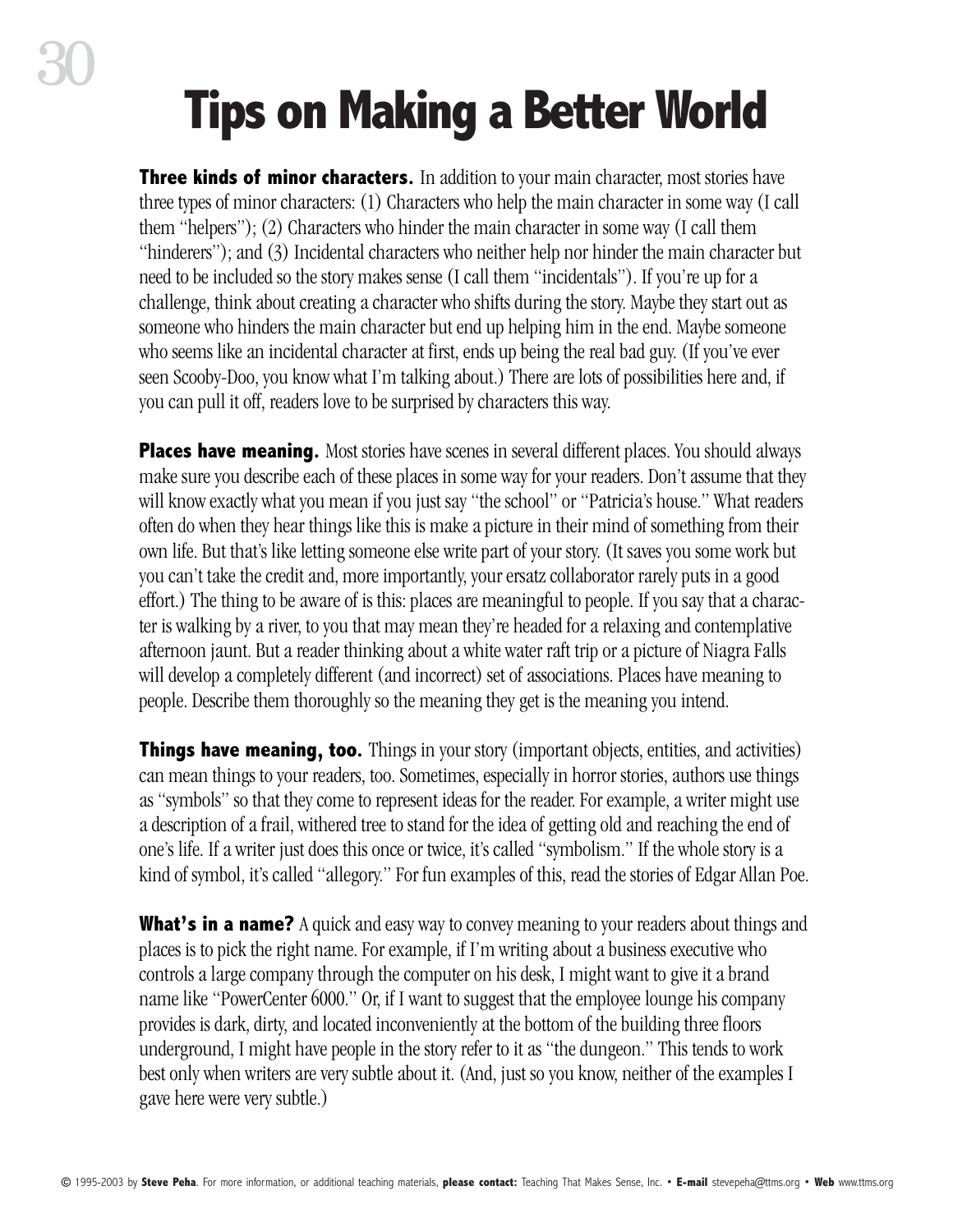## **More Tips for a Better World**

**Ideas are themes.** When I was growing up, I thought writers wrote fiction just because it was fun to tell stories. It is fun to tell stories, but that's not the main reason why writers write fiction. Writers write fiction for the same reason write anything: they want to communicate important ideas to their readers. In most types of non-fiction writing, it's pretty easy to tell what ideas writers are working with. If the title of a magazine article is "How to Train Your Pet Lizard," you don't have to do a lot of head scratching to figure out what ideas the writer is working with. But if you're reading a book with a title like "To Kill a Mockingbird," you can bet there's more to it than tips on engineering the demise of long-tailed gray and white fowl with a talent for vocal mimicry. In fact, there might not be much in the book about mockingbirds at all. Who knows?

When writer's write fiction, they don't just come out and tell you what ideas they are working with. They want to tell you a story and let you figure out the ideas by yourself. They do it this way for several reasons: (1) People tend to be more affected by something if they encounter it in a story they like; (2) People tend to remember things better if they figure them out for themselves; (3) Many important ideas like love, honor, courage, destiny, etc., are hard to explain except by example; and (4) People are more apt to listen to serious things that others have to say if the message is wrapped in something entertaining.

The technical word for an idea when it appears in a work of fiction is "theme." Themes are represented in stories by characters, actions, objects, places, and other elements. For example, in Edgar Allan Poe's short story "The Telltale Heart," the main character keeps hearing the beating heart of the old man he has just murdered. Some people interpret this as representing the main character's guilt. If you were one of those people, you could say that guilt is a theme in the story, it's one idea the author wanted to talk about.

Themes are usually abstract concepts (as opposed to concrete things you can hear, touch, see, feel, or taste) and are often related to human emotions: love, hatred, good, evil, jealousy, honor, justice, revenge, sacrifice, heroism, defeat, and so on. A writer may wish to write about a single theme or the story may include several. Some themes may be apparent to some readers, while other readers simply don't "see" them at all. The act of discovering a theme is called "interpretation." In this case, interpreting a story for a theme involves finding examples in the text that portray certain story elements and showing how those elements stand for a particular idea.

**What kind of world is this?** Is it possible to sum up a world in a single sentence? Not the real world. But sometimes, an author knows the world of a story so well, he or she can think of a single thought that describes just how it is. Try to complete this sentence: "This is a world where..." If you know the world of your story, you'll probably be able to do it.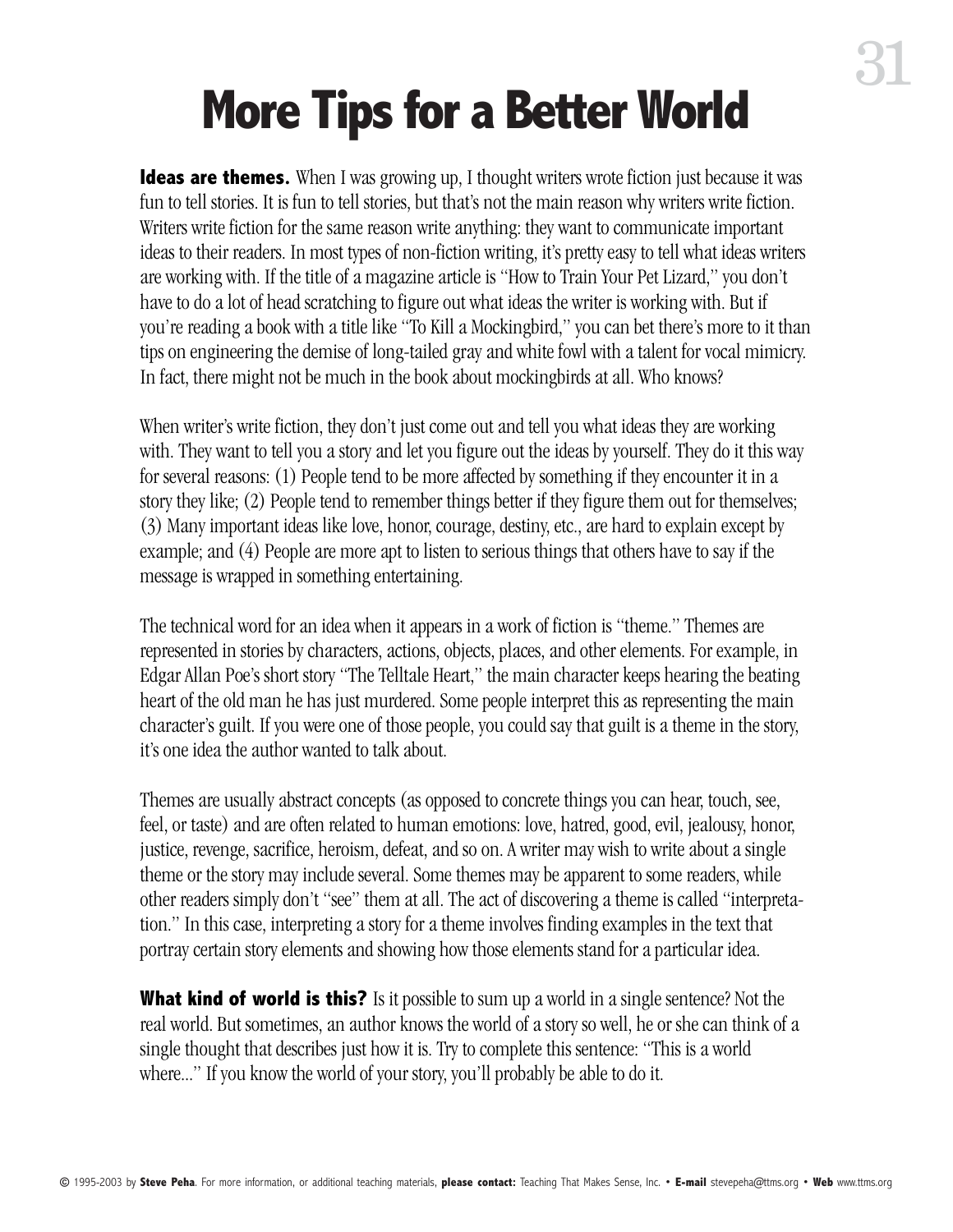## **Something Else You Should Know**

**What's the difference between fiction and non-fiction?** That's an easy one, right? Everyone knows that fiction is false and non-fiction is true. But is it really that simple? Take the newspaper, for instance. By all accounts, newspaper journalism is considered to be non-fiction. But is everything you read in the newspaper true? Hardly. I think that most journalists work diligently to be as accurate as they can, but often what they report differs from the truth in ways large and small. And what about historical fiction? Is that false? Some parts certainly are. But others probably aren't. And where do you put something like advertising?

It seems that what we've heard all our lives about the difference between fiction and non-fiction is itself a fiction. I wouldn't call it wrong per se. After all, it is a widely held belief, one that even this argument, however persuasive it may be, is unlikely to alter. But to call fiction false and non-fiction true is to tell only part of the story, and not even the best part at that.

As I see it, the difference between fiction and non-fiction is this: Non-fiction is all about the world we live in; fiction is all about a world an author creates. (Or, with catchier phrasing and the proper emphasis: Non-fiction is all about *the* world; fiction is all about *a* world.) True or not, news stories in the town paper are all about the world its readers live in. And a novel — even the most realistic novel set in the same town in the present day — is not about that world at all. It's about a special world, a world that is not the one its readers live in but something separate, a world unto itself, created by the author exclusively for the story. It may be just like the real world, but it's a different world entirely. It's the world of the book.

**Look for the truth in fiction.** This way of looking at the difference between fiction and nonfiction is important to me because it means that we can find truth in fiction if we look for it. If we believe that fiction is false, we may miss some of the most important things about a book simply because we won't be looking for them. And, as we do with most things that we think are made up, we won't take fiction very seriously. After all, what's the point if it's all just a lie created solely for harmless entertainment?

**Beware the falsity in non-fiction.** The other reason this way of looking at the difference between fiction and non-fiction is so important to me is because it means that we shouldn't automatically believe that everything we find in a non-fiction medium is true. This is extremely important because non-fiction media are often used to shape the opinions of society as a whole.

**What's the point of all this?** I'm not saying this so you'll believe everything you read in fiction and disbelieve all non-fiction. I'm simply saying that truth is not related to genre as so many of us seem to have been taught. I want you to be a talented critical reader. I want you to determine the truth of things for yourself, to challenge the accuracy of everything you come across, whether you're reading Redwall or the Wall Street Journal.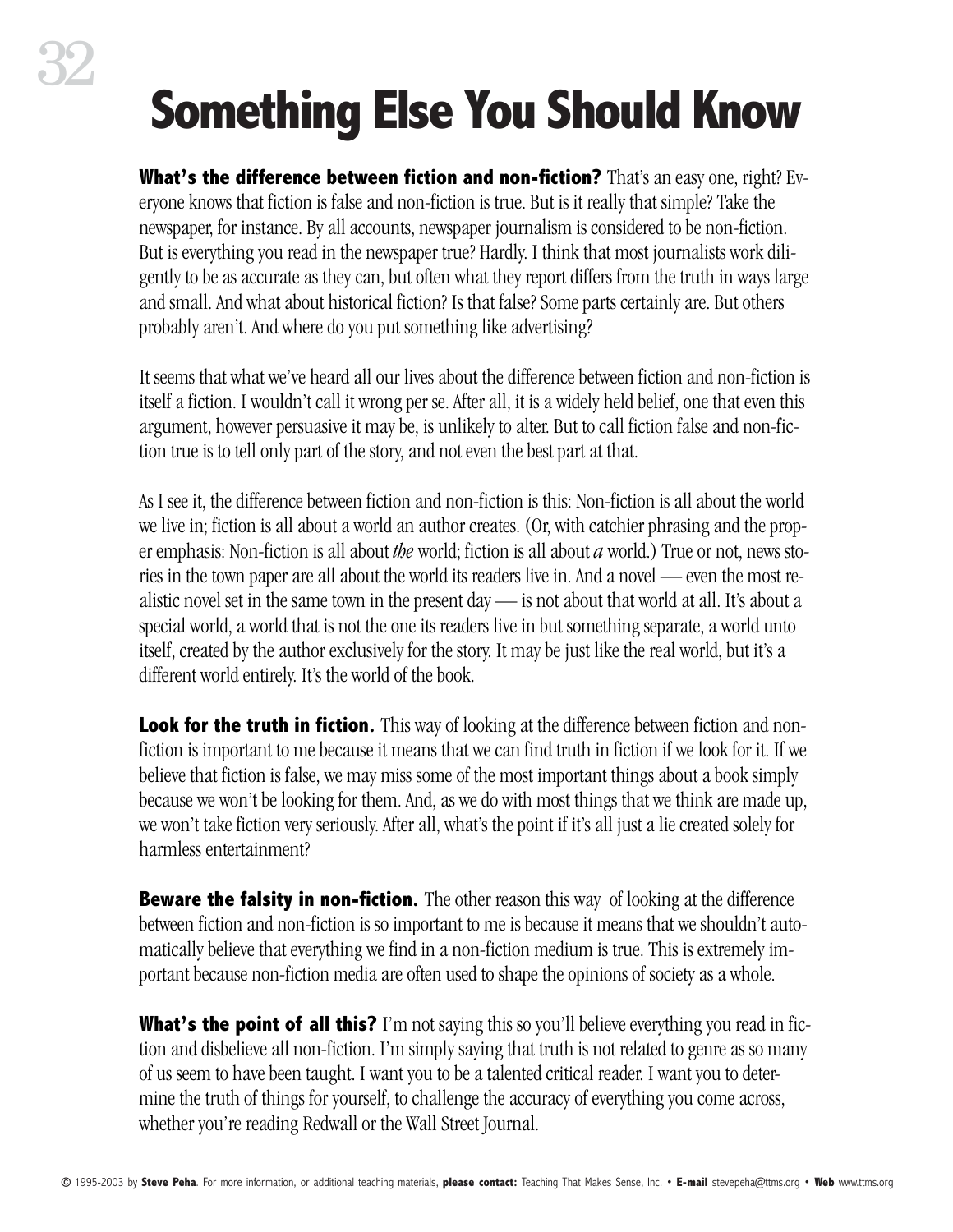Fiction is all about character.

Fiction is all about what your character wants.

Fiction is all about how your character gets or does not get what he or she wants.

Fiction is all about how your character changes.



Fiction is all about a world that you create.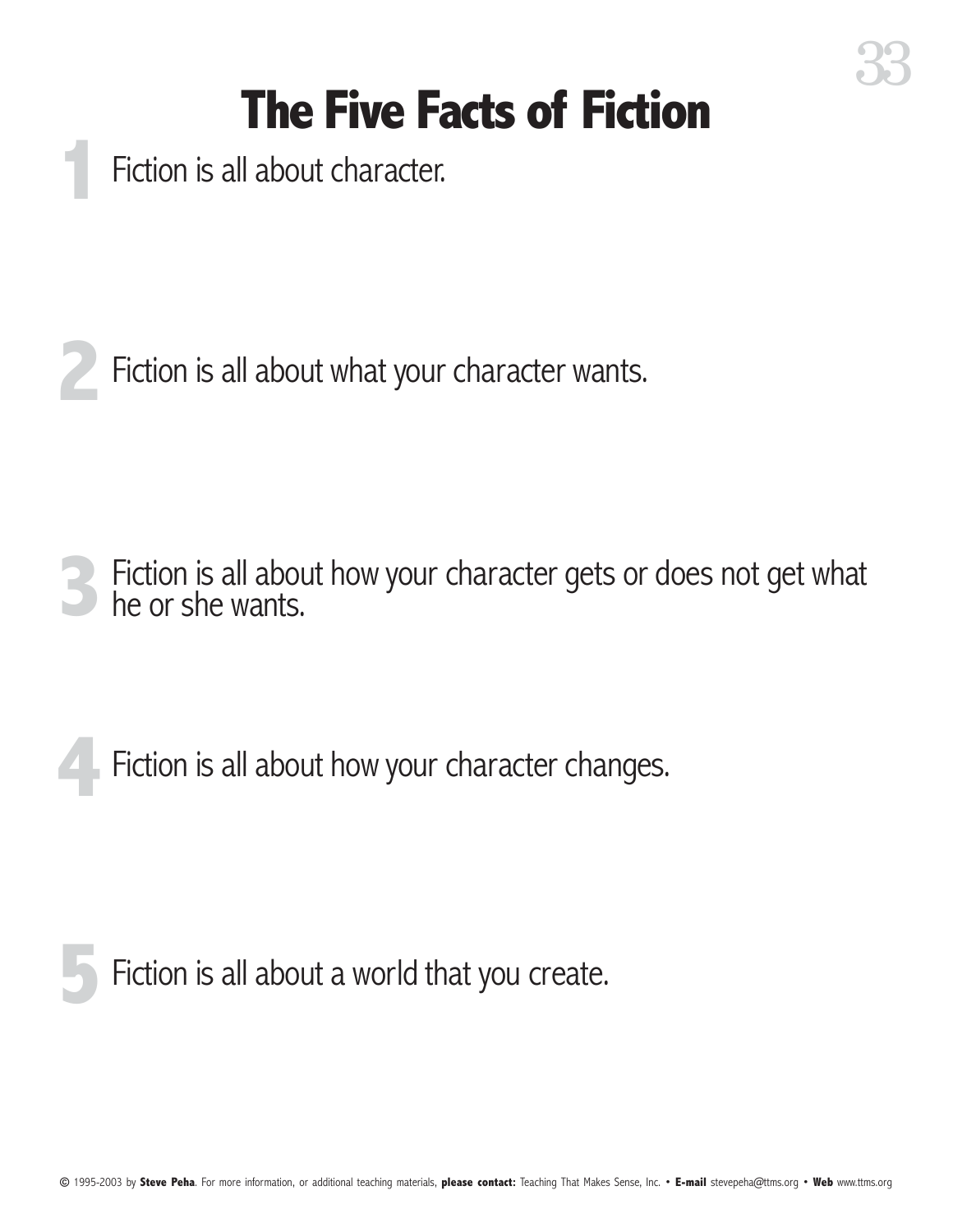#### **Example**

#### **1**Fiction is all about character.

Jeremy, 11, 6th grade. Messy black hair. Short for his age. Smart but doesn't do well in school. Thinks school is boring. Doesn't like his teachers. Doesn't like most adults. Not a happy kid. Never seems content. Energetic and intense, always trying to make things better. Can also be grumpy. Spends time alone. Has a dog named Bishop. Has a huge room in the basement. Has his own TV, a stereo system, and a really fast computer. His favorite thing to do on his computer is play chess.

#### **2**Fiction is all about what your character wants.

Wants to be youngest world chess champion. He's been thinking about this since he was 8 when his Uncle Edward came to visit his family after a trip to Russia and gave him a chess set as a present. Jeremy has never told anyone about his dream. He doesn't tell anyone because he's afraid they'll laugh at him and think he's weird. He's anxious about his dream. He practices all the time and keeps thinking that when he becomes famous, everyone in the town will be in awe of him.

# Fiction is all about how your character gets or does not get what **3**he or she wants.

Does not get what he wants. Goes to the city for the United States Junior Chess Open. Stays up late hanging out with other players two nights in a row before the tournament starts. When the tournament starts, he's so tired and nervous that he plays badly, losing all his games. Because of this, he decides to quit playing chess forever.

#### **4**Fiction is all about how your character changes.

At the beginning, Jeremy is lonely, impatient, competitive, occasionally grumpy, and a little arrogant. He's focused on his long term goal of becoming a chess champion. At the end, he's sad but relieved to be out from under all the pressure. He's hopeful, too, that he'll now be able to have more fun. The lesson he learns is that being the best at something isn't the most important thing. He'd rather feel more like other kids so he can have more friends and do more regular kid things.

#### **5**Fiction is all about a world that you create.

PEOPLE: Jeremy's mom and dad; his Uncle Edward; kids at school; teachers; kids at the tournament; Jeremy's dog, Bishop. PLACES: Jeremy's basement room; upstairs at his house; at the park where Jeremy goes with his dog; at Jeremy's school; at the hotel where they are having the chess tournament. THINGS: Chess, the Internet, e-mail, Jeremy's computer, the homework Jeremy never wants to do. IDEAS: Competition, loneliness, ambition, frustration, trust, stress, hope for the future.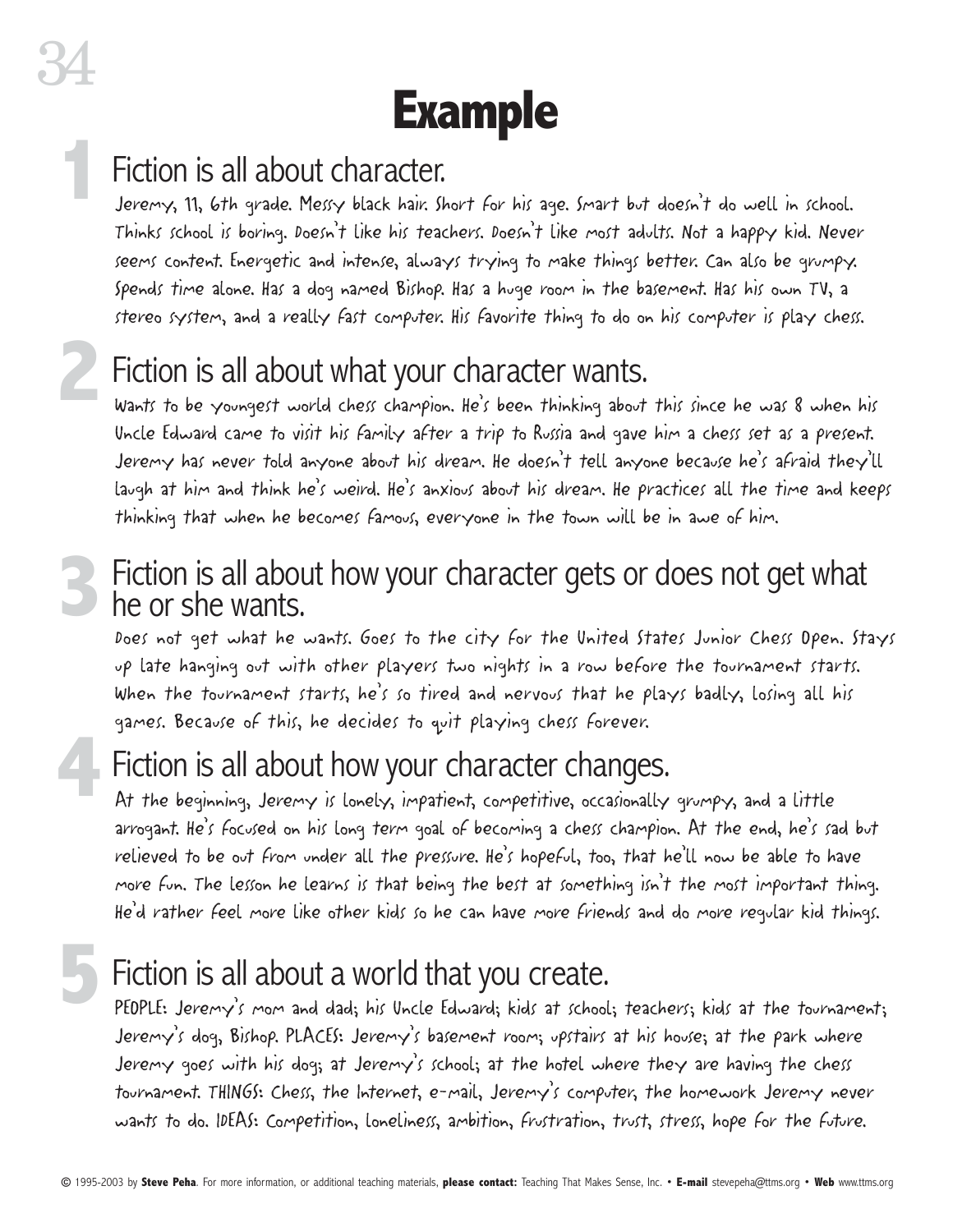35

Fiction is all about character.



Fiction is all about how your character gets or does not get what he or she wants.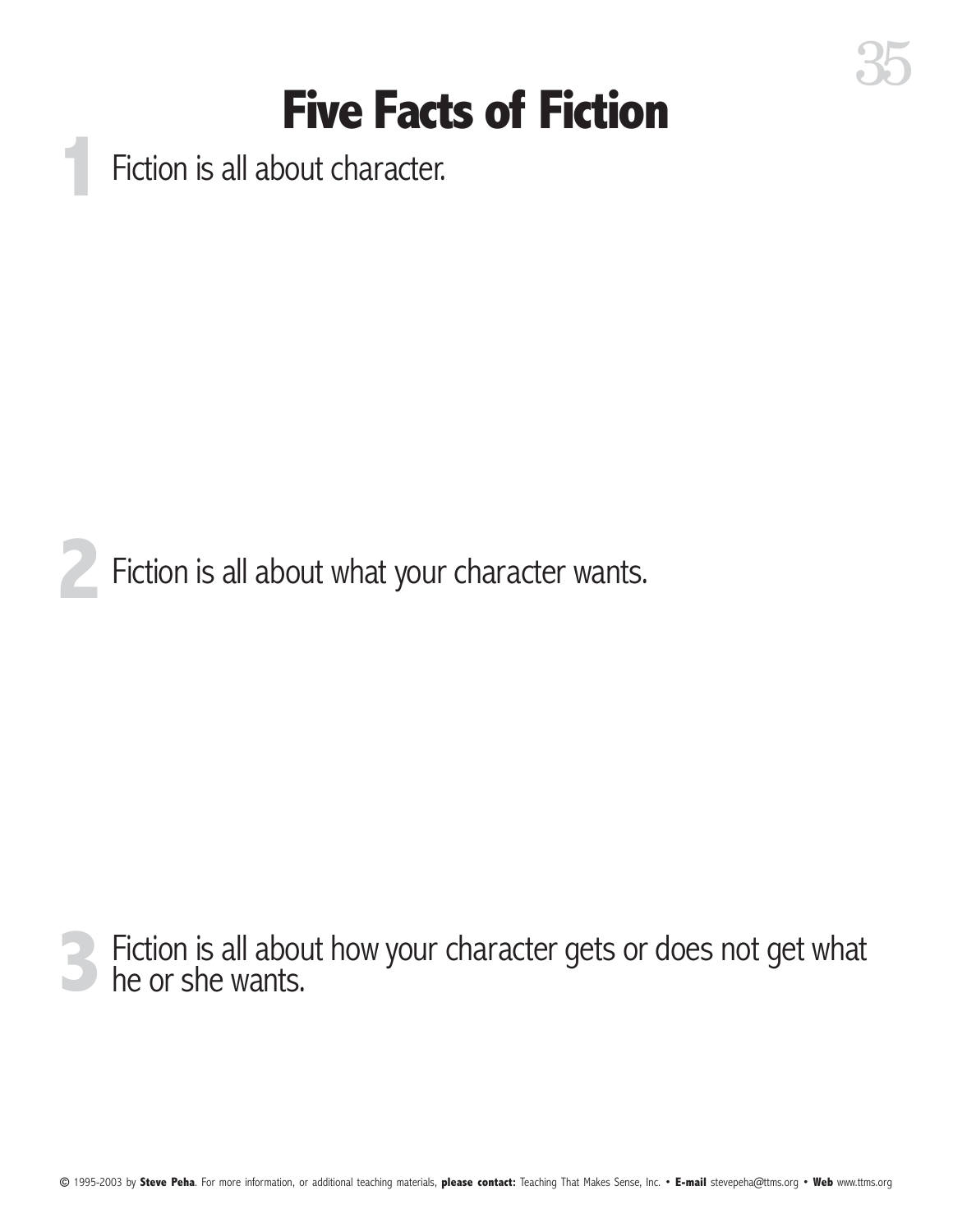**4** Fiction is all about how your character changes.

36

**5**Fiction is all about a world that you create.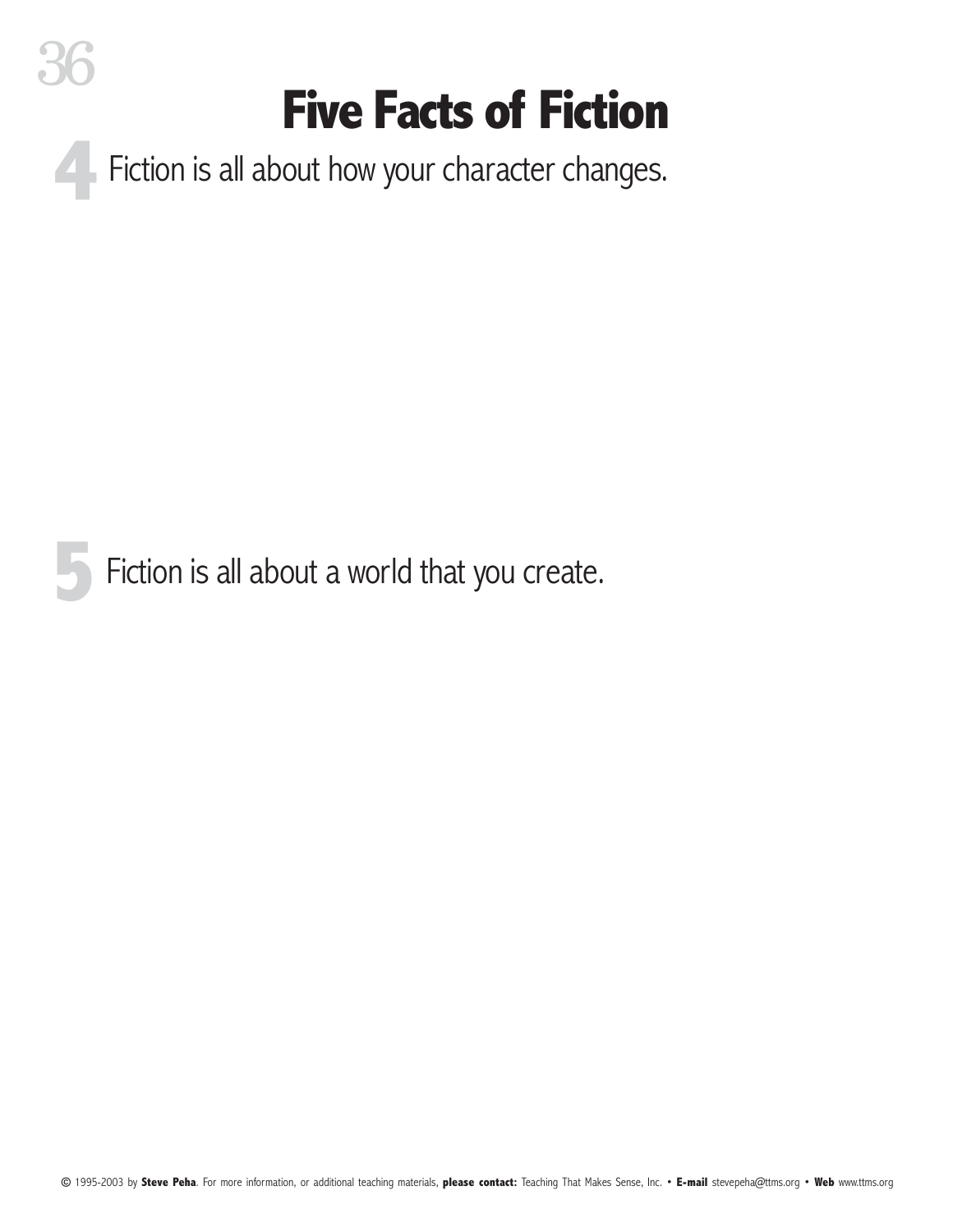#### Fiction is all about character. **1**

PHYSICAL TRAITS: Name? Age? Hair color? Eye color? Other physical characteristics? Affects of these on character and situation?

EMOTIONAL TRAITS: How does your character feel?

SOCIAL TRAITS: Interactions with friend? family? strangers?

PHILOSOPHICAL TRAITS: Beliefs about self? life? world?

INTELLECTUAL TRAITS: How does your character think?



Fiction is all about what your character wants. **2**

THING: What one thing does your character want more than anything else in the world?

REASON: Why does your character want this?

FEELING: What feeling does your character want from getting this thing?



**Fiction is all about how your character gets or does not get what he or she wants.** Does your character get it? Yes\_ No\_\_\_\_\_\_\_How does this happen? **he or she wants.** Does your character get it? Yes\_ No\_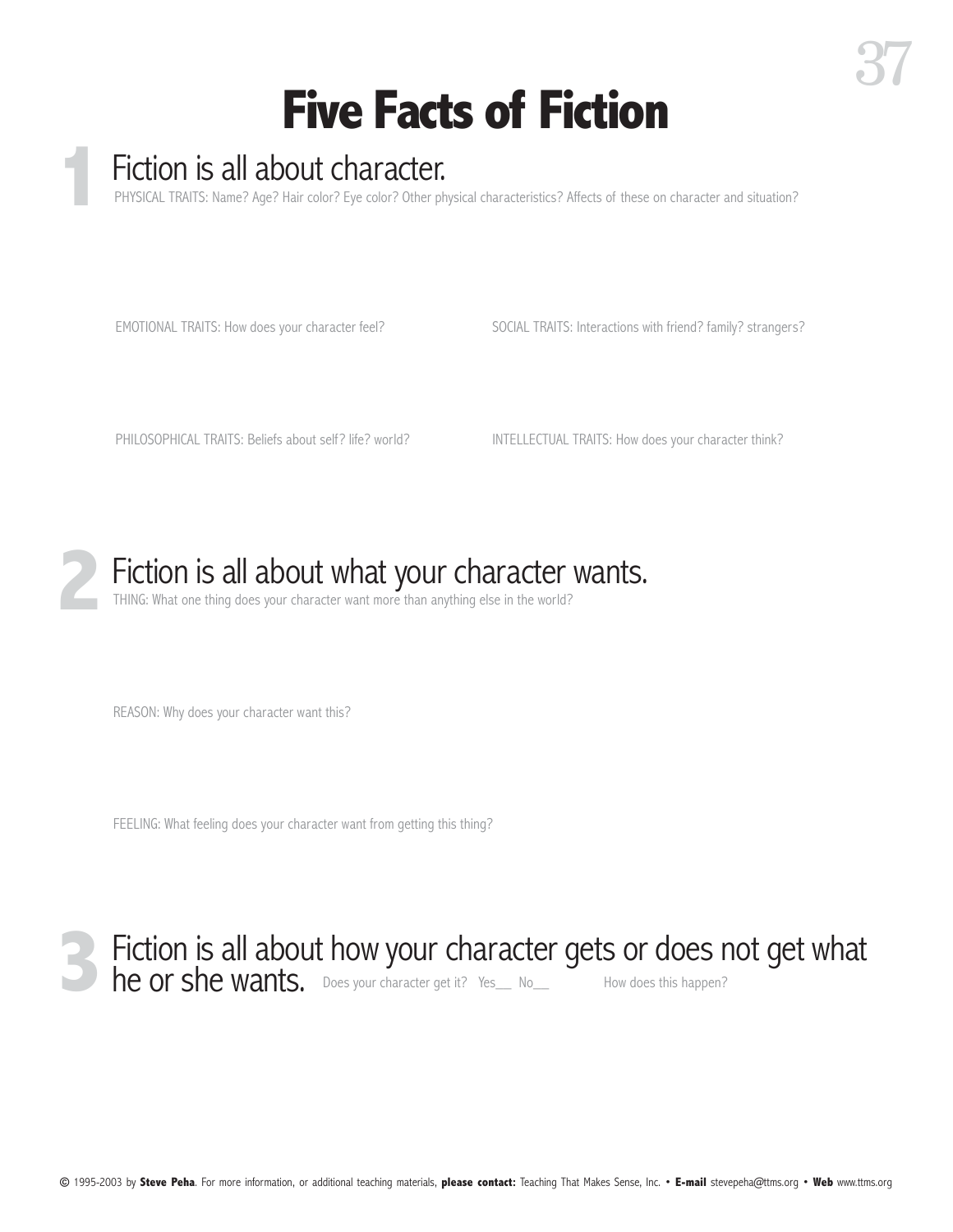#### Fiction is all about how your character changes. **4**

BEGINING: What is your character like (feelings, personality, temperament, disposition, mood, state of mind, etc.) at the beginning?

END: What is your character like (feelings, personality, temperament, disposition, mood, state of mind, etc.) at the end?

LESSON: What lesson does your character learn? What lesson will the audience learn from your character?



PLACES: What are the locations where the story's important scenes take place?

THINGS: What objects, entities, and activities are important in the story?

IDEAS: What concepts, messages, and themes will you be working with in this story?

THIS IS A WORLD WHERE...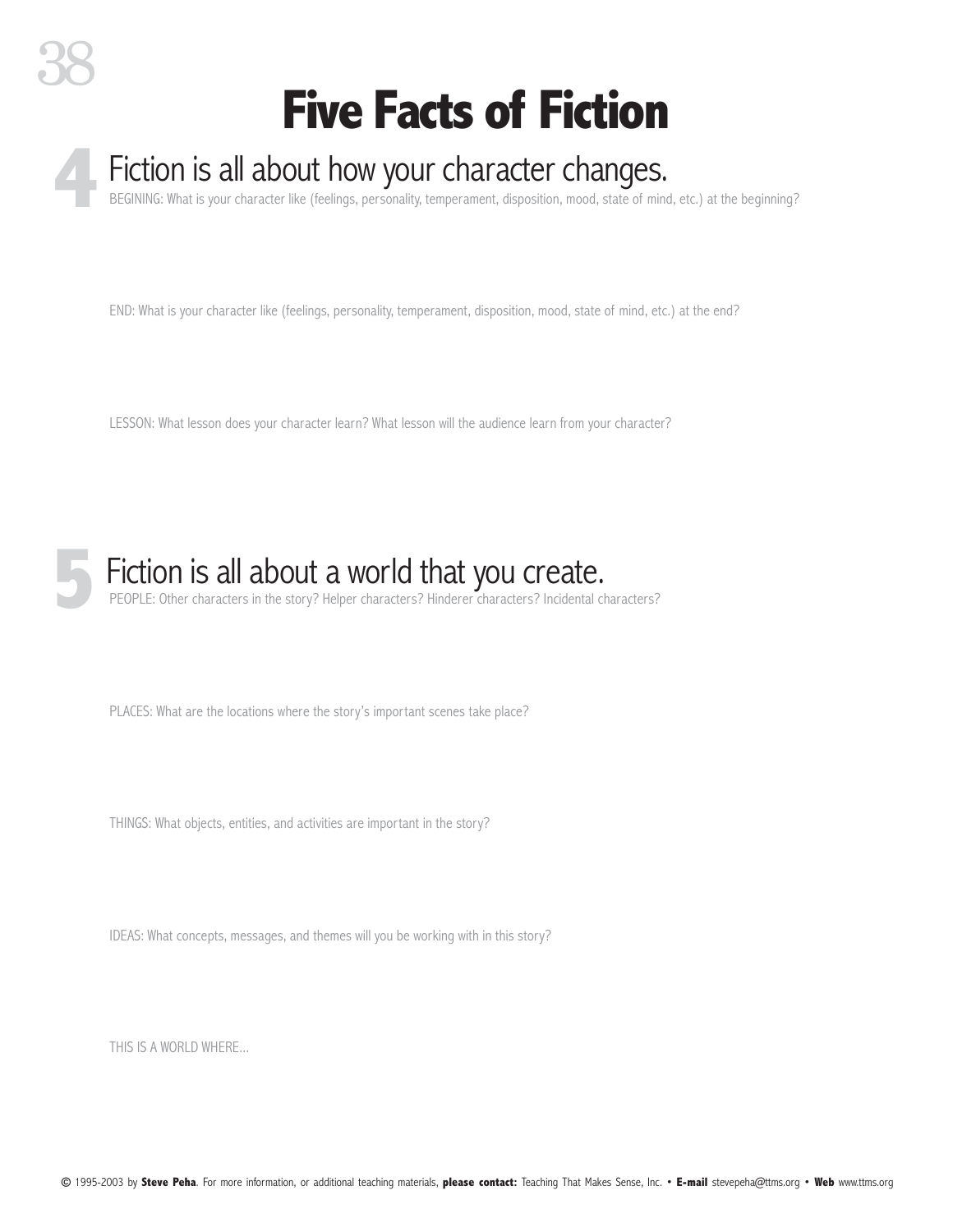## **Starting Your Story**

39

**How do you start a piece of fiction?** You can use the Five Facts of Fiction strategy to plan out very intricate and fascinating stories. But all the great ideas in the world won't help you if you can't write the first sentence. Often, even when writers have a thoroughly developed sense of their characters and plot, they don't quite know how to begin. I think this is because there are so many choices. Works of fiction begin in so many different ways. There are literally no rules, or even vague guidelines, regarding how best to go about it. Be that as it may, you can always take the position that beginning a work of fiction is no different than beginning any other type of writing. The same requirements apply: you still have to come up with something that will catch your readers' attention and make them want to read more. If you were to take this position, you would be essentially correct. Beginning one kind of writing is more or less like beginning any other. And so, you should feel free to use any of the lead strategies you've already learned. But what if you want to start with an approach that is uniquely suited to fiction? What if you want to learn some new lead strategies based on the information you just generated for your story through the Five Facts of Fiction? If so, read on. For each of the five facts, there's a specific lead strategy you can use to begin your piece.

**A character beginning.** In this beginning, based on Fact of Fiction #1, you start out with a detailed description of your main character. This is a very common type of beginning, one you've probably read more times than you can count.

**A motivation beginning.** Sometimes it's interesting to start by describing what your character wants. This allows you to set up the conflict in the story right away. This can be attractive to your readers because it gives them the essential information they need to understand what your story will be about.

**A plot beginning.** How can you start out your story by telling your readers the plot? Well, you can't. But you can use the plot to create a classic type of fiction beginning using a technique called "foreshadowing." To foreshadow something is to give a hint of what is to come. You can often entice your readers into reading on by giving them just a peak at how things will turn out in the end without giving it all away.

**A "change" beginning.** You obviously can't show the change your character is going to go through right at the beginning. That wouldn't make much sense even as foreshadowing. But you can describe your character's personality in such a way that when your readers reach the end, they see the stark contrast between the way your character ended up and the way he or she started out.

**A "world" beginning.** Another very common beginning involves describing the setting or the world where they story takes place. This is also one of the easiest beginnings to write.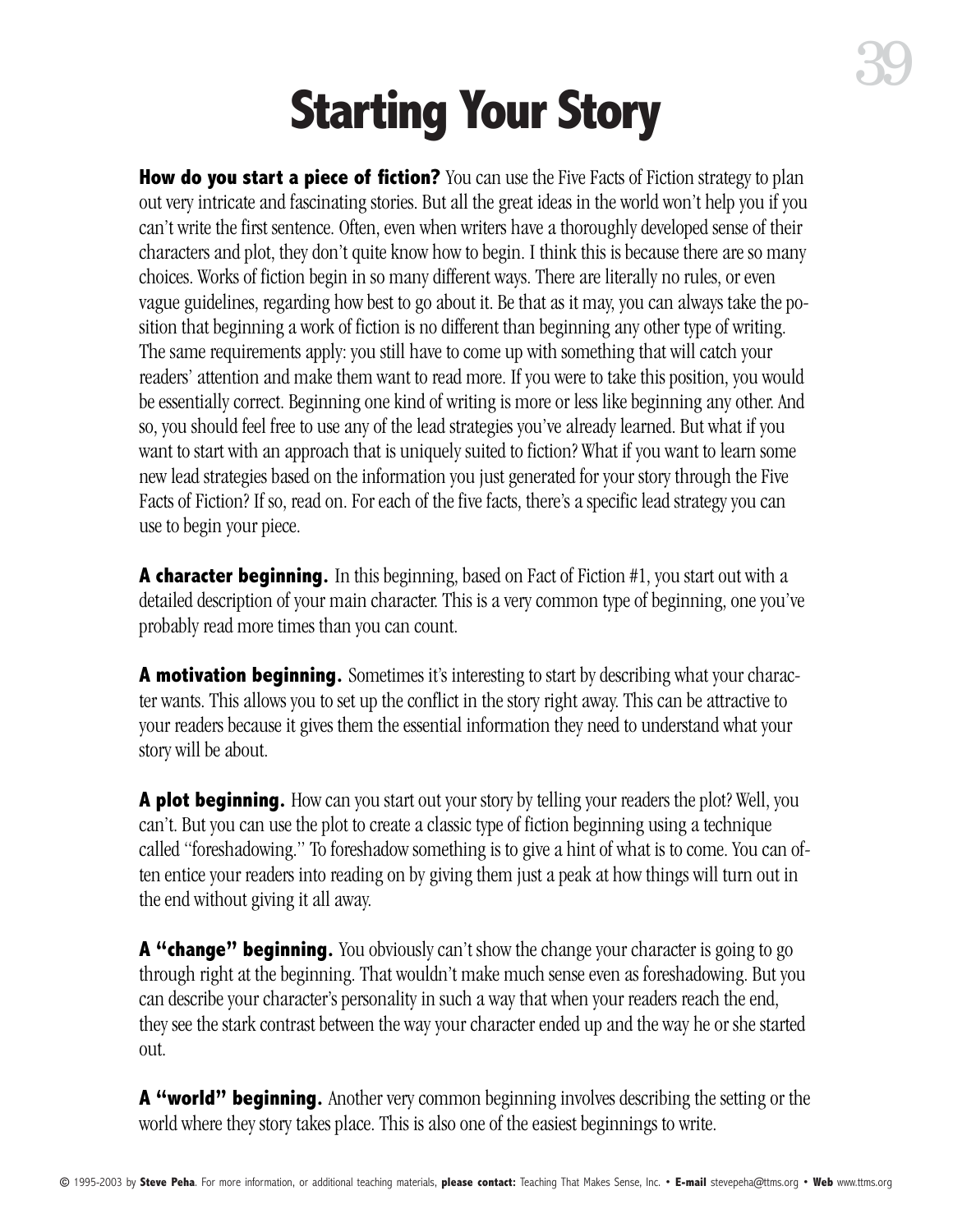#### **Eddie Takes Off**

#### **1**Fiction is all about character.

Eddie is in high school. He's shy and a little awkward. He has a special ability that most people don't understand. He's always being taunted, teased, and even beaten up by his nemesis, Alex Johnson because of something that happened between Alex and Eddie when they were five. Eddie feels lonely most of the time, like he doesn't fit in. He has a couple of friends, Max and Jerry, who are just about as awkward and unpopular as he is.

40

#### **2**Fiction is all about what your character wants.

Eddie wants Jane, a girl he met in 9th grade, to like him. He's tried to ask her out but he always gets too nervous. They see each other at school from time to time, and they even have some classes together, but Eddie never knows what to say to her. Eddie wants to go out with Jane but really he just wants someone to like him and accept for the unusual person that he is.

# Fiction is all about how your character gets or does not get what **3**he or she wants.

Eddie does get what he wants. At a party the night of the senior prom, Eddie rescues Jane from her date, Alex Johnson. Alex and Jane are having an argument when Eddie rushes in to break things up. Alex gets scared because of what happened between he and Eddie back when they were five. Eddie leaves the party with Jane.

#### **4**Fiction is all about how your character changes.

In the beginning, Eddie is lonely, shy, and awkward. He feels sorry himself most of the time. He's a victim who is always getting teased and picked on. At the end of the story, Eddie suddenly becomes courageous enough to challenge Alex. He realizes that he can use his special abilities to get what he wants. The lesson of the story is that some things are so important, they're worth fighting for.

#### **5**Fiction is all about a world that you create.

PEOPLE: Eddie's mom and dad, Mrs. Johnson and her son Alex, Jane, Eddie's friends Max and Jerry. PLACES: Eddie's home, the Johnson's back yard, the high school, the party after the senior prom. THINGS: School work, fighting, a blue truck, flying, parties. IDEAS: Being special, being misunderstood, loneliness, anger, courage, acceptance.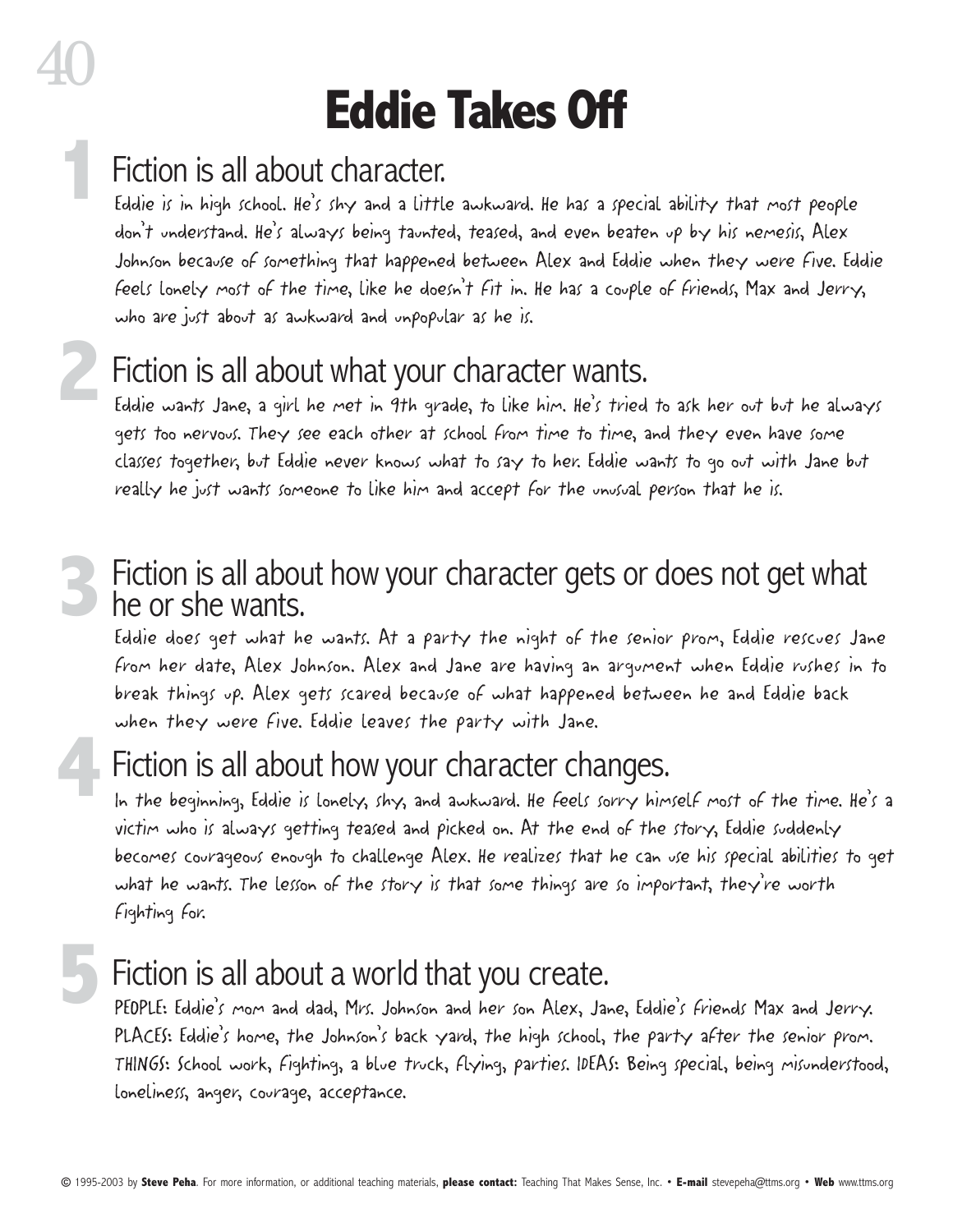#### **Eddie Takes Off**

Eddie had always been able to fly, but it wasn't until his fifth birthday party that he realized that it would turn out to be a bit of a social problem. Until that embarrassing day on the Johnsons' lawn, Eddie's parents had treated his airborne peculiarity as something of a childish whim. "Boy's gotta stretch out, learn what he can do," said his father. "I just worry that he'll hurt himself, you know, bump into the ceiling or get his eye poked out by a bird, I don't know..." said his mother. For the young Eddie, flying was just another discovery about his developing body, like learning that he could reach out his arm and ring the bell on his cradle railing, or finding that he loved the taste of peas. The first time his parents came into the nursery and found Eddie hovering a foot or two off the floor it came as a bit of a shock. But, after all, parents are forever discovering special little things about their children. Eddie's mother thought that perhaps they should take their son to see a specialist, but his father vetoed the idea. "It's not like anything's wrong with him, and I don't want him getting a complex about it."

In fact, Eddie's flying soon became an annoyance to his parents. Broken light fixtures, crayon marks on the ceilings, and lost objects that had to be retrieved from the tops of bookcases soon exasperated them. Once when Eddie was three, his rather senile grandmother came for a visit. As she was sitting in her favorite armchair watching TV, Eddie, who had been playing behind the chair, appeared in the air over his grandmother, ready to drop a rubber ball on her graying, addled head. His father shot him a look so full of "No!" that Eddie desisted at once and sulkily spent the rest of the day firmly seated on the carpet. As the months and years passed, Eddie learned to be reticent about his ability in order to avoid parental displeasure; this had the added benefit of not provoking awkward questions from grandparents and visiting relatives. Eddie's mother and father also took certain prudent precautions such as a gentle restraining hand during diaper changing and remembering to close the sun roof of the family car when Eddie was inside.

And then, shortly before his fifth birthday, Eddie's mother received a phone call from her neighbor three houses down. Mrs. Johnson was offering to throw a little birthday bash for Eddie's fifth with some of the neighborhood kids. Eddie's mother eagerly accepted, and the two agreed how wonderful it would be for Eddie and the Johnsons' five-year-old, Alex, to make friends. Eddie's mother was secretly pleased at the invitation for another reason: Mr. Johnson was on the community council, and the Johnsons lived in the biggest, nicest house in the cul-de-sac. This might be a great social opportunity for the parents as well as the children.

On the big day, Mrs. Johnson met Eddie and his mother at the Johnsons' front door and showed them to the back yard after a brief tour of the house. Eddie and Alex, after some preliminary shyness, got down to the serious business of playing with a set of toy trucks, and eventually seven other youngsters arrived, escorted by various parents and babysitters. Eddie was treated to a large assortment of presents and Mrs. Johnson's cake proved popular with both children and adults. Soon the bedlam of children who have eaten too much sugar reigned, so nobody noticed that Eddie and Alex were having a disagreement over possession of one of the toy trucks. Alex, who was large for his age, was keeping a particularly desirable blue garbage truck out of Eddie's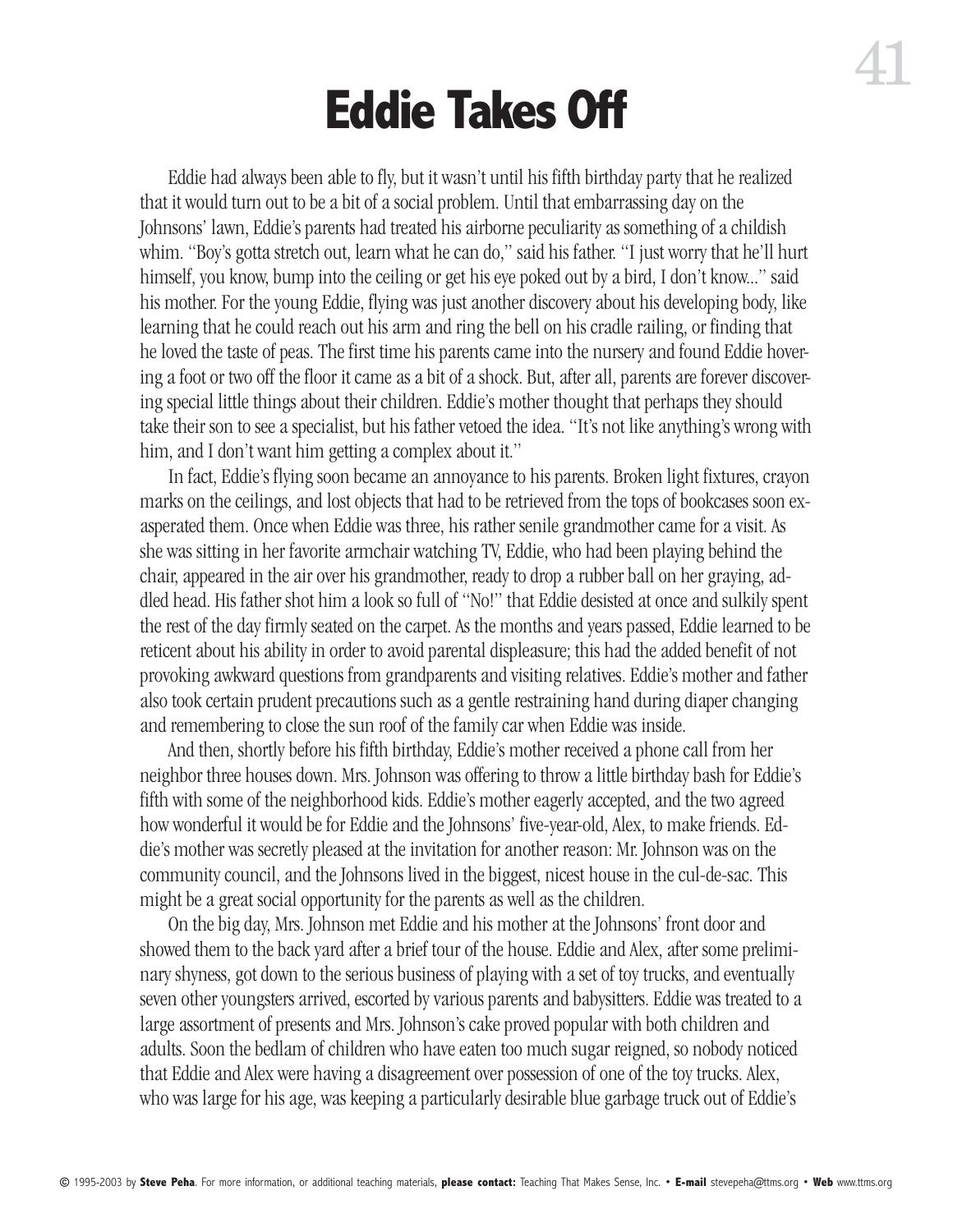reach. Eddie's cries of "Mine, mine!" went unnoticed by his mother, who was standing with her back to the yard near the house with Mrs. Johnson, listening sympathetically to the trials of the life of a community council-member's wife. Alex, growing impatient with Eddie's disputation of the truck's ownership, began hitting Eddie with a chubby, half-closed fist, holding the blue garbage truck just out of Eddie's reach with the other arm. Although this, too, escaped the attention of Eddie's mother, she was instantly aware seconds later that all of the children and adults in the backyard had simultaneously fallen completely silent. Even before she turned around, Mrs. Johnson's gaping stare told her what she would see. There in the middle of the yard Eddie floated several feet above Alex, out of the reach of the chubby fist. Alex stared up in such shock that he dropped the blue garbage truck, everybody else in the yard was speechless. Eddie caught his mother's eye, and one look at the expression on her face told him all he needed to know; he immediately dropped out of the air into a heap on the ground.

"Just what are you trying to prove?" sputtered Mrs. Johnson. "I don't know what kind of stupid trick this is, but you just scared the *bejeezus* out of all the children. Someone could have gotten hurt. Out, now! I want you out of my yard, and *don't ever come back!"*

Eddie's mother grabbed him by the hand and began dragging him away. Eddie's desperate attempts at explanation displaced his tears. "Mommy, he was hitting me.... He's bigger than I am...." But his pleading was swallowed by his mother's mortified silence. As they reached the sidewalk they could hear the agitated mutterings of the group on the lawn behind them: children beginning to cry, parents trying to reassure them that it was just a trick, that it wasn't real. Alex's voice reached them just as they turned on to the sidewalk to go back to their own house: *"Weirdo!"*

That evening Eddie lay in bed, miserable. He tried snuggling into his sheets; he tried levitating a few inches above the mattress, which until today had always comforted him when he was trying to get to sleep. He felt embarrassed, ashamed that he had hurt his mother. He felt exposed in a way that was new to him. And so Eddie made a promise to himself with the intensity of a child's confused pain: he would never again allow anyone to see him fly.

For the first week or so after the party Eddie stuck to his promise. He continued to amuse himself with an occasional loop just under the dining room ceiling, but never when his parents or anyone else was present. After a couple of weeks his promise faded from a daily mantra to a vaguer intention, but the habit stuck of never letting anyone see him fly. His parents noticed, of course. "I hope nothing's wrong," said his mother. "I just want him to be normal and happy like other children." "It was just a phase," said his father. "I figured he'd grow out of it." And Eddie did seem happy, which took some of the sting out of the fact that Eddie's mother never was invited back to Mrs. Johnson's house.

\* \* \* \* \*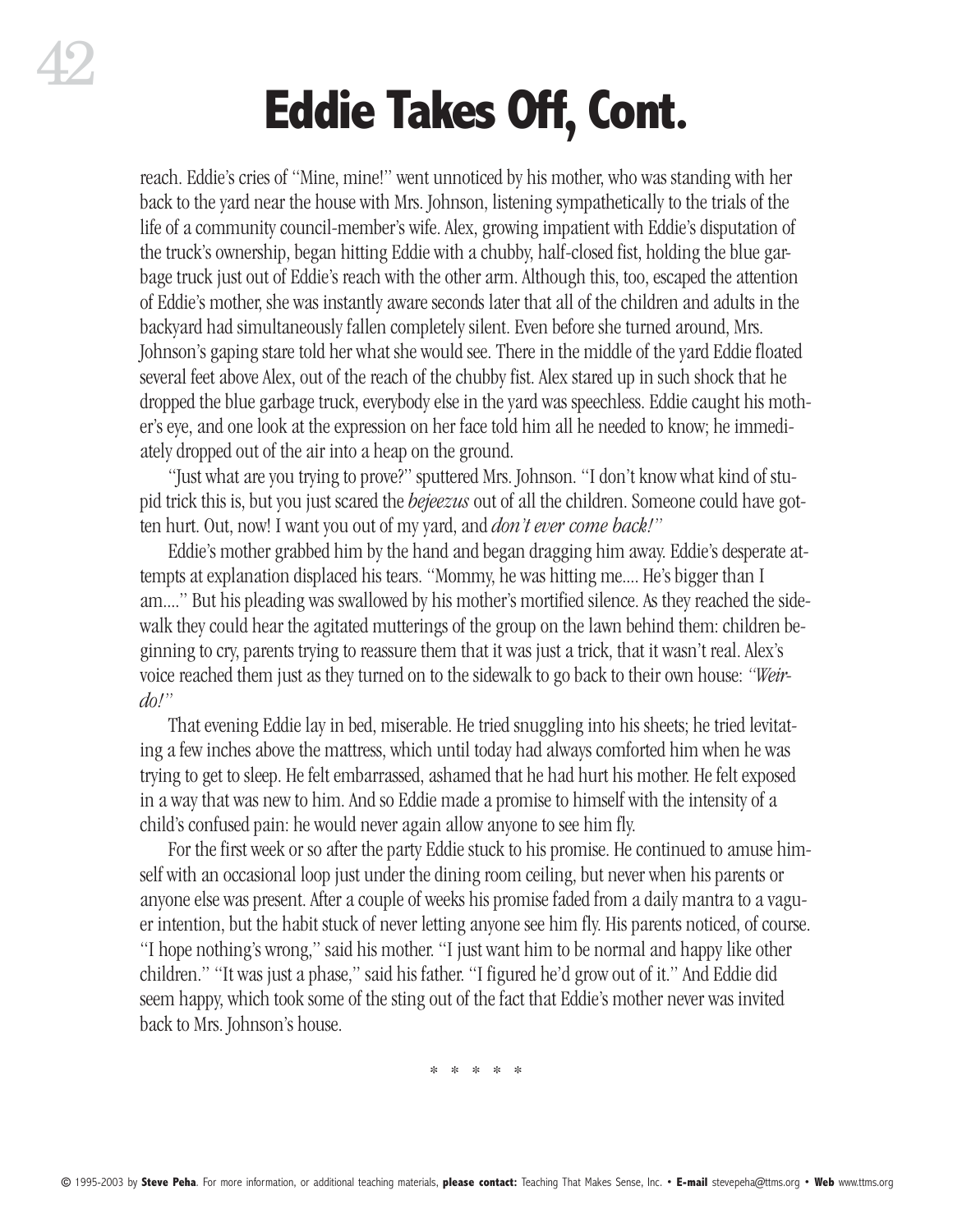Eddie slowly shuffled out of the school building carrying his book bag. Only three days into ninth grade and already it was a drag — boring classes, no new friends, too much homework. He walked down the sidewalk, lost in depressing thoughts about school, until he became aware, seconds too late, of the footsteps of three boys running up behind him. He felt the first blow on his back, causing him to stumble and drop his bag, which was promptly kicked into the bushes by another of the three. Books and papers flew everywhere. As he turned to face his attackers a fist slammed into his stomach, knocking the wind out of him and causing him to collapse on the ground. He heard laughter and a familiar voice shout *"Weirdo!"* above him. The three boys ran off, one of them saying, "Good one, Johnson!"

Eddie sat there for a minute trying to regain his breath. Then he crawled over to the bushes on his hands and knees and half-heartedly began collecting the spilled contents of his book bag. As he reached for the math worksheet due tomorrow a small, delicate hand wearing nail gloss and a pinkie ring grabbed it. He looked up at the owner of the hand. She was blond, with more freckles than he'd ever seen in his life.

"Hi, I'm Jane. I'm in your Science class. Here, lemme help you." She picked up the remaining books and put them into Eddie's bag while he held it open. "What's your name?"

"Um, Eddie."

"Nice to meet you, Eddie." She smelled great. "That Alex Johnson is the biggest jerk. I don't know why he's so mean. Well, that's all your stuff. I gotta run. See you tomorrow in class." As Eddie watched her walk away he didn't notice his aching stomach. And he didn't notice that he was grinning like an idiot.

Eddie suddenly developed an intense interest in Science class. He took advantage of every opportunity to say a few words to Jane: "Here, you dropped your pen." "Think it'll rain during gym class this afternoon?" Once Eddie and Jane were lab partners. They finished the assignment successfully, although Eddie burned his thumb on a Bunsen burner. He barely even noticed, he was so nervous. Jane was always polite, but she never really got involved in conversation with him. In fact, she didn't treat Eddie any differently from any of the other boys in the class. Jane, on the other hand, was all that Eddie could think about. Eddie would lie awake in his bed at night thinking about her. He would slowly levitate off the mattress, raising his brown comforter from underneath, looking like a loaf of bread rising in the oven.

Eddie didn't know what to do. One evening he approached his mother, who was sitting in front of the TV knitting something large and blue with great determination.

"Mom," he started, "there's this girl in my Science class...."

"What's her name?" His mother kept knitting.

"Her name's Jane, and she's... well, I mean, I kind of —"

"What is it, dear?" Knit, knit, knit.

"Never mind, Mom."

The next evening Eddie made up his mind to call Jane and ask her out on a date. He waited until after dinner, then left his parents in front of the TV to use the upstairs phone. He paced for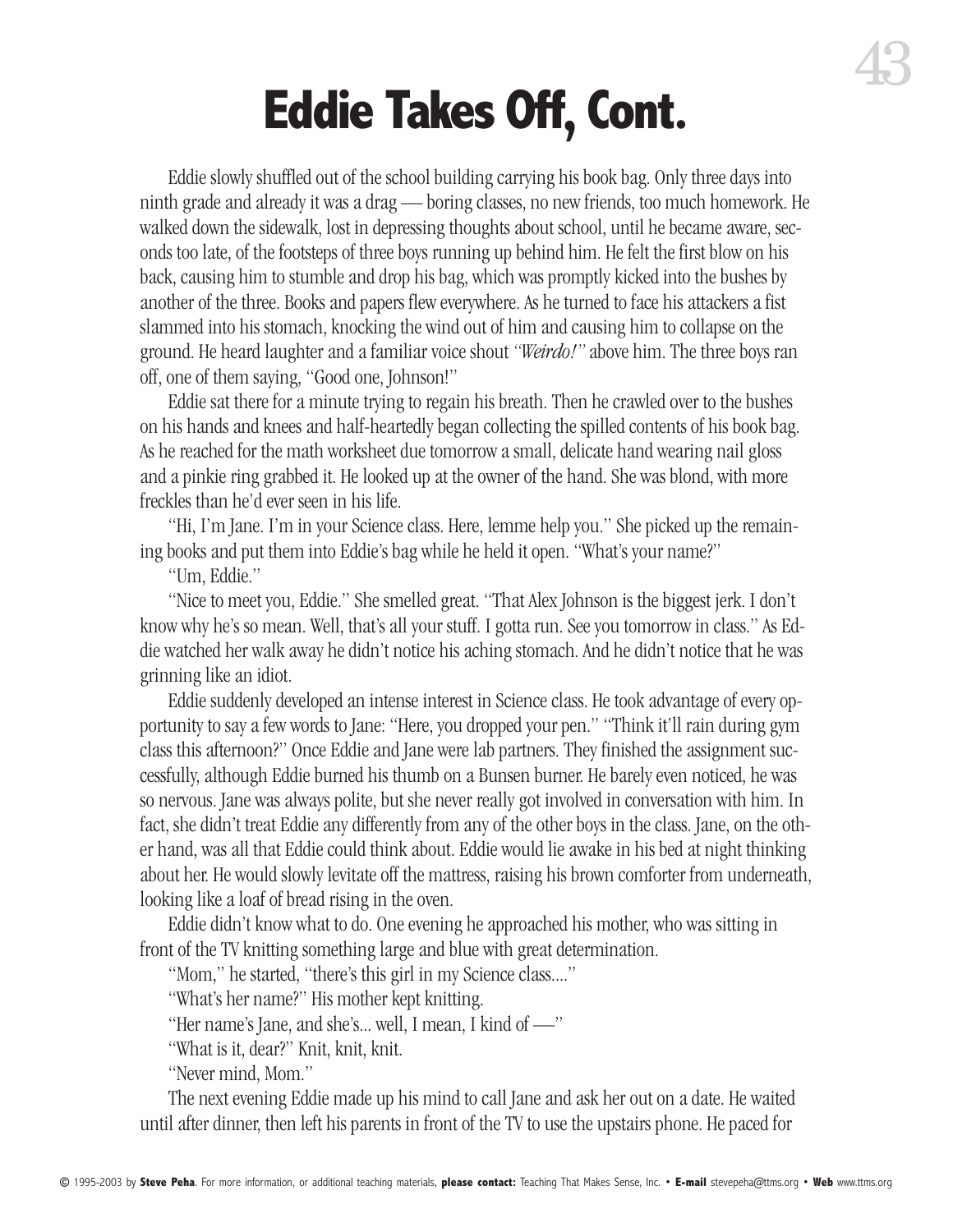about twenty minutes, his palms getting sweaty. He picked up the phone, held it for a while, then put it back down and paced some more. Finally, barely realizing what he was doing, he picked up the phone again and dialed Jane's number. She answered on the second ring. "Hello?" Eddie couldn't make a sound come out of his mouth. "Hello? Is there anybody there?" Jane hung up, leaving Eddie listening to the dial tone for a minute. Then he set down the phone and went to bed.

For the rest of the school year Eddie was inconsolable. He no longer even had the courage to try to make small talk with Jane. When she would make some casual comment to him in class he would stammer and flee as quickly as he could. It felt like the only social contact he had for all those months was the continual baiting and occasional beating from Alex Johnson. Eventually it was spring, and then the last day of school. This was it, Eddie knew; if he didn't ask Jane out today he would never make it through the summer. After the last class he waited in the hall near Jane's locker. When he saw her walking to her locker he stepped toward her, forcing himself not to think about anything except for what he needed to say.

"Hi, Eddie, it's good to see you. How're you doing?" Jane smiled. It seemed like she was genuinely glad to see him. Maybe, just maybe, she would agree to a date. Eddie felt a surge of optimism. In fact he felt almost giddy, so giddy that he was on the verge of lifting into the air without even realizing it. His heels were off the floor, leaving him standing on tiptoe. If only Jane knew how special he was! He could show her, she would understand! He felt so happy that he hadn't realized that someone was standing behind him. *Bam!* He went flying into the lockers face first, then crumpled to the floor.

*"Weirdo!"*

44

"Alex! Pick on somebody your own size!" Jane was watching Alex Johnson and his friends run away down the hall. She turned back to Eddie, who was wiping at the blood that was starting to run from his nose. "Are you okay?"

"Yeah, I'm fine. Have a good summer, Jane." Eddie walked down the hall and out of the school building as fast as he could.

It was a long, miserable summer for Eddie.

\* \* \* \* \*

The senior prom wasn't turning out at all like Eddie had expected. He had never really gotten over Jane. He had managed a couple of dates with other girls during high school, but they never really amounted to anything — compared to Jane, any other girl fell short. The biggest impact she had wound up having on his life was that since that humiliating last day of ninth grade he had never flown again, not even in private. He wasn't sure if he was even still able to fly, and he wasn't sure if he cared. Over the years he had thought many times about taking Jane to the senior prom, but wasn't really surprised to find himself here tonight, not with the girl of his dreams, but with a couple of his buddies, Max and Jerry. "Stag night!" they'd said to each other, and laughed. *Loser night,* they'd thought to themselves, and sighed. Still, the night hadn't been that bad, and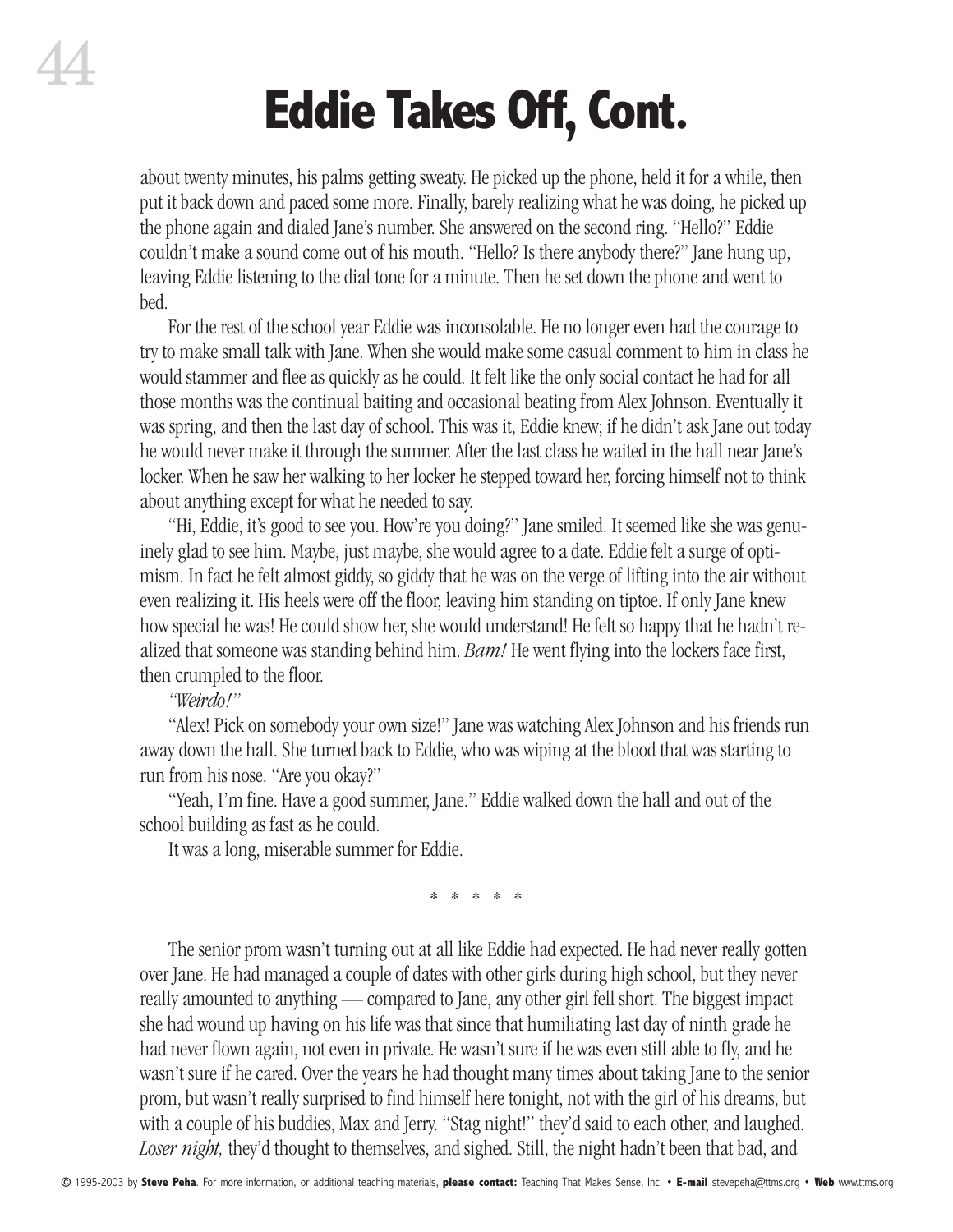Eddie had arranged for them to wind up at an after-dance party that he knew Jane would be coming to. At least he would get a chance to see Jane tonight, even though he knew that he wouldn't be able to talk to her without going to pieces.

Jerry came back from the kitchen carrying three cans of pop to the corner where Eddie and Max were standing. None of them really knew what to do at a party, so they stood there sipping and trying to look nonchalant, when the front door opened and Max said "Here come some happy couples." Eddie saw Jane walk into the room. She was wearing a long blue dress which bared her freckle-covered arms. She had her hair swept up on top of her head. For a moment the image of the gangly ninth grader that Eddie had first fallen for flashed in front of his eyes, only to be replaced by the sight of the beautiful young woman she had become. Eddie twitched with a spasm of heartache.

Then he noticed who Jane had walked in with and spilled his pop on his rented tuxedo. Jane's prom date was *Alex Johnson.* Eddie felt faint. The blood drained out of his face. Max noticed and asked if Eddie was okay. It sounded like Max's voice was coming from the bottom of a swimming pool. *Alex Johnson!* Every injustice, every disappointment, everything that had ever gone wrong in Eddie's entire life seemed like nothing compared to this. Fortunately more and more people were showing up at the party, so he could hide in the corner and silently listen to Max and Jerry make stupid jokes about arriving couples and what they were wearing. He had no idea how much time had passed when he realized that Max and Jerry's infantile commentary had taken a new turn. Max had overheard that "...some of them are going out to the lake past the Valley Acres development to build a bonfire and stay up all night."

Eddie heard himself say "Who's going?"

"A bunch of them. Greg and Allison, Jeremy and Lisa, Alex and Jane —"

Jerry chimed in: "Yeah, they're gonna have a real party out there tonight!"

Eddie chugged the rest of his pop in one huge gulp. He looked for Jane in the crowd, hoping for one last glimpse of her before his life was ruined forever. There they were, Jane and Alex, standing a bit apart from the rest of their friends. It looked like they were having a disagreement. Jane kept shaking her head, and Alex was raising his voice. As Eddie watched, Alex grabbed Jane's wrist, not very gently, and began dragging her in the direction of the front door. As Alex jerked her into motion, Jane's hair came undone and fell over her shoulders. Without thinking, Eddie threw down his empty pop can and rushed towards them. He stretched out his arms in front of him and unconsciously propelled his body by flying, rushing over the carpet so low that nobody realized that he wasn't just running. He slammed into Alex, who let Jane's wrist go and slammed into the wall so hard that his head made a small indentation in the plaster.

Everyone in the room stared, frozen and speechless. Alex stood and turned to face Eddie, his hands balling into fists. But he stayed where he was. Something in him whispered that Eddie had hit him with more force than should have been possible to build up by simply running across the room. And something about the surrounding crowd, staring and silent, triggered a memory of a five-year-old boy who had just dropped a blue garbage truck and was confronted by the impossible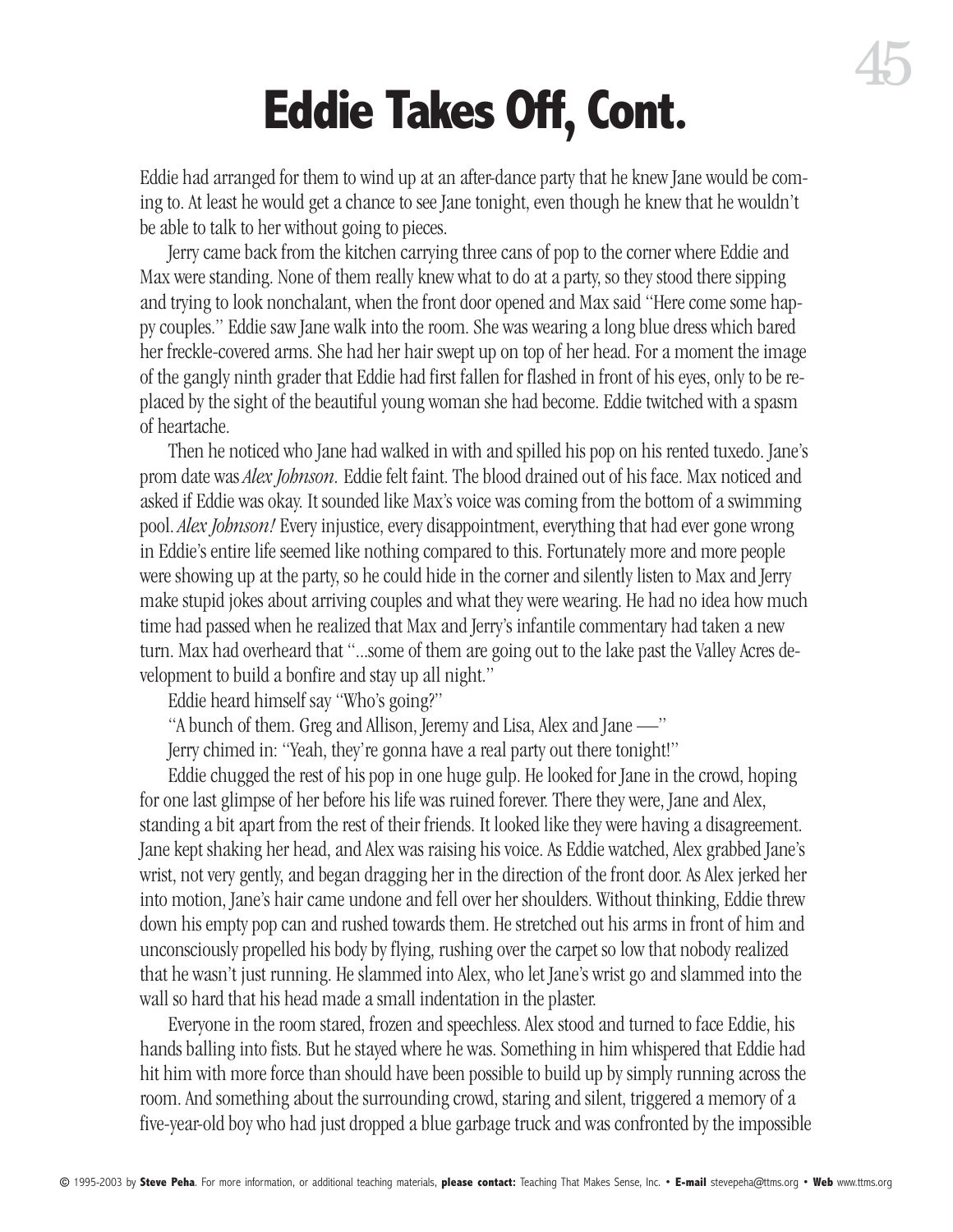spectacle of another five-year-old boy floating in mid-air above him. For a moment a battle raged in Alex's mind: the cocky teenager, livid with rage, struggled with the little boy whose bullying had provoked an impossible, terrifying situation. The little boy won. Alex ran for the front door and bolted outside. Moments later everyone in the house heard the roar of his Camaro as he sped away. Eddie became aware of Jane's hand on his shoulder. "Oh, God," she said. "Let's get out of this place." The two of them walked out the front door together. Nobody in the room had said a word.

Outside it was cool. The moon was full and cast their shadows in front of them as they walked. Jane stopped and turned to face Eddie. "Thanks. I feel so stupid. I don't even know what I was doing there with him. I should have known it would turn out bad." She put her arms around Eddie and hugged him. He put his arms around her and hugged back. He started to say something, then stopped. He started to move his face closer to hers, then stopped. She looked up at the moon and said, "It's such a beautiful night. I wish that we could just get out of here."

Eddie tightened his grip around her waist. "Maybe we can." His feet lifted from the sidewalk. He felt the surprise in Jane's arms as they tightened around him. And then, without word, the two of them began rising into the calm night air.